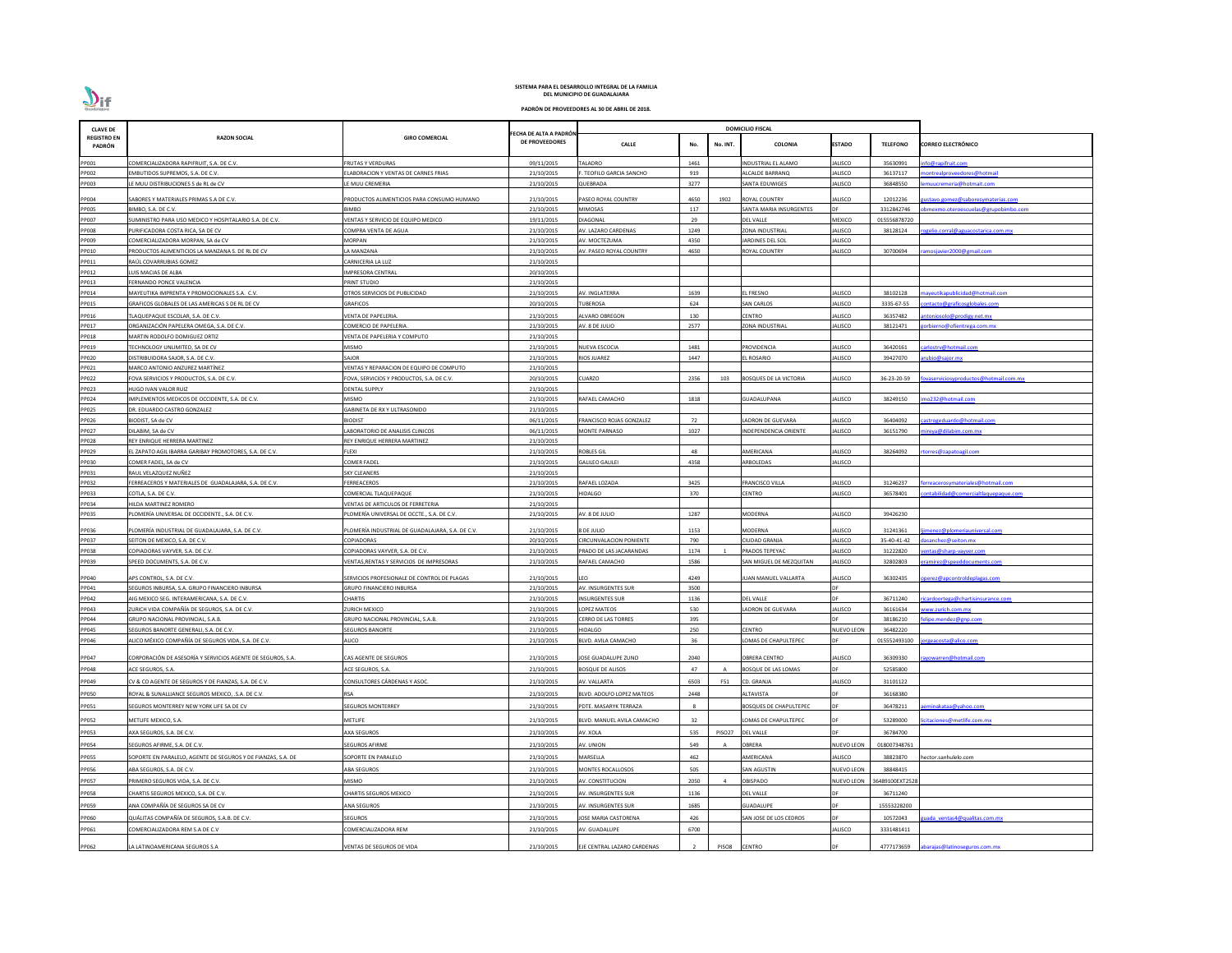

| <b>CLAVE DE</b>              |                                                             |                                                  |                                                 |                                   |      |               | <b>DOMICILIO FISCAL</b>     |                |                         |                                     |
|------------------------------|-------------------------------------------------------------|--------------------------------------------------|-------------------------------------------------|-----------------------------------|------|---------------|-----------------------------|----------------|-------------------------|-------------------------------------|
| <b>REGISTRO EN</b><br>PADRÓN | <b>RAZON SOCIAL</b>                                         | <b>GIRO COMERCIAL</b>                            | FECHA DE ALTA A PADRÓN<br><b>DE PROVEEDORES</b> | <b>CALLE</b>                      | No.  | No. INT.      | <b>COLONIA</b>              | ESTADO         | <b>TELEFONO</b>         | <b>CORREO ELECTRÓNICO</b>           |
|                              |                                                             |                                                  |                                                 |                                   |      |               |                             |                |                         |                                     |
| PP063                        | CHIPACCALTIC APOYO INDUSTRIAL S.A. DE C.V.                  | SERVICIOS DE LIMPIEZA, MANTENIMIENTO, JARDINERIA | 25/11/2015                                      | AV. JESUS                         | 1260 | 97            | RESIDENCIAL SANTA MARGARITA | JALISCO        | 36972549                | jaalvarez@xlimp.com.mx              |
| PP064                        | SEGUROS EL POTOSI S.A.                                      | VENTAS DE SEGURO                                 | 11/11/2015                                      | AV. VENUSTIANO CARRANZA           | 426  |               | CENTRO                      | SAN LUIS POT   | 01(444)8349000          | mgreyes@elpotosi.com.mx             |
| PP065                        | JOSE LUIS GUTIERREZ GARCIA                                  | LOS ARRAYANES                                    | 25/11/2015                                      |                                   |      |               |                             |                |                         |                                     |
| PP066                        | KNIGHT ALTA SEGURIDAD, SA DE CV                             | <b>KASA FUERTE</b>                               | 21/10/2015                                      | AV. HIDALGO                       | 2797 |               | <b>VALLARTA NORTE</b>       | JALISCO        | 36699860                | lises.mendoza@kasafuerte.com        |
| PP067                        | RICARDO DE LA TORRE RAMIREZ                                 |                                                  | 24/11/2015                                      |                                   |      |               |                             |                |                         |                                     |
|                              |                                                             |                                                  |                                                 |                                   |      |               |                             |                |                         |                                     |
| PP068                        | )ISTRIBUIDORA QUIMICA Y HOSPITALARIA GAP SA de CV           | COMPRAS VENTAS DE INSUMOS PARA LABORATORIO       | 24/11/2015                                      | PROLONGACION PINO SUAREZ          | 1039 | 5             | <b>ZAPOPAN CENTRO</b>       | JALISCO        | 3318129903              | antonio.ortiz@grupogapmexico.com.mx |
| PP069                        | DIF JALISCO                                                 | DESPENSAS                                        | 25/11/2015                                      | AV. ALCALDE                       | 1220 |               | MIRAFLORES                  | JALISCO        | 30303888                |                                     |
| PP070                        | ABORATORIO SANTA CLARA S. DE R.L. DE C.V.                   | LABORATORIO DE ANALISIS CLINICOS                 | 25/11/2015                                      | AV. AMERICAS                      | 1946 |               | COUNTRY CLUB                | JALISCO        | 37936711                | oroyectos@e-print.mx                |
| PP071                        | MIGUEL ANGEL REYES PADILLA                                  | FRUTAS VERDURAS Y CEREALES                       | 26/11/2015                                      |                                   |      |               |                             |                |                         |                                     |
| PP072                        | BOMBAS IDEAL AYALA SA DE CV                                 | <b>BOMBAS IDEAL</b>                              | 26/11/2015                                      | AV 8 DE JULIO                     | 3146 |               | COL . LOMAS DE POLANCO      | JALISCO        | 3646-82-23              | entas2@bombasideal.com.mx           |
|                              |                                                             |                                                  |                                                 |                                   |      |               |                             |                |                         |                                     |
| PP074                        | MARCAS ESPECIALIZADAS EN DIAGNOSTICO Y REPRESENTACIONES S.A | MEDYR                                            | 21/10/2015                                      | MANUEL ACUÑA                      | 858  |               | CAPILLA DE JESÚS            | <b>JALISCO</b> | 3827-2621               | marcas2001@att.net.mx               |
| PP075                        | ALFONSO NUÑEZ DE LA O                                       | <b>FRUTIPONCH</b>                                | 21/10/2015                                      |                                   |      |               |                             |                |                         |                                     |
| PP076                        | ENGLOBAL GRAFICO S. DE R.L                                  | <b>MISMO</b>                                     | 26/11/2015                                      | FRANCISCO JAVIER GAMBOA           | 200  |               | <b>ARCOS SUR</b>            | IALISCO        | 36165425                | nglografico bere@hotmail.com        |
| PP077                        | ERIKA ROCIO GUTIERREZ MAGAÑA                                | IMPRESION DECORACION DISEÑO                      | 26/11/2015                                      |                                   |      |               |                             |                |                         |                                     |
| <b>PP078</b>                 | SEGUROS DE VIDA SURA MEXICO S.A DE C.V.                     | COMPAÑIAS DE SEGURO DE VIDA                      | 21/10/2015                                      | ASEO DE LA REFORMA                | 222  | PISO 4        | UAREZ                       |                | 38187300                | uis.almaras@suramexico.com          |
| PP079                        | ELIZABETH CHAIDEZ RIVERA                                    | <b>IMPRESOS Y PUBLICIDAD</b>                     | 11/11/2015                                      |                                   |      |               |                             |                |                         |                                     |
| <b>PP080</b>                 | ISTEN UP DE MEXICO S.A. DE C.V.                             | LISTEN UP DE MEXICO                              | 11/11/2015                                      | MILAN                             | 2784 |               | PROVIDENCIA                 | ALISCO         | 35603000                | murillo@listenup.com.mx             |
| PP081                        | RIGHTNET S.A. DE C.V.                                       | VENTA Y RENTA DE EQUIPO DE COMPUTO               | 11/11/2015                                      | AV. LOPEZ MATEOS                  | 699  |               | ADRON DE GUEVARA            | <b>IALISCO</b> | 35858072                | entas3@rightnet.com.mx              |
| PP083                        | EDENRED                                                     |                                                  | 27/11/2015                                      | PENNSYLVANIA                      |      | 3PISO         | NAPOLES                     |                | 50915100                |                                     |
| <b>PP085</b>                 | COOLPRINT S.A. DE C.V.                                      | <b>IMPRESION GRAN FORMATO</b>                    | 11/11/2015                                      | <b>NDUSTRIA NAVIERA</b>           | 87   |               | EL COLLI URBANO             | JALISCO        | (33)12022982            |                                     |
| PP086                        | MARCO ANTONIO BUENROSTRO GONZALEZ                           | FERRETERIA CONCHITA                              | 11/11/2015                                      |                                   |      |               |                             |                |                         |                                     |
| PP087                        | IQ MEDICAL S. DE R.L. DE C.V.                               | IQ MEDICAL                                       | 11/11/2015                                      | LIBERTAD                          | 1911 |               | AMERICANA                   | JALISCO        | 38325229                | maria.velasco@igmedical.mx          |
| <b>PP088</b>                 | INOXIDABLES TAMA S.A. DE C.V.                               | COMPRAS DE ACERO INOXIDABLE.                     | 11/11/2015                                      | AV. LAZARO CARDENAS               | 730  |               | LA NOGALERA                 | IALISCO        | 36702193                | hector@inoxidablestama.mx           |
| PP089                        | BIOZONE CHEMICAL S. DE R.L. DE C.V.                         | FABRICANTES PRODUCTOS DE LIMPIEZA                | 11/11/2015                                      | LAZARO CARDENAS                   | 1304 |               | <b>ILAMO INDUSTRIAL</b>     | <b>JALISCO</b> | 3336662100              | aornelas@biozone.mx                 |
| PP090                        | <b>PABLO CESAR MONTERO FUENTES</b>                          | FRUTAS, VERDURAS, ABARROTES Y DESPENSAS          | 11/11/2015                                      |                                   |      |               |                             |                |                         |                                     |
| PP091                        | COMERCIALIZADORA JOMODI, SA de CV                           | <b>JOMODI</b>                                    | 21/10/2015                                      | <b>FELIPE RUVALCABA</b>           | 5162 |               | EL COLLI URBANO             | <b>JALISCO</b> | 35630991                | alberto@rapifruit.com               |
| PP092                        | FUMIGACIONES AMEZDY SC                                      | <b>CONTROL DE PLAGAS</b>                         | 11/11/2015                                      | PASEO DE AVELLANOS                | 2640 |               | TABACHINES                  | <b>JALISCO</b> | 36604287                | contabilidad@amezdy.com             |
| PP093                        | MEXJAL DE OCCIDENTE S.A. DE C.V.                            | AGENCIAS DE VIAJES                               | 02/12/2015                                      | <b>ULOGIO PARRA</b>               | 2510 |               | <b>LADRON DE GUEVARA</b>    | <b>IALISCO</b> | 36426642                | manuel@mexjal.com.mx                |
| PP094                        | GENERAL DE SERVICIOS Y COMBUSTIBLES, S.A. DE C.V.           | CONTROL Y ADMINISTRACION DE COMBUSTIBLE          | 02/12/2015                                      | AV. CHAPULTEPEC PISO 16 OFICINA A | 15   | <b>NIV 16</b> | LADRON DE GUEVARA           | <b>JALISCO</b> | 31345400                | entas@controlnet.com.mx             |
| PP095                        | MUEBLES MOS. S.A. DE C.V.                                   | FABRICACION Y VENTAS DE MOBILIARIO ESCOLAR       | 02/12/2015                                      | PENINSULA                         | 3084 |               | STA. EDUWIGES               | <b>JALISCO</b> | 36 31 82 35             | iofiventas@hotmail.com              |
| PP096                        | GISELA DEL CARMEN GONZALEZ SANTANA                          | <b>MISMO</b>                                     | 02/12/2015                                      |                                   |      |               |                             |                |                         |                                     |
| PP097                        | OPERADORA COMERCIAL CALEIDOSCOPIO S.A. DE C.V.              | COMEX                                            | 02/12/2015                                      | ASEO DE LAS AVES                  | 1307 |               | MIRADOR SAN ISIDRO          | <b>ALISCO</b>  | 15438235                | arantxa.comex@gmail.com             |
| PP098                        | GRUPO LOYGA, S.A. DE C.V.                                   | COMPRA VENTASDE LLANTAS CAMARAS, CORBATAS        | 02/12/2015                                      | AV. PATRIA                        | 687  |               | <b>ARDINES DE GUADALUPE</b> | JALISCO        | 36201841                | ugo.lopez@grupoloyga.com.mx         |
| PP099                        | EL DORADO ARTESANIAS S.A. DE C.V.                           | <b>MISMO</b>                                     | 02/12/2015                                      | REPUBLICA DE GUATEMALA            | 366  |               | QUINTERO                    | <b>JALISCO</b> |                         |                                     |
| PP101                        | ADRIANA DE LA TORRE RODRIGUEZ                               |                                                  | 02/12/2015                                      |                                   |      |               |                             |                |                         |                                     |
| PP102                        | <b>ENVASES LA ESCONDIDA SA DE CV</b>                        |                                                  | 04/12/2015                                      | ALLE VOLCAN QUINQUEO              | 6221 |               | L COLLI URBANO              | <b>JALISCO</b> | 1654-04-46              | entas@ensaveslaescondida.com.mx     |
| PP104                        | JESUS GUERRERO MORALES                                      | LOBORATORIO CLINICO DR. GUERRERO                 | 21/10/2015                                      |                                   |      |               |                             |                |                         |                                     |
| PP105                        | ULIO BERNI SILVA                                            | ARTICULOS DE LIMPIEZAS Y ABARROTES               | 21/10/2015                                      |                                   |      |               |                             |                |                         |                                     |
| PP108                        | OSCAR PEÑA DUEÑAS                                           |                                                  | 07/12/2015                                      |                                   |      |               |                             |                |                         |                                     |
| PP109                        | JORGE MELITON LUA GARCIA                                    | PINTURAS FINAS JALISCO                           | 21/10/2015                                      |                                   |      |               |                             |                |                         |                                     |
| PP110                        | BLANCA ESTELA GARCIA GONZALEZ                               | MOLINO NISTAMAL Y TORTILLADORAS                  | 21/10/2015                                      |                                   |      |               |                             |                |                         |                                     |
| PP111                        | EDUARDO GALLARDO CORONA                                     | <b>CONSTRUCCION EN GENERAL</b>                   | 21/10/2015                                      |                                   |      |               |                             |                |                         |                                     |
| PP112                        | VICA MEDICA S.A DE C.V                                      | MCA MEDICA S.A DE C.V.                           | 21/10/2015                                      | <b>GOMEZ DE MENDIOLA</b>          | 2550 |               | SAN ANDRES                  | IALISCO        | 11 37 28 11             | mcamedica@yahoo.com                 |
|                              |                                                             |                                                  |                                                 |                                   |      |               |                             |                |                         |                                     |
| PP114                        | IMPULSORA ESTRATEGICA RODMAN, S.A. de C.V.                  | <b>RODMAN</b>                                    | 20/10/2015                                      | <b>RIO PARANA</b>                 | 1383 |               | OLIMPICA                    | JALISCO        | 33 31153271             | manuelvazquez.rodman@gmail.com      |
| PP115                        | REYES CARRILLO HECTOR RAUL                                  |                                                  | 30/10/2015                                      |                                   |      |               |                             |                |                         |                                     |
| PP118                        | GRUPO DISTRIBUIDOR IMP                                      | COMERCIALIZADORA                                 | 03/12/2015                                      | CARRETERA TLAJOMULCO BUENAVISTA   | 257  | A             | <b>CENTRO</b>               | <b>JALISCO</b> | 37985100                | a.reyes@grupoimp.com.mx             |
| PP119                        | <b>GRUPO JALISCIENSE SIGLO XXI</b>                          | <b>FONTECLARA</b>                                | 03/12/2015                                      | ARRETERA TLAJOMULCO BUENAVISTA    | 257  |               | CENTRO                      | <b>JALISCO</b> | 37980949                | aalze@hotmail.com                   |
| PP120                        | <b>MARCOS RIVAS CASTORENA</b>                               | <b>AFINACION PIANOS</b>                          | 05/12/2015                                      |                                   |      |               |                             |                |                         |                                     |
| PP121                        | AURA GUTIERREZ MARTINEZ                                     | VENTA DE MATERIAL DE CURACION, DENTAL            | 21/10/2015                                      |                                   |      |               |                             |                |                         |                                     |
| PP122                        | PRODUCTOS RIVIAL, S.A. DE C.V.                              | PINTURAS PRISA                                   | 21/10/2015                                      | <b>CALLE TABACHIN</b>             | 1254 |               | DEL FRESNO                  | JALISCO        | 31341945                | jcortegag@prisa.mx                  |
| PP123                        | COMPAÑIA INSTITUCIONAL DE MUEBLES DE ACERO SA DE CV         |                                                  | 07/12/2015                                      | AV. LA PAZ                        | 930  |               | COL.CENTRO                  | JALISCO        | 3345-06-50<br>9027-1072 | entas gobierno@servinox.com.mx      |
| PP124                        | INTEGRACION DE SOLUCIONES SUSTENTABLES S.A DE C.V           |                                                  | 07/12/2015                                      | VOLCAN BOQUERON                   | 2422 |               | L COLLI URBANO              | JALISCO        |                         | ulema.becerra@quecalor.com.mx       |
| PP125                        | SANDYS FIRE, S.A. DE C.V.                                   |                                                  | 08/12/2015                                      | PEDRO MORENO                      | 1253 |               | AGUA BLANCA INDUSTRIAL      | <b>JALISCO</b> |                         |                                     |
| PP126                        | XTIN FIRE, S.A. DE C.V.                                     |                                                  | 08/12/2015                                      | AV. LA PAZ                        | 2527 |               | ARCOS VALLARTA              | <b>JALISCO</b> | 36-30-13-13             |                                     |
|                              |                                                             |                                                  |                                                 |                                   |      |               |                             |                |                         |                                     |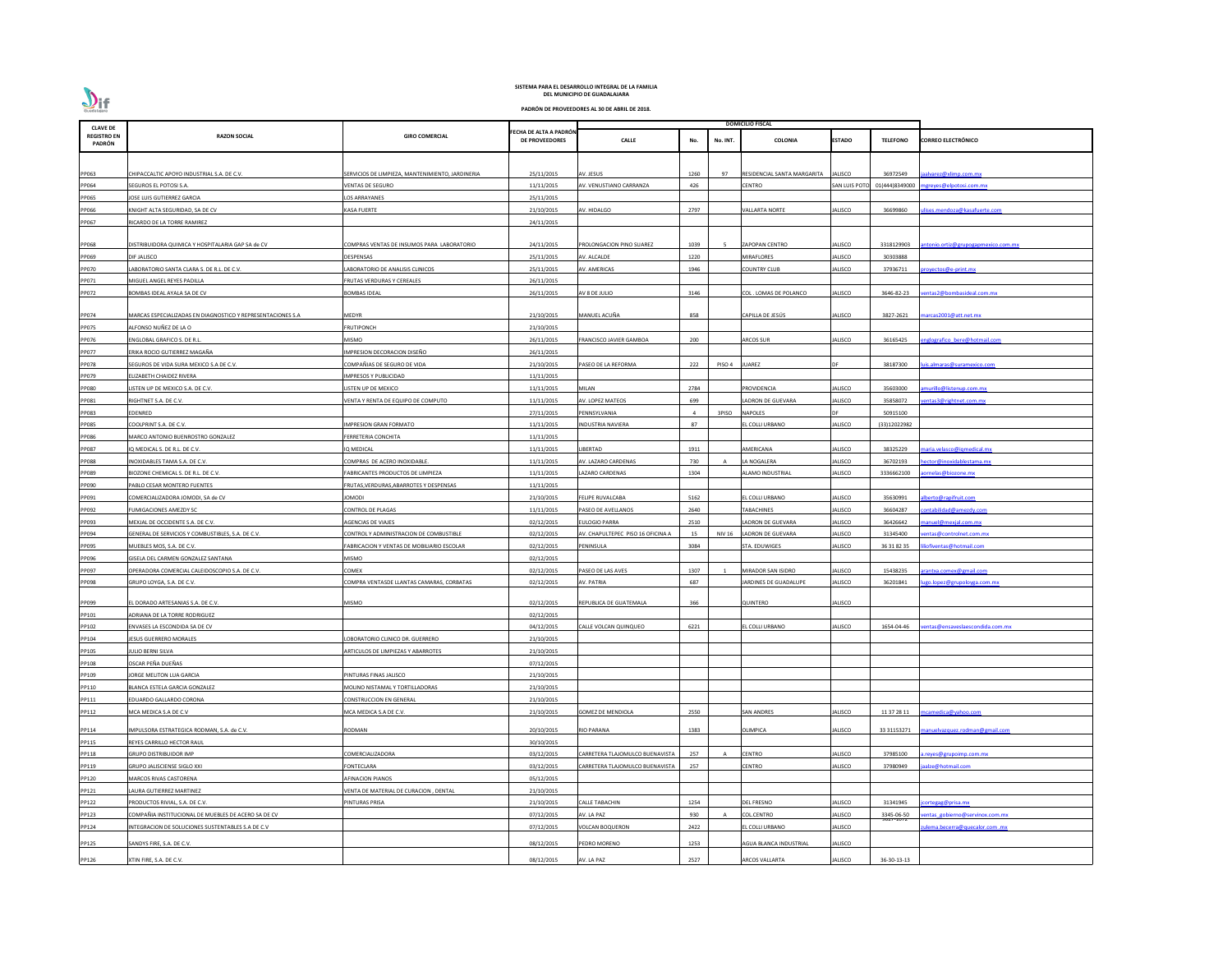| <b>CLAVE DE</b>              |                                                           |                                                |                                                 |                               |                 | <b>DOMICILIO FISCAL</b>        |                |                 |                                       |
|------------------------------|-----------------------------------------------------------|------------------------------------------------|-------------------------------------------------|-------------------------------|-----------------|--------------------------------|----------------|-----------------|---------------------------------------|
| <b>REGISTRO EN</b><br>PADRÓN | <b>RAZON SOCIAL</b>                                       | <b>GIRO COMERCIAL</b>                          | FECHA DE ALTA A PADRÓN<br><b>DE PROVEEDORES</b> | <b>CALLE</b>                  | No.<br>No. INT. | COLONIA                        | <b>ESTADO</b>  | <b>TELEFONO</b> | <b>CORREO ELECTRÓNICO</b>             |
| PP127                        | PAPELERIA CORNEJO                                         |                                                | 21/12/2015                                      | PERIFERICO SUR                | 6002            | <b>MIRAMAR</b>                 | JALISCO        |                 |                                       |
| PP128                        | AUTOPARTES PROVIDENCIA, S.A. DE C.V.                      | ALLER MECANICO                                 | 09/12/2015                                      | INDEPENDENCIA                 | 64              | SAN SEBASTIANITO               | JALISCO        | 15781626        | facturacion@autopartesprovidencia.com |
| PP129                        | ERNANDO ENRIQUE CONTRERAS ALARCON                         | ALLER MECANICO                                 | 26/02/2016                                      |                               |                 |                                |                |                 |                                       |
| PP130                        | LUIS OUSSET R. SA DE CV                                   |                                                | 10/12/2015                                      | AV. 8 JULIO                   | 2365            | <b>ZONA INDUSTRIAL</b>         | <b>JALISCO</b> | 3268-20-50      | orsa@lorsa.com                        |
| PP131                        | HI-TEC MEDICAL DE OCCIDENTE, SA de CV                     | <b>IITEC MEDICAL</b>                           | 11/12/2015                                      | CALLE <sub>3</sub>            | 1149            | ZONA INDUSTRIAL                | JALISCO        | 31621019        | tashtmgdl@hitecmedical.com.mx         |
| PP132                        | FERNANDO FLORES NOLASCO                                   | FERRETERIA                                     | 14/12/2015                                      |                               |                 |                                |                |                 |                                       |
| PP133                        | COLCHONES EDILZAR                                         | ABRICACION DE COLCHONES Y COLCHONETAS          | 19/11/2015                                      | <b>OMAS DOSAL</b>             | 4199            | COL . RANCHO NUEVO             | JALISCO        | 3854-59-50      | olchonesedilzar@hotmail.com           |
| PP134                        | CONSULTORIA INT MEJORANDO PROCESOS S de RL de CV          | CONSULTORIA INT                                | 16/12/2015                                      | AV. LAS ROSAS                 | 700             | <b>CHAPALITA</b>               | JALISCO        | 24101276        | ontacto@consultoriaint.com            |
| PP135                        | TECNIFARMA AMERICA SA de CV                               | ECNYFARMA                                      | 17/12/2015                                      | <b>BUENOS AIRES</b>           | 2260            | <b>ROVIDENCIA</b>              | ALISCO         | 38178409        | entashr@tecnyfarma.com.mx             |
| PP136                        | SAUL OSVALDO NUÑO NUÑO                                    |                                                | 18/12/2015                                      |                               |                 |                                |                |                 |                                       |
| PP137                        | SOLUCIONES PROFESIONALES PARA LA INDUSTRIA ALIMENTARIA SA |                                                | 18/12/2015                                      | AV.ADOLFO LOPEZ MATEOS NTE.   | 666             | JESUS GARCIA, GUADALAJARA, JAL | <b>JALISCO</b> | 3331047002      | entas 2@spacioculinario.com.mx        |
| PP138                        | AD MEDIOS SA DE CV                                        |                                                | 21/12/2015                                      | PROLONGACION SAN JORGE        | 120             | HIDALGO                        | JALISCO        | 31212101        | ony@admedios.com                      |
| PP139                        | SERVICIOS IMPRESOS 321, S.A DE C.V                        |                                                | 21/12/2015                                      | PAVO                          | 844             | <b>MODERNA</b>                 | JALISCO        | 35856289        | nartinez@impresosdecalidad.com.mx     |
| PP140                        | MOSKOMPANY S.A DE C.V                                     |                                                | 21/12/2015                                      | <b>VICENTE GUERREO</b>        | 1035A           | L MANTE                        | JALISCO        | 3339558081      | noskompany@hotmail.com                |
| PP141                        | SISTEMAS DE OFICINA Y ALMACENAJE, S.A. DE C.V.            | ABRICACION Y COMERCIALIZACION DE MOBILIARIO    | 21/12/2015                                      | SABINO                        | 1528            | DEL FRESNO                     | ALISCO         | 3316723958      | ventas1@soamobiliario.com             |
| PP142                        | <b>JORGE OSWALDO IBARRA ALAMO</b>                         |                                                | 22/12/2015                                      |                               |                 |                                |                |                 |                                       |
| PP143                        | DISTRIBUIDORA DEPORTIVA DE OCCIDENTE SA DE CV             |                                                | 22/12/2015                                      | AV. ALVARO OBREGON            | 341             | SAN JUAN DE DIOS               | JALISCO        |                 |                                       |
| PP144                        | ALMACENES LIMON S.A. DE C.V.                              | <b>LMACENES LIMON</b>                          | 21/10/2015                                      | AV. JAVIER MINA               | 174             | SAN JUAN DE DIOS               | JALISCO        | 36170010        | andra.faster@outlook.com              |
| PP145                        | YADIRA ELIZABETH HERRERA                                  |                                                | 22/12/2015                                      |                               |                 |                                |                |                 |                                       |
| PP146                        | FERESA MARGELI GODINEZ GARCIA                             | ARTICULOS ESCOLARES DE OFICINAS                | 22/12/2015                                      |                               |                 |                                |                |                 |                                       |
| PP147                        | PAPELERIA TONY                                            |                                                | 22/12/2015                                      | INDEPENDENCIA                 | 639             | <b>COL CENTRO</b>              | JALISCO        | 36-58-52-22     |                                       |
| PP148                        | CAYETANO RABAGO JIMENEZ                                   |                                                | 22/12/2015                                      |                               |                 |                                |                |                 |                                       |
| PP150                        | PRODUCTOS DE CALIDAD DE OCCIDENTE S.A.P.I DE C.V.         |                                                | 30/10/2015                                      | Calle 7                       | 704             | MERCADO DE ABASTOS             | JALISCO        |                 |                                       |
| PP151                        | GERARDO GABRIEL PARRILLA ANGULO                           |                                                | 23/12/2015                                      |                               |                 |                                |                |                 |                                       |
| PP152                        | CESAR OCTAVIO ENRIQUEZ BRAMBILA                           |                                                | 23/12/2015                                      |                               |                 |                                |                |                 |                                       |
| PP153                        | SANDRA RODRIGUEZ LUEVANOS                                 |                                                | 23/12/2015                                      |                               |                 |                                |                |                 |                                       |
| PP154                        | TELEFONÍA POR CABLE S.A DE C.V.                           |                                                | 23/12/2015                                      | AV. LÁZARO CÁRDENAS           | 1694            | DEL FRESNO                     | JALISCO        |                 |                                       |
| PP155                        | HOME DEPOT MEXICO S. DE R.L. E C.V.                       |                                                | 23/12/2015                                      | PERIFERICO MANUEL GOMEZ MORIN | 40              | LOMAS DEL PARAÍSO              | JALISCO        | 3338371600      |                                       |
| PP157                        | KATHYA MELINA LOZA PÉREZ                                  | FABRICACIONDE TODO TIPO DE MUEBLES             | 19/11/2015                                      |                               |                 |                                |                |                 |                                       |
| PP158                        | ANTAHKARANA S DE RL DE CV                                 | JUGUETERIA                                     | 07/01/2016                                      | <b>JAVIER MINA</b>            | 487<br>-6       | SAN JUAN DE DIOS               | JALISCO        |                 |                                       |
| PP159                        | MA. DEL CARMEN RODRIGUEZ RODRIGUEZ                        | SERVINET                                       | 06/01/2016                                      |                               |                 |                                |                |                 |                                       |
| PP160                        | DISTRIBUIDORA CRISEL SA DE CV                             | VENTAS DE ABARROTES, DESPENSAS, SEMILLAS       | 07/01/2016                                      | <b>AGUA TERMAL</b>            | 8638            | <b>AGUA BLANCA SUR</b>         | JALISCO        | 3684-5010       | risel@crisel.com.mx                   |
| PP161                        | ADAN DELGADILLO DELGADO                                   | RODUCTOS DE SEGURIDAD                          | 08/01/2016                                      |                               |                 |                                |                |                 |                                       |
| PP162                        | MAS QUE MEDIOS S de RL de CV                              | UBLICIDAD EN PROMOCIONALES Y TV CABLE          | 14/01/2016                                      | AGUSTIN DE LA ROSA            | 243             | LADRON DE GUEVARA              | JALISLCO       | 33420503        | vette.gomez@mgm.com.mx                |
| PP163                        | CONSORCIO ENARH SA de CV                                  | ENARH                                          | 14/01/2016                                      | AV. MEXICO                    | 2259            | LADRON DE GUEVARA              | JALISCO        |                 |                                       |
| PP164                        | DISTRIBUIDORA ELECTRICA DE TLAQUEPAQUE S.A DE C.U.        | COMPRAS DE MATERIALES ELECTRICOS               | 15/01/2016                                      | EMILIANO ZAPATA               | 72              | LAS JUNTAS                     | jalisco        | 36701909        | eg-2004@hotmail.com                   |
| PP165                        | CONSORCIO INTERAMERICANO DE COMUNICACION SA de CV         | PERIODICO MURAL                                | 18/01/2016                                      | AV. MARIANO OTERO             | 4047            | LA CALMA                       | <b>JALISCO</b> | 31343500        |                                       |
| PP166                        | LABORATORIO BERNARDETTE, S.C.                             | MEDICAMENTOS                                   | 18/01/2016                                      | UAN N. CUMPLIDO               | 76              | ZONA CENTRO                    | JALISLCO       |                 |                                       |
| PP167                        | SUPERSERROT, SA de CV                                     |                                                | 19/01/2016                                      | AV. GONZALEZ GALLO            | 313             | <b>SAN CARLOS</b>              | <b>JALISCO</b> | 36500550        | alicia@serrot.com.mx                  |
| PP168                        | ROBERTO MONTES CORTES                                     | COMERCIALIZACION EQUIPO DE COMPUTO             | 25/01/2016                                      |                               |                 |                                |                |                 |                                       |
| PP169                        | EVOLUTEL SA DE CV                                         |                                                | 27/01/2016                                      | AV.LOPEZ MATEOS               | 2077<br>Z4A     | JARDINES DE PLAZA DEL SOL      | JALISCO        | 3030-7020       | mar.palafox@evolutel.com.mx           |
| PP170                        | ERIKA YESENIA SANDOVAL CONTRERAS                          | <b>INIFORMES EMPRESARIALES</b>                 | 27/01/2016                                      |                               |                 |                                |                |                 |                                       |
| PP171                        | SOLUCIONES EN LINEA SA DE CV                              |                                                | 27/01/2016                                      | AV LA PAZ                     | 1753            | AMERICANA                      | <b>JALISCO</b> | 38261550        | sactr.flores@solucionesenlinea.mx     |
| PP172                        | MICROCHIP SA DE CV                                        |                                                | 27/01/2016                                      | RANCISCO ROJAS GONZALEZ       | 626             | ADRON DE GUEVARA               | JALISCO        | 3630-0449       | bennava.mchip@gmail.com               |
| PP173                        | APP DOCUMENTS SA DE CV                                    | VENTAS Y RENTAS DE EQUIPOS DE OFICINAS Y TONER | 02/02/2016                                      | LOPEZ COTILLA                 | 1554<br>106     | AMERICANA                      | JALISCO        | 10-31-15-18     | aja.appducoment@outlook.com           |
| PP174                        | <b>JOSE RICARDO DIAZ LOPEZ</b>                            | DISEÑO Y CONSTRUCION                           | 02/02/2016                                      |                               |                 |                                |                |                 |                                       |
| PP175                        | GRUPO AGIO GDL SA. DE CV.                                 | VENTAS DE ARTICULOS PROMOCIONALES              | 05/02/2016                                      | HOSPITAL                      | 750             | CENTRO                         | ALISCO         | 36137323        | rupoangiogdl@hotmail.com              |
| PP176                        | PROMO PAPE DE OCCIDENTES S.A. DE C.V.                     | <b>ECNOLOGIA</b>                               | 05/02/2016                                      | PEDRO MORENO                  | 596A            | CENTRO                         | <b>ALISCO</b>  | 36133388        | ropapedeoccidente10@hotmail.com       |
| PP177                        | R.G. REPRESENTACIONES PARA LABORATORIO                    | COMERCIALIZACION DE EQUIPO Y MATERIALES        | 11/02/2016                                      | ANDRES TERAN                  | 1322            | CHAPULTEPEC COUNTRY            | JALISCO        | 3313800394      | ontacto@rglaboratorios                |
| PP178                        | PAPELERIA NUEVA ESCOCIA SA. DE CV                         | PAPELERIA                                      | 12/02/2016                                      | NUEVA ESCOCIA                 | 1500            | PROVIDENCIA                    | <b>JALISCO</b> | 36421650        | ipenuevaescocia@hotmail.com           |
| PP179                        | CAYETANO RABAGO JIMENEZ                                   | RENTA Y VENTAS DE TOLDO , PERSIANAS, ALARMAS   | 08/02/2016                                      |                               |                 |                                |                |                 |                                       |
| PP180                        | AD MEDIOS SA. DE CV.                                      | SERVICIOS DE PUBLICIDAD EN MEDIO IMPRESOS      | 12/02/2016                                      | PROLOGACION SAN JORGE         | 120             | /ALLARTA SAN JORGE             | <b>JALISCO</b> | 3331212101      | ony@admedios.com                      |
| PP181                        | VE-GALAB, SA de CV                                        | MATERIALES DE LABORATORIO                      | 09/02/2016                                      | CARNERO                       | 3926            | LA CALMA                       | JALISCO        | 35 63 41 10     | egalab@prodigy.net.mx                 |
| PP182                        | GREGGA SOLUCIONES GRAFICAS S DE RL DE CV                  | PUBLICIDAD                                     | 11/02/2016                                      | AV. MARIANO OTERO             | 2963            | ARBOLEDAS                      | JALISCO        | 3336340941      | z@greggapublicidad.com                |
| PP183                        | PIPAS Y SERVICIOS LA VENA S DE RL DE CV                   | RENTA DE SANITARIOS MOVILES                    | 16/02/2016                                      | CALLEJON DE LA VIA            | 116             | AS JUNTAS                      | JALISCO        | 3222903042      |                                       |
| PP184                        | GRUPO QUIMICO AMILLAN                                     | COMERCIALIZACION DE MATERIALES PRIMA           | 10/02/2016                                      | PUERTO YAVAROS                | 2820            | <b>MIRAMAR</b>                 | <b>JALISCO</b> | 31807342        | lireccion@grupoquimicoamillan.com.mx  |

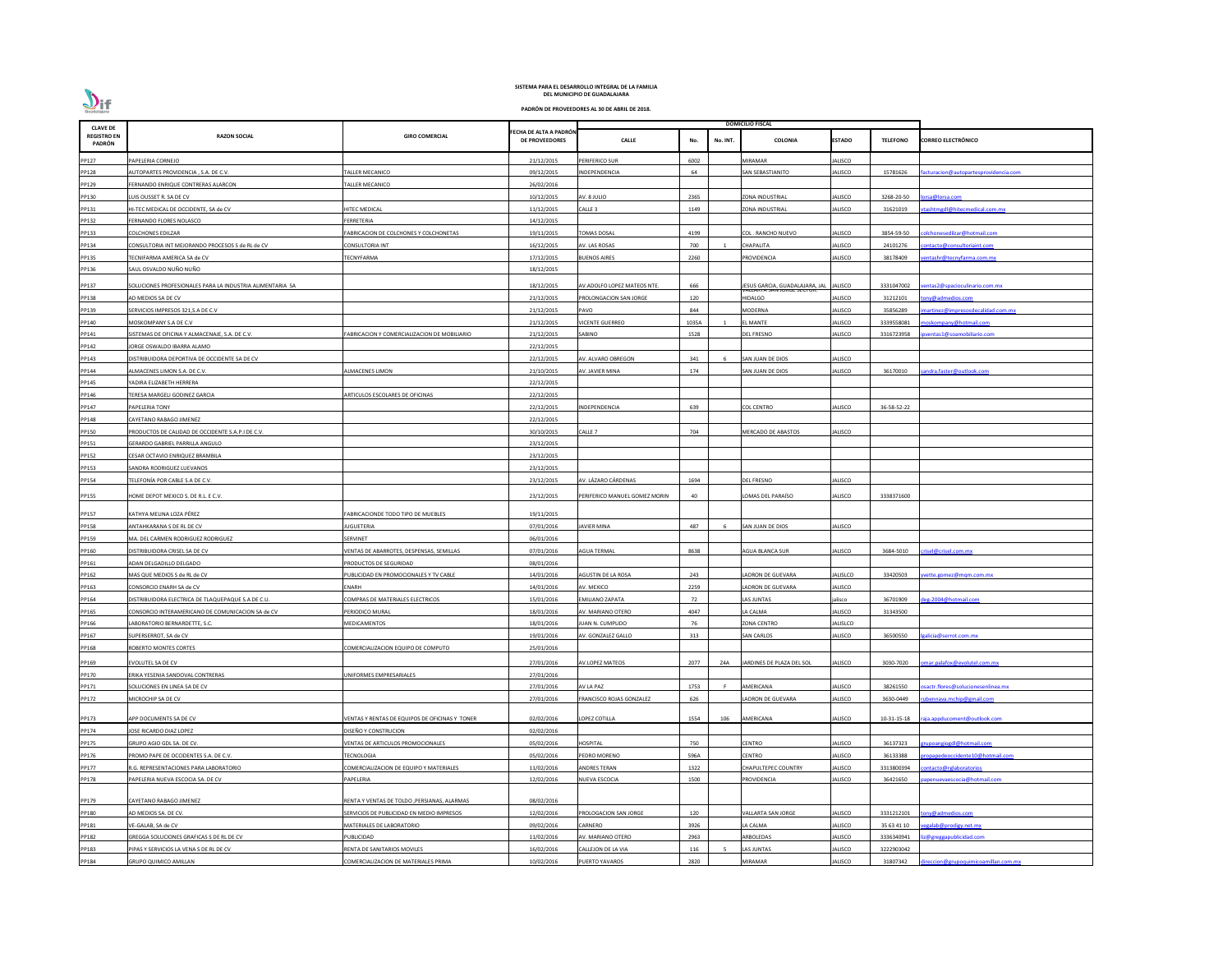| <b>CLAVE DE</b>              |                                                                            |                                                                          |                                                 |                           |              |          | <b>DOMICILIO FISCAL</b>                  |                  |                        |                                                            |
|------------------------------|----------------------------------------------------------------------------|--------------------------------------------------------------------------|-------------------------------------------------|---------------------------|--------------|----------|------------------------------------------|------------------|------------------------|------------------------------------------------------------|
| <b>REGISTRO EN</b><br>PADRÓN | <b>RAZON SOCIAL</b>                                                        | <b>GIRO COMERCIAL</b>                                                    | FECHA DE ALTA A PADRÓN<br><b>DE PROVEEDORES</b> | <b>CALLE</b>              | No.          | No. INT. | <b>COLONIA</b>                           | <b>ESTADO</b>    | <b>TELEFONO</b>        | <b>CORREO ELECTRÓNICO</b>                                  |
| PP185                        | ARBILAB, SA de CV                                                          | DISTRIBUIDOR DE LABORATORIO                                              | 11/02/2016                                      | PASEO DE LA MONTAÑA       |              |          | LOMAS DE SANTA ANITA                     | ALISCO           | 32 71 12 53            | esoreria@arbilab.net                                       |
| PP186                        | AIROS EDSEL LANDAZURI CHAVARIN                                             | <b>URIFICACION Y ENVASADO DE AGUA</b>                                    | 15/02/2016                                      |                           |              |          |                                          |                  |                        |                                                            |
| PP187                        | BER- MAR UNIVERSAL S.A DE CV                                               | CONSUMIBLES, PAPELERIA, SUMINISTROS                                      | 15/02/2016                                      | FERMIN RIESTRA            | 1690         | A        | <b>MODERNA</b>                           | ALISCO           | 33441520               | uigi 5@hotmail.com/bermar.universal@hotmail.com            |
| PP188                        | CIENTIFICA VELAQUIN, SA de CV                                              | VELAQUIN                                                                 | 16/02/2016                                      | SAN LUIS                  | 84           |          | <b>GRANJA ESTRELLA</b>                   | MEXICO, D.F      | 56 07 13 11            | entas@velaquim.com.mx                                      |
| PP189                        | PROVIKA DE OCCIDENTE SA DE CV                                              | COMPRA VENTA DE CARNE DE RES Y CERDO                                     | 16/02/2016                                      | AV. HIDALGO               | 495          |          | LOS MESEROS                              | ALISCO           | 36-57-2072             | ompras@provika.mx                                          |
| PP190                        | GENERAL DE ESCUELAS Y OFICINAS, SA de CV                                   | GEOSA                                                                    | 16/02/2016                                      | PEDRO GONZALEZ            | 3529         |          | JARDINES DEL NILO                        | <b>ALISCO</b>    | 36 50 26 41            | entas@geosagdl.com.mx                                      |
| PP191                        | JORGE GERARDO GARCIA HERNANDEZ                                             | CRISTALES Y ALUMINIO                                                     | 17/02/2016                                      |                           |              |          |                                          |                  |                        |                                                            |
| PP192                        | FRANCISCO RAMIREZ MANRIQUEZ                                                | SERVICIOS DE ARQUITECTURA                                                | 19/02/2016                                      |                           |              |          |                                          |                  |                        |                                                            |
| PP193                        | AMOR JOSE SILVA ESCALERA                                                   | <b>QUIPOS CONTRA INCENDIOS Y SEG. INDUSTRIAL</b>                         | 22/02/2016                                      |                           |              |          |                                          |                  |                        |                                                            |
| PP194                        | DANIEL ALONSO GOMEZ OROZCO                                                 | COMERCIO AL PORMENOR DE FRUTAS Y VERDURAS FRESCAS                        | 22/02/2016                                      |                           |              |          |                                          |                  |                        |                                                            |
| PP195                        | <b>JOSE DANIEL GUTIERREZ SERVIN</b>                                        | TORTILLERIA                                                              | 22/02/2016                                      |                           |              |          |                                          |                  |                        |                                                            |
| PP196                        | GRISELDA ADRIANA MARTINEZ MEDINA                                           |                                                                          | 19/02/2016                                      |                           |              |          |                                          |                  |                        |                                                            |
| PP197                        | PGC COMPUTADORAS, SA de CV                                                 |                                                                          | 22/02/2016                                      | AV. NIÑOS HEROS           | 2320         |          | JARDINES DEL BOSQUE                      | ALISCO           | 36 16 98 81            | info@pgc-sa.mx                                             |
| PP198                        | INDUSTRIAS RECIZAP, SA de CV                                               | REPARACION DE LAVADORAS                                                  | 22/02/2016                                      | /ALLARTA                  | 3040         | 302      | <b>VALLARTA PONIENTE</b>                 | ALISCO           | 36404341               | efrigeracionmacias7@hotmail.com                            |
| PP199                        | LUCIO LOPEZ DE LA ROSA                                                     | <b>POPOTE PARA ESCOBA</b>                                                | 22/02/2016                                      |                           |              |          |                                          |                  |                        |                                                            |
| PP200                        | IMPLEMENTOS MEDICOS DE OCCIDENTE, SA de CV                                 |                                                                          | 23/02/2016                                      | RAFAEL CAMACHO            | 1818         |          | GUADALUPANA                              | ALISCO           | 38 24 91 50            | raul@imogdl.com                                            |
| PP201                        | COMERCIALIZADORA INTERNACIONAL SECTORIAL AHB SA de CV                      | COMPRA VENTA E IMPORTACION DE PRODUCTOS VARIOS                           | 24/02/2016                                      | AV. LAS ROCAS             | 125          |          | PRADOS VALLARTA                          | ALISCO           | 33640653               | scar.tovar@sicuranzza.com                                  |
|                              |                                                                            |                                                                          |                                                 |                           |              |          |                                          |                  |                        |                                                            |
| PP202                        | COMIND Y SERVICIOS DIVERSOS RMT SA de CV                                   | SERVICIOS DE ASESORIA PROFESIONAL Y CAPACITACION                         | 24/02/2016                                      | AV. LAS ROCAS             | 125          |          | PRADOS VALLARTA                          | ALISCO           | 33640653               | scar.tovar@sicuranzza.com                                  |
| PP203                        | MARULL S.A                                                                 | VENTAS DE CORTINAS                                                       | 24/02/2016                                      | AV. VALLARTA              | 1217         |          | COL. AMERICANA                           | ALISCO           | 38250009               | entas1@marull.com.mx                                       |
| PP204                        | DANIEL ACEVES VILLARREAL                                                   |                                                                          | 24/02/2016                                      |                           |              |          |                                          |                  |                        |                                                            |
| PP205                        | PEDRO URBANO RANGEL VILLALOBOS                                             | <b>QUIPO ELECTRONICO PARA OFICINAS</b>                                   | 24/02/2016                                      |                           |              |          |                                          |                  |                        |                                                            |
| PP206                        | JOSE CARLOS GONZALES MONTES                                                | TECNICA AUTOMOTRIZ GONZALEZ                                              | 21/10/2015                                      |                           |              |          |                                          |                  |                        |                                                            |
| PP207                        | LIMPIEZA TRANSPARENTE DELUXE S DE RL DE CV                                 | CLEAN DELUXE                                                             | 24/02/2016                                      | ALDERON DE LA BARCA       | 118          |          | <b>ARCOS VALLARTA</b>                    | ALISCO           | 31 80 66 98            | npiezatransparente@hotmail.com                             |
| PP208                        | CAMARO SOLUCIONES INTREGALES S.A DE C.V.                                   | REPARACIONES DE EQUIPOS DE OFICINA                                       | 25/02/2016                                      | INDUSTRIA                 | 1148         |          | OBLATOS                                  | ALISCO           | 36185286               | olocamaro@hotmail.com                                      |
| PP209                        | ALVARO JAVIE MIRANDA AVILA                                                 | CONSUMIBLES CARTUCHO, TONER Y TINTAS                                     | 25/02/2016                                      |                           |              |          |                                          |                  |                        |                                                            |
| PP210                        | MARIO SAAVEDRA FLORES                                                      | <b>IMPORTACIONES Y DISTRIBUCIONES INDS</b>                               | 25/02/2016                                      |                           |              |          |                                          |                  |                        |                                                            |
| PP211                        | MARIO ENRIQUE HERNANDEZ GARCIA                                             | MYVAME                                                                   | 26/02/2016                                      |                           |              |          |                                          |                  |                        |                                                            |
| PP212                        | RAFAEL SANCHEZ REYES                                                       | CONSTRUCCION                                                             | 26/02/2016                                      |                           |              |          |                                          |                  |                        |                                                            |
| PP213                        | MAYOREO DE ALFOMBRAS. SA DE CV                                             | INTELLI                                                                  | 26/02/2016                                      | <b>ATENAS</b>             | 141          |          | AMERICANA                                | ALISCO           | 38 27 05 68            | entas1@marull.com.mx                                       |
| PP214                        | <b>ELISA RUBIO TORRES</b>                                                  | AGENCIA DE PUBLICIDAD Y UNIFORMES                                        | 26/02/2016                                      |                           |              |          |                                          |                  |                        |                                                            |
| PP215                        | YUDINELY CARRILLO CAMARENA                                                 | PC SOFTWARE                                                              | 27/02/2016                                      |                           |              |          |                                          |                  |                        |                                                            |
| PP216                        | OMEGA DENTAL, SA de CV                                                     | <b>OMEGA DENTAL</b>                                                      | 27/02/2016                                      | SIETE COLINAS             | 1487         |          | NDEPENDENCIA PONIENTE                    | ALISCO           | 36 38 88 89            | guzman@omegadental.com.mx                                  |
| PP217                        | <b>LEONSO MALDONADO REYES</b>                                              | <b>GRAFICA ALTERNATIVA</b>                                               | 29/02/2016                                      |                           |              |          |                                          |                  |                        |                                                            |
| PP218                        | JESUS PADILLA ALVAREZ                                                      | MTTO INCUBADORA                                                          | 01/03/2016                                      |                           |              |          |                                          |                  |                        |                                                            |
| PP219                        | DMN DISTIBUIDORA MEDICA NINNUS SAPI deCV                                   | COMERCIO AL POR MAYOR DE PRODUCTOS FARMACEUTICOS                         | 01/03/2016                                      | PAVO                      | 135          | 408      | <b>CENTRO</b>                            | <b>ALISCO</b>    | 36142614               | distribuidora@ninnus.com                                   |
|                              | SAID ALEJANDRO ZETTER BRIZUELA                                             | UNIFORMES INDUSTRIALES Y ESCOLARES ARLEQUIN                              |                                                 |                           |              |          |                                          |                  |                        |                                                            |
| PP220                        |                                                                            |                                                                          | 20/10/2015                                      |                           | 647          |          |                                          |                  |                        | ventasbbu@hotmail.com                                      |
| PP221                        | BATAS, BOTAS Y UNIFORMES INDUSTRIALES, SA de CV                            | <b>BBU</b>                                                               | 02/03/2016                                      | CALZADA INDEPENDENCIA     |              |          | INDEPENDENCIA                            | ALISCO           | 36 18 43 05            |                                                            |
| PP222                        | CONDIMENTOS Y ESPECIAS MI CAMPO SA de CV                                   | PROCESO Y ENVASADO DE CONDIMENTOS Y ESPECIAS                             | 03/03/2016                                      | JARDINES DE LA GRANJA     | 3586         |          | LA FLORIDA                               | <b>ALISCO</b>    | 36 55 21 61            | micampo01@hotmail.com                                      |
| PP223                        | CENTRAL DE EXTINGUIDORES SA de CV                                          | RECARGA MANTENIMIENTO Y VENTA DE EQUIPOS                                 | 03/03/2016                                      | <b>ANDRES TERAN</b>       | 903          |          | VILLASEÑOR                               | ALISCO           | 36400898               | exa@hotmail.com                                            |
| PP224                        | LILIANA RICO GONZALEZ                                                      | TECNOLOGIAS DE LA INFORMACION                                            | 03/03/2016                                      |                           |              |          |                                          |                  |                        |                                                            |
| PP225                        | ERIKA ESMERALDA CARRASCO SANCHEZ                                           | PESCADOS Y MARISCOS                                                      | 04/03/2016                                      |                           |              |          |                                          |                  |                        |                                                            |
| PP226                        | CRISTOBAL FRANCISCO DUEÑEZ BARBA                                           | COM. VENTA. DE EQUIPOS DE GIMNASIO Y JUEGOS INFANT                       | 04/03/2016                                      |                           |              |          |                                          |                  |                        |                                                            |
|                              | CARE BIOMEDICAL S de RL de CV                                              |                                                                          | 07/03/2016                                      | <b>ARAHUMARAS</b>         | 360          |          | FRACC. MONRAZ                            | ALISCO           | 38132326               | contabilidad@caregroup.com.mx                              |
| PP227                        |                                                                            | /ENTA Y RENTA DE EQUIPO MEDICO E IMPLANTES                               |                                                 |                           |              |          |                                          |                  |                        |                                                            |
| PP228<br>PP229               | ORTO DISEÑOS<br>CENTRO DE DIAGNOSTICO EN METABOLISMO ENERGETICO Y MEDICINA | VENTA DE APARATOS ORTOPEDICOS<br>ESTUDIOS DE LOS CAMPOS DE LA BIOQUIMICA | 04/03/2016<br>07/03/2016                        | BARCELONA<br>AV. COYOACAN | 2088<br>1120 |          | <b>JACINTO LOPEZ</b><br><b>DEL VALLE</b> | ALISCO<br>MEXICO | 38539078<br>5555599124 | rtopedia ortodisenos@hotmail.com<br>n.vazquez@cedimemm.com |
|                              |                                                                            |                                                                          |                                                 |                           |              |          |                                          |                  |                        |                                                            |
| PP230                        | UNIDAD DE RADIOLOGIA IRM S DE R.L DE C.V.                                  |                                                                          | 07/03/2016                                      | AV. AMERICAS              | 2016         |          | <b>COUNTRY CLUB</b>                      | ALISCO           | 38170882               | nfo@cid.com.mx<br>amacon@hotmail.com                       |
| PP231                        | <b>GAMA COMERCIAL</b>                                                      |                                                                          | 07/03/2016                                      | FELIPE ZETTER             | 5407         |          | PASEOS DEL SOL                           | ALISCO           | 36347818               |                                                            |
| PP232                        | SENEFRO S.C.                                                               | ESIONES DE HEMODIALISIS                                                  | 07/03/2016                                      | <b>ANTONIO ROSALES</b>    | 204          |          | ANALCO                                   | ALISCO           | 33317506               | oscarunefro@gmail.com                                      |
| PP233                        | LIZBETH CAROLINA RUIZ PEREZ                                                |                                                                          | 07/03/2016                                      |                           |              |          |                                          |                  |                        |                                                            |
| PP235                        | ROJAS AUDITORES Y CIA, S.C.                                                | ORD CONSULTORES                                                          | 09/03/2016                                      | <b>JOSE MARIA HEREDIA</b> | 2876         |          | PRADOS PROVEDENCIA                       | ALISCO           | 36 42 16 30            | orrespondencia@ordconsultores.com.mx                       |
| PP236                        | ANTONIO MENDOZA MARTINEZ                                                   | FABRICACION DE JUEGOS INFANTILES                                         | 21/10/2015                                      |                           |              |          |                                          |                  |                        |                                                            |
| PP237                        | RSM BOGARIN Y Cia, SC                                                      | <b>NUDITORIA Y SERVICIOS DE CONTABILIDAD</b>                             | 10/03/2016                                      | ALERMO                    | 2999         |          | PRADOS PROVIDENCIA                       | ALISCO           | 36484320               | david.moreno@rsmmx.mx / ramiro.montero@rsmmx.mx            |
| PP238                        | JOHNSON & JOHNSON MEDICAL MEXICO                                           |                                                                          | 14/04/2016                                      | JAVIER BARROS SIERRA      | 555          |          | <b>SANTA FE</b>                          | MEXICO           | 11058100               |                                                            |

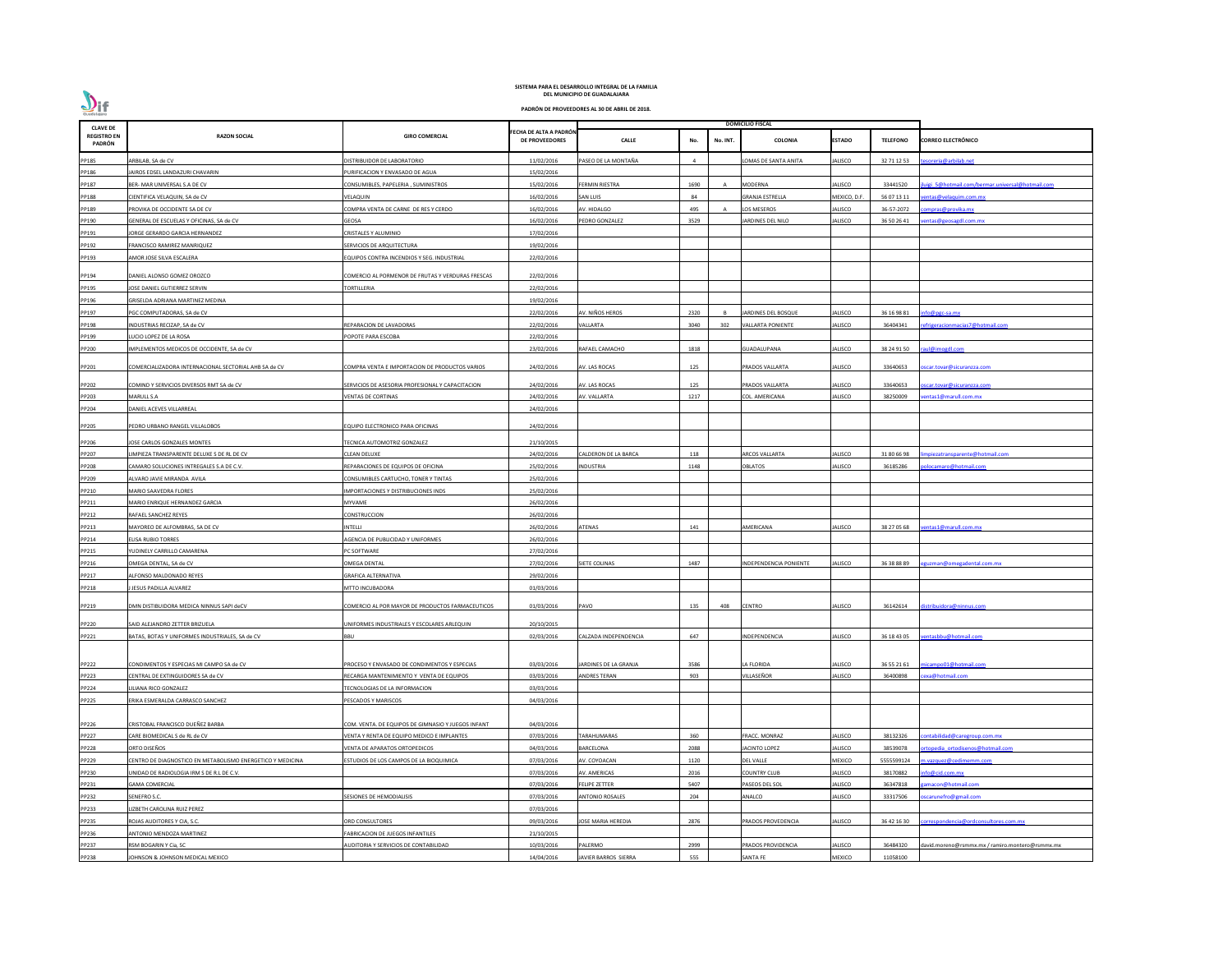| <b>CLAVE DE</b>              |                                                      |                                                   |                                          |                                     |              |                   | DOMICILIO FISCAL        |                     |                 |                                                  |
|------------------------------|------------------------------------------------------|---------------------------------------------------|------------------------------------------|-------------------------------------|--------------|-------------------|-------------------------|---------------------|-----------------|--------------------------------------------------|
| <b>REGISTRO EN</b><br>PADRÓN | <b>RAZON SOCIAL</b>                                  | DENOMINACIÓN COMERCIAL                            | FECHA DE ALTA A PADRÓN<br>DE PROVEEDORES | <b>CALLE</b>                        | No.          | No. INT.          | <b>COLONIA</b>          | <b>ESTADO</b>       | <b>TELEFONO</b> | <b>CORREO ELECTRÓNICO</b>                        |
| PP239                        | ORTOGAR S.A DE C.V                                   |                                                   | 14/04/2016                               | YOLANDA DEL CARMEN CARDENAS         | 5438         |                   | PASEOS DEL SOL          | ALISCO              | 36344634        |                                                  |
| PP240                        | GRUPO INDUSTRIAL VIDA SA de CV                       | GRANVITA                                          | 14/03/2016                               | EJIDO                               | 300          |                   | LA VENTA DEL ASTILLERO  | ALISCO              | 32080400        | nahy.sanchez@grupovida.com                       |
| PP241                        | FARMACIA CARREY S.A                                  |                                                   | 15/03/2016                               | <b>HUMBOLDT</b>                     | 650          |                   | L RETIRO                | ALISCO              | 36136337        |                                                  |
| PP242                        | GRUPO IMPORTADOR DE PAÑAL MERVER S.A DE CV           |                                                   | 15/03/2016                               | <b>FEDERACION</b>                   | 1806         |                   | LAS HUERTAS             | ALISCO              |                 |                                                  |
| PP243                        | PROMEDICA GARCIA S.A. DE C.V                         |                                                   | 15/03/2016                               | BELEN                               | 1026         |                   | ALCALDE BARRANQUITAS    | ALISCO              | 36131399        |                                                  |
| PP244                        | SUSI TERRIQUEZ PEÑA                                  | DECORACION DE INTERIORES                          | 15/03/2016                               |                                     |              |                   |                         |                     |                 |                                                  |
| PP245                        | FANNY CAROLINA RAMIREZ GUTIERREZ HERMOSILLO          | <b>EQUIPO DE SEGURIDAD Y EXTINTORES</b>           | 15/03/2016                               |                                     |              |                   |                         |                     |                 |                                                  |
| PP247                        | OSCAR ALBERTO PEREZ MEZA                             | ERRETERIA Y MATERIALES DE CONSTRUCCION            | 15/03/2016                               |                                     |              |                   |                         |                     |                 |                                                  |
| PP248                        | AGUSTIN FLORES SANDOVAL                              | ERRETERIA Y ELECTRICIDAD EN GENERAL               | 21/10/2015                               |                                     |              |                   |                         |                     |                 |                                                  |
| PP249                        | ESTUDIO LEGAL Y CORREDURIA S.A                       |                                                   | 16/03/2016                               | CORDOBA                             | 2606         |                   | PROVIDENCIA             | ALISCO              | 38173475        |                                                  |
| PP250                        | PAULINA ANABEL PEREZ MUÑOZ                           | <b>PRODUCCION AUDIOVISUAL</b>                     | 17/03/2016                               |                                     |              |                   |                         |                     |                 |                                                  |
| PP251                        | SERGIO PEÑA OCHOA                                    | PUBLICIDAD E IMPRESOS                             | 17/03/2016                               |                                     |              |                   |                         |                     |                 |                                                  |
| PP253                        | <b>BIONEFRO S.C</b>                                  | JNIDAD DE HEMODIALISIS                            | 05/04/2016                               | <b>VICTORIANO AGUEROS</b>           | 2205         |                   | AFAYETTE                | ALISCO              | 36141124        | hemobionephro@gmail.com jorg_andrade@hotmail.com |
| PP254                        | QK TECNOLOGIA SERVICIOS Y SOLUCIONES                 | QUANTICA                                          | 05/04/2016                               | PEGASO                              | 3692         | 103               | LA CALMA                | ALISCO              | 36319212        |                                                  |
| PP255                        | RICARDO TORRES MEDINA                                | MPRENTA                                           | 05/04/2016                               |                                     |              |                   |                         |                     |                 |                                                  |
| PP256                        | DISTRIBUIDORA GARCI CRESPO S de R.L de C.V           | SANTORINI                                         | 05/04/2016                               | RECURSOS HIDRAULICOS                | $\mathbf{R}$ |                   | LA LOMA                 | <b>EDO. MEXICO</b>  | 3336786600      | octavio.padilla@gepp.com                         |
| PP257                        | MAPLE EDIFICACIONES, SA DE CV                        | CONSTRUCCION Y REMODELACION                       | 05/04/2016                               | LEONA VICARIO                       | 2530         |                   | SANTA ANA TEPETITLAN    | ALISCO              | 31330350        | ubenguitron@prodigy.net.mx                       |
| PP258                        | <b>WALMART</b>                                       |                                                   | 07/04/2016                               | AV. MANUEL GOMEZ                    | 120          |                   | LOMAS DE PARAISO        | ALISCO              |                 |                                                  |
| PP259                        | SALVADOR GONZALEZ NAVARRO                            |                                                   | 07/04/2016                               |                                     |              |                   |                         |                     |                 |                                                  |
| PP260                        |                                                      | L OCCIDENTAL                                      | 07/04/2016                               | CALZ. INDEPENDENCIA SUR             | 324          |                   | CENTRO                  | ALISCO              | 36 13 06 90     |                                                  |
|                              | CIA. PERIODISTICA DEL SOL DE GUADALAJARA SA de CV    |                                                   |                                          |                                     |              |                   |                         |                     |                 | rojas@eloccidental.com.mx                        |
| PP261                        | FUSION STORE S.A DE C.V                              |                                                   | 07/04/2016                               | <b>GARIBLDI</b>                     | 2410         |                   | ADRON DE GUEVARA        | ALISCO              | 36169511        |                                                  |
| PP265                        | STAMPA IMPRESIONES FOTOGRAFICAS S de RL de CV        | <b>STAMPA IMPRESIONES</b>                         | 08/04/2016                               | <b>GOLFO DE CORTEZ</b>              | 2946         |                   | <b>VALLARTA NORTE</b>   | ALISCO              | 18 13 35 35     |                                                  |
| PP266                        | TIP SOLUTIONS S.A. DE C.V.                           | ABRICACION DE PRODUCTOS HIGIENE                   | 11/04/2016                               | AV. ALEMANIA                        | 1765         | 30                | <b>MODERNA</b>          | ALISCO              | 3312040936      | entas@higienika.com                              |
| PP268                        | MARIA TERESA DEL ROSARIO MARTINEZ SAINZ              | CREMERIA                                          | 13/04/2016                               |                                     |              |                   |                         |                     |                 |                                                  |
| PP269                        | LA NUEVA PERLA SA de CV                              | VENTA DE TELAS                                    | 13/04/2016                               | PINO SUAREZ                         | 345          |                   | <b>CENTRO</b>           | ALISCO              | 36145388        | laperla@megared.net.mx laperla2@megared.net.mx   |
| PP270                        | GRUPO CONSTRUCTOR TZOE, SA de CV                     | <b>GRUPO TZOE</b>                                 | 14/04/2016                               | <b>ISLA CURAZAO</b>                 | 2750         |                   | JARDINES DE LA CRUZ     | ALISCO              | 36 01 13 98     | upotzoe recepcion@hotmail.com                    |
| PP271                        | DESARROLLADORES MARSOL, SA de CV                     | VIARSOL                                           | 15/04/2016                               | MANUEL ASPIROS                      | 1962         |                   | VILLASEÑOR              | ALISCO              | 13 06 60 00     | esarrolladoresmarsol@gmail.com                   |
| PP272                        | FERNANDO ARCARIO LLANCARI CASTILLA                   | FRUTAS, VERDURAS, SEMILLAS Y CHILES               | 15/04/2016                               |                                     |              |                   |                         |                     |                 |                                                  |
| PP273                        | RIGOBERTO YANES DE LA CRUZ                           | ELECTRICIDAD Y FONTANERIA                         | 18/04/2016                               |                                     |              |                   |                         |                     |                 |                                                  |
| PP274                        | PRODUCTOS HOSPITALARIOS, S.A. DE C.V.                | SANEFRO                                           | 21/10/2015                               | <b>BRUSELAS</b>                     | 569          |                   | MODERNA                 | ALISCO              | 36280470        |                                                  |
| PP275                        | JOSE CARLOS PONCE GODINEZ                            |                                                   | 19/04/2016                               |                                     |              |                   |                         |                     |                 |                                                  |
| PP276                        | TECNOLOGIA FARMACEUTICA S.A DE C.V                   |                                                   | 19/04/2016                               | Vidrio                              | 1565         |                   | MODERNA                 | ALISCO              | 38264708        |                                                  |
| PP277                        | UNIDAD DE HEMODIALISIS UHEM S.C                      |                                                   | 19/04/2016                               | AV. DEL PINAR                       | 3419         |                   | LA CALMA                | ALISCO              | 36317803        |                                                  |
| PP278                        | JOSE ANTONIO RODRIGUEZ RODRIGUEZ                     | <b>RUTAS Y VERDURAS</b>                           | 20/04/2016                               |                                     |              |                   |                         |                     |                 |                                                  |
| PP279                        | UNION EDITORIALISTA, SA de CV                        | EL INFORMADOR                                     | 21/04/2016                               | INDEPENDENCIA                       | 300          |                   | <b>CENTRO</b>           | ALISCO              |                 |                                                  |
| PP280                        | YESIKA ALEJANDRA SANTOYO RAMIREZ                     |                                                   | 21/04/2016                               |                                     |              |                   |                         |                     |                 |                                                  |
| PP281                        | EVERARDO CONTRERAS DE ALBA                           |                                                   | 22/04/2016                               |                                     |              |                   |                         |                     |                 |                                                  |
| PP282                        | EXORTA S DE R.L DE C.V                               |                                                   | 22/04/2016                               | <b>ASESORES</b>                     | 5613         |                   | ARCOS DE GUADALUPE      | ALISCO              | 36731724        |                                                  |
| PP283                        | REACTIV, SA de CV                                    | <b>APARATOS ORTOPEDICOS</b>                       | 22/04/2016                               | AV. ANGEL LEAÑO                     | 401          | 3C                | <b>LOS ROBLES</b>       | ALISCO              | 36 36 12 12     | riadna ibarra@reactiv.com.mx                     |
| PP284                        | INNOVACION EMPRESARIAL & CIVIL, SC                   |                                                   | 22/04/2016                               | <b>AMADO AGUIRRE</b>                | 736          |                   | <b>JARDINES ALCALDE</b> | ALISCO              |                 |                                                  |
| PP285                        | CENTRO NACIONAL DE DISTRIBUCION JUGUETEGA S.A DE C.V | <b>UGUETES</b>                                    | 26/04/2016                               | ALVARO OBREGON                      | 323          |                   | SAN JUAN DE DIOS        | ALISCO              | 33361953        |                                                  |
| PP286                        | CARLOS NAFARRATE SA DE CV                            |                                                   | 26/04/2016                               | AVENIDA DE LAS AMERICAS             | 601          |                   | ADRON DE GUEVARA        | ALISCO              | 36699800        |                                                  |
| PP287                        | EQUIPOS INTERFERENCIALES SA DE CV                    |                                                   | 26/04/2016                               | CERRO DE GUADALUPE                  | 28           |                   | CAMPESTRE CHURUBUSCO    | MEXICO              |                 |                                                  |
| PP288                        | LIVIER GALLO PEREZ                                   |                                                   | 26/04/2016                               |                                     |              |                   |                         |                     |                 |                                                  |
| PP289                        | MARIA ALEJANDRA HERRERA MORALES                      | REFACCIONES Y ACCESORIOS POLARIZADO               | 26/04/2016                               |                                     |              |                   |                         |                     |                 |                                                  |
|                              |                                                      |                                                   |                                          | CIRCUITO JURISTAS 19 lote 1 manzana |              |                   |                         |                     |                 |                                                  |
| PP290                        | FR MEDICAL SA de CV                                  | EQ. MEDICO, HOPITAL IMPLANTES PROTESIS            | 28/04/2016                               |                                     | 19, 1,       | 90                | <b>CIUDAD SATELITE</b>  | <b>ESTADO DE ME</b> | 53741133        | dministracion@frmedical.com.mx                   |
| PP291                        | <b>FLAVIO PEREZ GAYTAN</b>                           | <b>MPRENTA</b>                                    | 28/04/2016                               |                                     |              |                   |                         |                     |                 |                                                  |
| PP292                        | LA SUIZA EMPACADORA DE CARNES, SA de CV              | PESCADO RES POLLO CREMERIA MARISCOS               | 29/04/2016                               | <b>SAN IGNACIO</b>                  | 2119         |                   | <b>SAN VICENTE</b>      | ALISCO              | 36 51 40 56     | a suiza empacadora@yahoo.com.mx                  |
| PP293                        | DESARROLLOS BIOTECNOLOGICOS DEL BAJIO SA DE CV       |                                                   | 29/04/2016                               | FIDEL VELAZQUEZ                     | 2372         |                   | JARDIN DE COUNTRY       | ALISCO              | 36647186        |                                                  |
| PP294                        | <b>MARIO PEREZ BARBA</b>                             |                                                   | 29/04/2016                               |                                     |              |                   |                         |                     |                 |                                                  |
| PP295                        | ALDO ANTONIO DELGADO BALCAZAR                        | <b>LANTAS BLACKSTONE</b>                          | 02/05/2016                               |                                     |              |                   |                         |                     |                 |                                                  |
| PP296                        | FELIPE DE JESUS MIRAMONTES FELIX                     |                                                   | 04/05/2016                               |                                     |              |                   |                         |                     |                 |                                                  |
|                              |                                                      |                                                   |                                          |                                     |              |                   |                         |                     |                 |                                                  |
| PP297                        | CENTRO AUTOMOTRIZ DE OCCIDENTE SA de CV              | <b>MECANICO, LAMINADO Y PINTURA</b>               | 04/05/2016                               | <b>ISLOTE</b>                       | 3029         |                   | SANTA IDUWIGES          | ALISCO              | 36327428        | pahs fama1@hotmail.com                           |
| PP298                        | DESARROLLOS BIOTECNOLOGICOS del BAJIO SA de CV       | <b>EQUIPO MEDICO Y LABORATORIO, TRAUMATOLOGIA</b> | 04/05/2016                               | DIQUE                               | 404          |                   | JARDINES DEL MORAL      | <b>GUANAJUATO</b>   | 33647186        | uadalajara@dbbajio.com                           |
| PP299                        | GUADALAJARA PET S DE R.L. DE C.V                     |                                                   | 09/05/2016                               | <b>JUAN GIL</b>                     | 2450         | 15B               | OMA BONITA              | ALISCO              | 38363500        |                                                  |
| PP300                        | BOSTON SCIENTIFIC DE MEXICO SA DE CV                 | ABRICACION APARATOS MEDICOS LAB, DENTAL           | 09/05/2016                               | <b>INSURGENTES SUR</b>              | 1602         | PISO <sub>2</sub> | <b>BENITO JUAREZ</b>    | MEXICO              |                 |                                                  |



**PADRÓN DE PROVEEDORES AL 30 DE ABRIL DE 2018.**

**DEL MUNICIPIO DE GUADALAJARA SISTEMA PARA EL DESARROLLO INTEGRAL DE LA FAMILIA**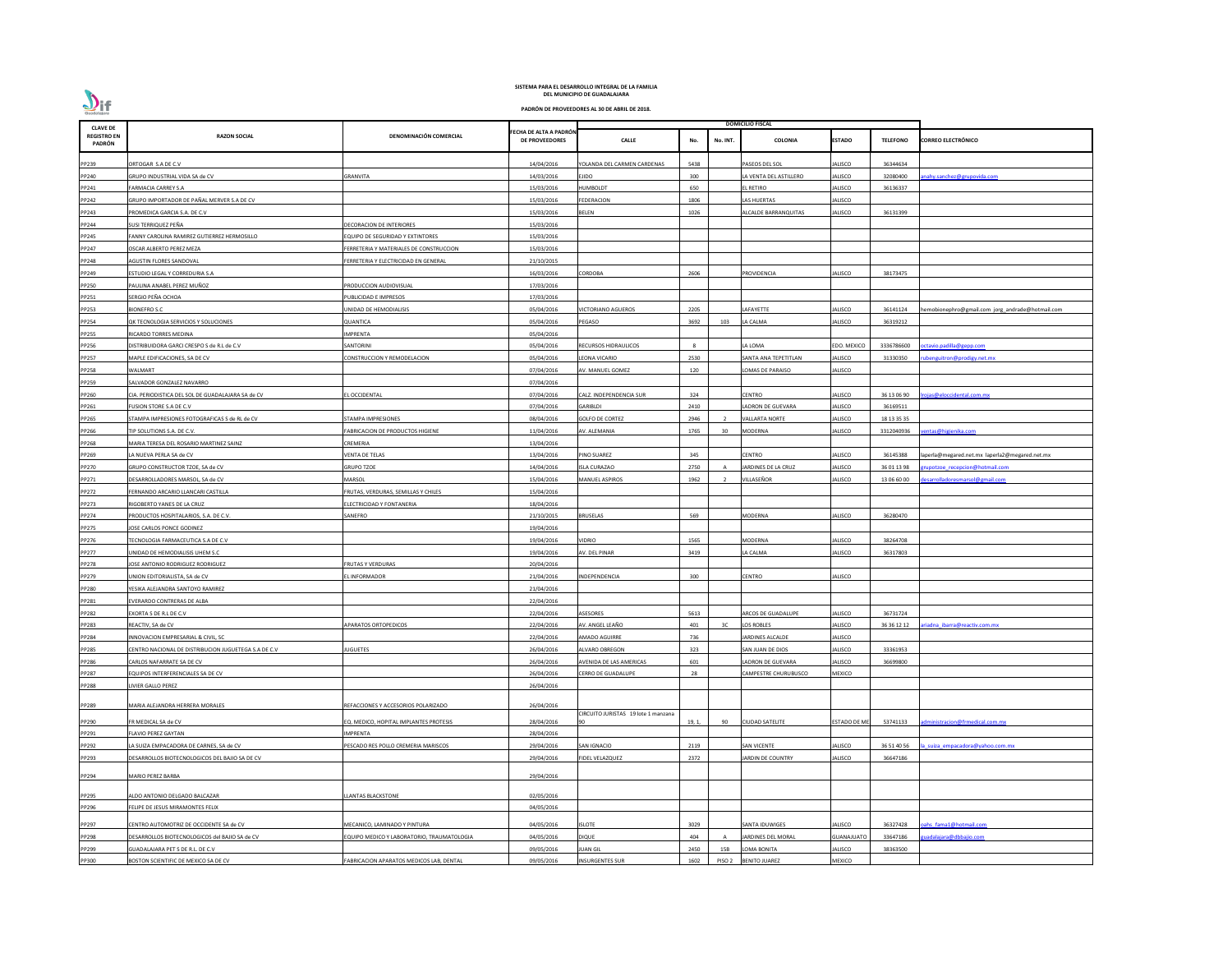

| <b>CLAVE DE</b>              |                                                              |                                            |                                                 |                             |      |                | <b>DOMICILIO FISCAL</b>       |                |                 |                                      |
|------------------------------|--------------------------------------------------------------|--------------------------------------------|-------------------------------------------------|-----------------------------|------|----------------|-------------------------------|----------------|-----------------|--------------------------------------|
| <b>REGISTRO EN</b><br>PADRÓN | <b>RAZON SOCIAL</b>                                          | DENOMINACIÓN COMERCIAL                     | FECHA DE ALTA A PADRÓN<br><b>DE PROVEEDORES</b> | <b>CALLE</b>                | No.  | No. INT.       | COLONIA                       | <b>ESTADO</b>  | <b>TELEFONO</b> | <b>CORREO ELECTRÓNICO</b>            |
| PP301                        | MEDARTIS S.A DE C.V                                          |                                            | 11/05/2016                                      | <b>TAIME</b>                | 229  |                | CHAPULTEPEC MORALES           | MEXICO         | 3314013936      |                                      |
| PP302                        | <b>GUSTAVO RUBEN SALAS LOPEZ</b>                             |                                            | 11/05/2016                                      |                             |      |                |                               |                |                 |                                      |
| PP303                        | JESUS REA VILLAVERDE                                         | MATTO UNID DENTAL                          | 11/05/2016                                      |                             |      |                |                               |                |                 |                                      |
| PP304                        | XITH BUSINESS INTELLIGENCE, S.C.                             | CONSULTORIA EN SEGURIDAD DE LA INFORMACION | 11/05/2016                                      | <b>CUBILETE</b>             | 2953 |                | ARDINES PLAZA DEL SOL         | JALISCO        | 18 14 20 62     | flores@xith.com.mx                   |
| PP305                        | GRUPO IMPORTADOR DE PAÑAL MERVER SA de CV                    | ABARROTES Y PAÑALES                        | 09/05/2016                                      | <b>FEDERACION</b>           | 1806 |                | AS HUERTAS                    | JALISCO        | 36652189        | rupomerver@hotmail.com               |
| PP306                        | JESUS REA VILLAVERDE                                         | DEPOSITO DENTAL REA MERCADO                | 13/05/2016                                      |                             |      |                |                               |                |                 |                                      |
| PP307                        | ALONDRA YBETTE LOPEZ RIVAS                                   |                                            | 13/05/2016                                      |                             |      |                |                               |                |                 |                                      |
| PP308                        | JOSE CARLOS PONCE GODINEZ                                    | MATERIAL ORTOPEDIA                         | 18/05/2016                                      |                             |      |                |                               |                |                 |                                      |
| PP309                        | ALONDRA YBETTE LOPEZ RUIZ                                    | APARATOS ORTOPEDICOS                       | 18/05/2016                                      |                             |      |                |                               |                |                 |                                      |
| PP310                        | MARIA BERENICE CANALES LIMON                                 | BANQUETES Y EVENTOS                        | 09/05/2016                                      |                             |      |                |                               |                |                 |                                      |
| PP311                        | <b>GUSTAVO RUBEN SALAS LOPEZ</b>                             | <b>GASES MEDICINALES E INDUSTRIALES</b>    | 20/05/2016                                      |                             |      |                |                               |                |                 |                                      |
| PP312                        | SALVADOR MOSQUEDA RAMIREZ                                    | <b>MPRESOS DE TODO TIPO</b>                | 20/05/2016                                      |                             |      |                |                               |                |                 |                                      |
| PP313                        | SATRUMA de MEXICO SA de CV                                   | PRODUCTOS PARA HOSPITALES Y SERVICIOS      | 20/05/2016                                      | LUDOVICO ARIOSTO            | 7029 |                | OMAS UNIVERSIDAD              | JALISCO        | 31652766        | recepcionstrauma@hotmail.com         |
| PP314                        | GUADALAJARA PET S. DE R.L DE C.V                             | LABORATORIO DE ESTUDIOS DE DIAGNOSTICO     | 20/05/2016                                      | JUAN GIL PRECIADO           | 2450 | 15B            | L TIGRE                       | JALISCO        | 38363500        | velasco@guadalajarapet.com           |
| PP315                        | GRUPO ALIMENTICIO ROECH, S de R.L. de C.V.                   | ABARROTES Y LIMPIEZA                       | 23/05/2016                                      | CARACOL                     | 2556 | D <sub>3</sub> | <b>BOSQUES DE LA VICTORIA</b> | <b>JALISCO</b> | 15 07 90 07     | ireccion.roech@gmail.com             |
| PP316                        | INTEGRACION Y PROMOCION DE EVENTOS, SA de CV                 | CENTROS GENERALES DE ALQUILER              | 25/05/2016                                      | PROLONGACION BELENES        | 71   |                | ARDINES DEL VERGEL            | JALISCO        | 36 36 59 79     | orena@grupochalita.com               |
| PP317                        | PINTURAS ALTI, S.A. DE C.V.                                  | FABRICANTE DE PINTURA Y RECUBRIMIENTOS     | 20/05/2016                                      | CALLE 14                    | 2674 |                | ZONA INDUSTRIAL               | JALISCO        | 10285477        | hernandez@pinturasalti.com           |
| PP318                        | QUALITY MED S.A. DE C.V                                      | NSUMOS EQUIPO MEDICO Y LABORATORIO         | 27/05/2016                                      | ESCUELA MILITAR DE AVIACION | 38   |                | A FAYATTE                     | JALISCO        | 38271452        | osario.valdez@cuolitymedmexico.com   |
| PP319                        | DNK TELECOMUNICACIONES SA de CV                              | VENTA EQUIPO TELECOMUNIC. FOTO. CINE       | 20/05/2016                                      | MIGUEL GALINDO              | 1817 |                | SAN MIGUEL DE MEZQUITAN       | JALISCO        | 38275035        | nkcontabilidad@gmail.com             |
| PP320                        | EXORTA S de RL de CV                                         | MATERIAL ORTOPEDIA Y TRAUMA                | 27/05/2016                                      | ASESORES                    | 5613 |                | ARCOS DE GUADALUPE            | JALISCO        | 3673 1724       | lan.vazquezdelmercado@hotmail.com    |
| PP321                        | HOSPITAL MEXICO AMERICANO                                    |                                            | 27/05/2016                                      | COLOMOS                     | 2110 |                | ADRON DE GUEVARA              | JALISCO        | 36483333        |                                      |
| PP322                        | CLASS TOURS ORGANIZACION DE VIAJES SA de CV                  | AGENCIA VIAJES                             | 30/05/2016                                      | AV. LOPEZ MATEOS SUR        | 2077 | 24             | CHAPALITA                     | JALISCO        |                 |                                      |
|                              | PLAYERAS Y MAS, SA de CV                                     | PRENDAS VESTIR                             | 30/05/2016                                      | AV. MEXICO                  | 2500 |                | ADRON DE GUEVARA              | <b>JALISCO</b> | 36 16 83 14     |                                      |
| PP323                        |                                                              |                                            |                                                 |                             |      |                |                               |                |                 | <u>ventas@playerasymas.com.mx</u>    |
| PP324                        | VISUAL E IMPRESOS, S.A. DE C.V.                              | <b>MPRENTA LITOGRAFICA</b>                 | 27/05/2016                                      | <b>BASILIO VADILLO</b>      | 814  |                | A HUERTA BAEZA                | JALISCO        | 36556285        | sualeimpresos@hotmail.com            |
| PP325                        | MEDARTIS, S.A. DE C.V.                                       | MPLANTES PARA CIRUGIAS MAXILOFACIAL        | 27/05/2016                                      | PRESIDENTE MASARIK          | 111  | PISO 1         | POLANCO V SECCION             |                | (55)33006054    | daniel.sommer@medartis.com           |
| PP326                        | UNIONINJUS, SC                                               | NOTARIA 34                                 | 01/06/2016                                      | AV. TEPEYAC                 |      |                |                               |                |                 |                                      |
| PP327                        | UNIDAD DE OCULOPLÁSTICA ORVILAG, S.C.                        | ORVILAG                                    | 21/10/2015                                      | AV.BETHOVEEN                | 5043 |                | A ESTANCIA                    | JALISCO        | 36294236        | rvileg@yahoo.com.mx                  |
| PP328                        | SUPER CERCAS DE ALAMBRE IMPERMEABILIZANTES Y SERVICIOS, SA d | CERCAS DE ALAMBRE                          | 02/06/2016                                      | QUEBRADA                    | 3218 |                | STA. EDWVIGES                 | JALISCO        | 36 31 10 91     | entas@supercercas.com                |
| PP329                        | LUIS ANTONIO OCHOA VALDOVINOS                                | TALLER IMPRENTA                            | 02/06/2016                                      |                             |      |                |                               |                |                 |                                      |
| PP330                        | SISTEMAS OPERATIVOS DE OCCIDENTE, SA de CV                   | TECN DE INFORMACION                        | 03/06/2016                                      | AV. CUBILETE                | 2953 | 101            | JARD. PLAZA DEL SOL           | JALISCO        |                 | 47 37 66 55 karina.lopez@sooc.mx     |
| PP331                        | SOLUCIONES INTELIGENTES TECNOLOGICAS, SA de CV               | SOLUCIONES TECNOLOGICAS                    | 03/06/2016                                      | ADMINISTRADORES             | 5127 |                | JARD. DE GUADALUPE            | JALISCO        | 14 04 04 00     | ramirez@gruposite.com.mx             |
| PP332                        | ALEJANDRO LOPEZ HERNANDEZ                                    | VIDRIOS Y ALUMINIO                         | 08/06/2016                                      |                             |      |                |                               |                |                 |                                      |
| PP333                        | IUAN JOSE RAMIREZ JIMENEZ                                    |                                            | 08/06/2016                                      |                             |      |                |                               |                |                 |                                      |
| PP334                        | BELEN CANAHUI ROSALES                                        |                                            | 08/06/2016                                      |                             |      |                |                               |                |                 |                                      |
| PP335                        | JOAQUIN ALMENDAREZ CHAVEZ                                    | TALLER DE HERRERIA                         | 09/06/2016                                      |                             |      |                |                               |                |                 |                                      |
| PP336                        | COTLA, SA de CV                                              | <b>ERRETEROS Y ELECTRICOS</b>              | 09/06/2016                                      | <b>HIDALGO</b>              | 370  |                | CENTRO                        | JALISCO        | 39 57 89 01     | entadirecta@comercialtlaquepaque.com |
| PP337                        | ELENA RIEBELING NAVARRO                                      | ALUMINIO Y VIDRIO                          | 10/06/2016                                      |                             |      |                |                               |                |                 |                                      |
| PP338                        | DISTRIBUCIONES MORFIN DE OCCIDENTE S.A DE C.V                |                                            | 10/06/2016                                      | JUAN DE DIOS ROBLEDA        | 877  |                | ΤΑΙΡΙΤΑ                       | JALISCO        | 36430149        |                                      |
| PP339                        | ZERIFAR S.A DE C.V                                           | MEDICINA Y MATERIAL CURACION               | 10/06/2016                                      | MIER Y PESADO               | 26   |                | ARAGON LA VILLA               | JALISCO        | 3339886237      | oberto.durando3@rifar.com.mx         |
| PP340                        | ROBERTO MARTIN HERNANDEZ DUARTE                              | ERRETERIA Y DERIVADOS                      | 10/06/2016                                      |                             |      |                |                               |                |                 |                                      |
| PP341                        | CLAUDIO CASTAÑEDA VAZQUEZ                                    | PATOLOGIA                                  | 10/06/2016                                      |                             |      |                |                               |                |                 |                                      |
| PP342                        | JONATHAN JOSE DE JESUS GONZALEZ PEREZ                        |                                            | 10/06/2016                                      |                             |      |                |                               |                |                 |                                      |
| PP343                        | BELEN CANAHUI ROSALES                                        | MATERIAL OFTALMICO                         | 14/06/2016                                      |                             |      |                |                               |                |                 |                                      |
| PP344                        | HOSPITAL MEXICO AMERICANO, S.C.                              | SERVICIOS HOSPITALARIOS                    | 15/06/2016                                      | COLOMOS                     | 2110 |                | AYUNTAMIENTO                  | <b>MEXICO</b>  | 36 48 33 33     | entas@hma.com.mx                     |
| PP345                        | GABRIELA ELISA HERNANDEZ MENDEZ                              |                                            | 15/06/2016                                      |                             |      |                |                               |                |                 |                                      |
| PP346                        | <b>FRANCISCO FLORES AGUIRRE</b>                              | SERVICIO FOTOGRAFICO                       | 16/06/2016                                      |                             |      |                |                               |                |                 |                                      |
| PP347                        | JOFRESKIR, S.A. de C.V.                                      | FRITANGAS Y PALETAS                        | 16/06/2016                                      | <b>HERIBERTO FRIAS</b>      | 1439 | 402            | <b>DEL VALLE</b>              | D.F.           |                 |                                      |
| PP348                        | IRMA VELAZQUEZ HERNANDEZ                                     | <b>MEDALLAS Y TROFEOS</b>                  | 20/06/2016                                      |                             |      |                |                               |                |                 |                                      |
|                              | TROFEOS BJ, SA de CV                                         | <b>MEDALLAS Y TROFEOS</b>                  | 20/06/2016                                      | AV. ALCALDE                 | 890  |                | <b>SECTOR HIDALGO</b>         | JALISCO        | 36 14 36 56     | entas@trofeosbj.com.mx               |
| PP349                        |                                                              |                                            |                                                 |                             |      |                |                               |                |                 |                                      |
| PP350                        | RIGOBERTO ROMERO BARBA                                       | GLOBOS DECORA Y SUMINISTROS                | 20/06/2016                                      |                             |      |                |                               |                |                 |                                      |
| PP351                        | ELECTRO INDUSTRIAL TAPATIA, SA de CV                         | <b>MATERIAL ELECTRICO</b>                  | 20/06/2016                                      | AV. 8 DE JULIO              | 1146 |                | MODERNA                       | JALISCO        | 36 19 14 53     | abraham.ramirez@grupoascencio        |
| PP353                        | TUBULARES REYES, SA de CV                                    | FABRICA CATRES, COLCHONETAS                | 21/06/2016                                      | AV. ACUEDUCTO               | 3504 |                | TOLUQUILLA                    | JALISCO        | 35 63 68 81     | :ubularesreyess@gmail.com            |
| PP354                        | <b>GABRIELA PORRAS RANGEL</b>                                | ASESORIA EN PSICOLOGIA                     | 23/06/2016                                      |                             |      |                |                               |                |                 |                                      |
|                              |                                                              |                                            |                                                 |                             |      |                |                               |                |                 |                                      |
| PP355                        | ASPER SUCESORES, SA de cv                                    | COBIJAS, COBERTORES, Y DERIVADOS           | 23/06/2016                                      | <b>GIGANTES</b>             | 302  |                | ANALCO                        | JALISCO        | 36 18 72 04     | entas@cobertoresasper.com.mx         |
| PP356                        | EVA JETZABEL RAMIREZ HERNANDEZ                               |                                            | 23/06/2016                                      |                             |      |                |                               |                |                 |                                      |
| PP357                        | YUDILENY CARRILLO CAMARENA                                   | <b>C SOFTWARE</b>                          | 23/06/2016                                      |                             |      |                |                               |                |                 |                                      |
| PP358                        | LESLIE ALEJANDRA SEGURA VILLALOBOS                           | <b>GOO POWER</b>                           | 24/06/2016                                      |                             |      |                |                               |                |                 |                                      |
|                              |                                                              |                                            |                                                 |                             |      |                |                               |                |                 |                                      |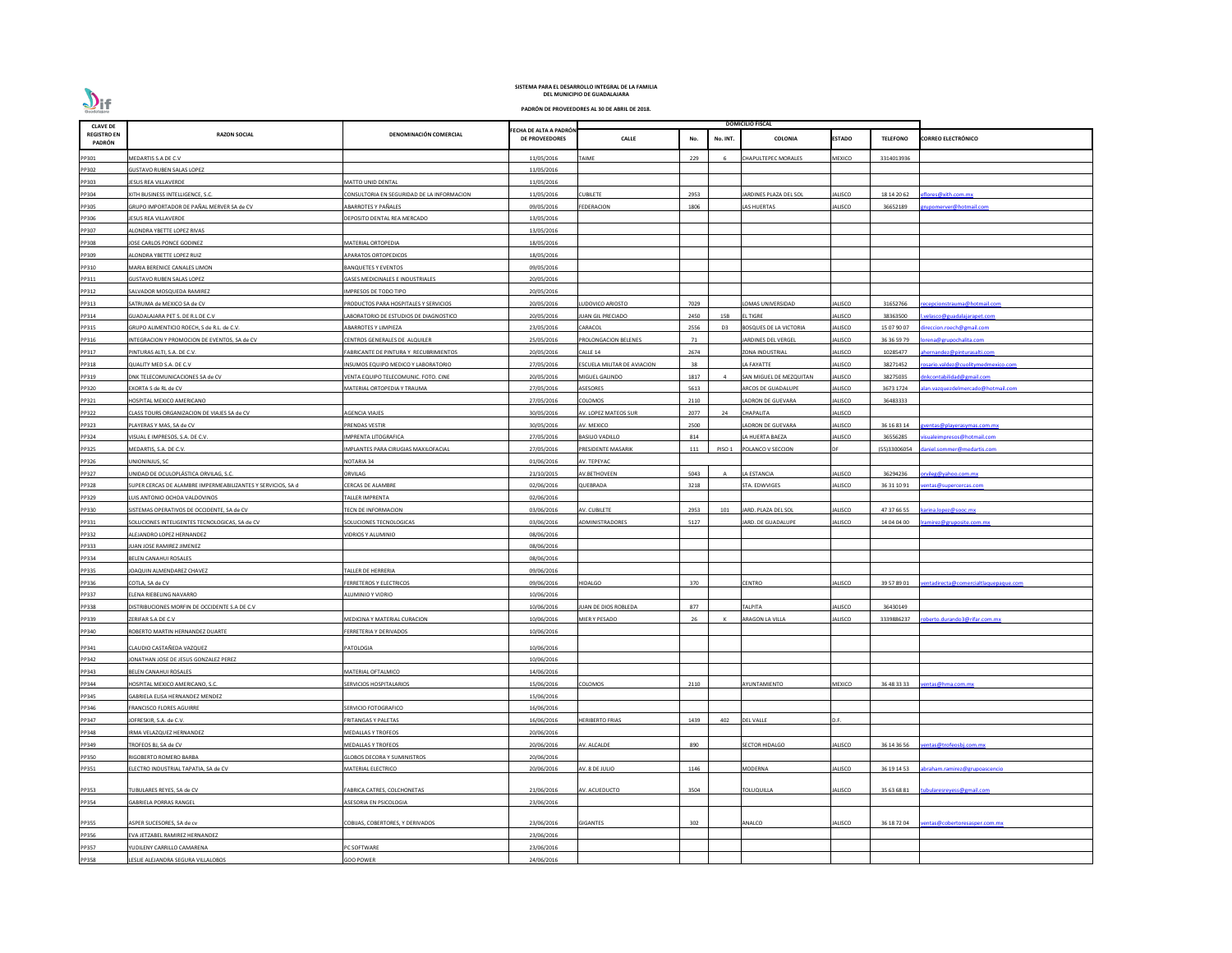| <b>CLAVE DE</b>              |                                                              |                                                 |                                                |                                        |                |          | <b>DOMICILIO FISCAL</b>       |                           |                            |                                             |
|------------------------------|--------------------------------------------------------------|-------------------------------------------------|------------------------------------------------|----------------------------------------|----------------|----------|-------------------------------|---------------------------|----------------------------|---------------------------------------------|
| <b>REGISTRO EN</b><br>PADRÓN | <b>RAZON SOCIAL</b>                                          | DENOMINACIÓN COMERCIAL                          | ECHA DE ALTA A PADRÓN<br><b>DE PROVEEDORES</b> | <b>CALLE</b>                           | No.            | No. INT. | <b>COLONIA</b>                | <b>ESTADO</b>             | <b>TELEFONO</b>            | <b>CORREO ELECTRÓNICO</b>                   |
| PP359                        | CUIDADOS INTEGRALES DE ENFERMERAS PROFESIONALES, S.C.        | SERVICIO ENFERMERAS                             | 24/06/2016                                     | MANUEL J. CLOUTHIER                    | 899            |          | ARD. DE GUADALUPE             | JALISCO                   | 36 20 70 25                | tepro @hotmail.com                          |
| PP360                        | ALTA ESPECIALIDAD EN MEDICAMENTOS DE JALISCO, SA de CV       | MEDICAMENTOS                                    | 24/06/2016                                     | MANUEL J. CLOUTHIER                    | 899            |          | ARD. DE GUADALUPE             | JALISCO                   | 36 14 44 99                | arate55@hotmail.com                         |
| PP361                        | MONSERRAT OCHOA HERRERA                                      | <b>FEXTIL Y PROMOCIONAL</b>                     | 27/06/2016                                     |                                        |                |          |                               |                           |                            |                                             |
| PP362                        | TUBULARES REYES, S.A. de C.V.                                | <b>ABRICA CATRES</b>                            | 27/06/2016                                     | CARRTERA A MASECA                      | 3504           |          | <b>TOLUQUILLA</b>             | JALISCO                   | 35 63 68 82                | ubulares reyess@gmail.com                   |
| PP363                        | TUBULARES REYES SA DE CV                                     | <b>MUEBLES TUBULARES</b>                        | 27/06/2016                                     | AV. ACUEDUCTO                          | 3504           |          | <b>TOLUQUILLA</b>             | <b>IALISCO</b>            | 35636881                   | ubulares reyes@yahoo.com.mx                 |
| PP364                        | INSTITUTO DE ESPECIALIDADES NEFROLOGICAS                     |                                                 | 29/06/2016                                     | AV. TONALA                             | 271            |          | LA CABAÑA                     | JALISCO                   | 15237537                   | acturacion@hotmail.com                      |
| PP365                        | SERGIO GUERRERO FRANCO                                       | <b>TALLER MECANICO</b>                          | 30/06/2016                                     |                                        |                |          |                               |                           |                            |                                             |
| PP366                        | PAGINA TRES, S.A.                                            | MILENIO DIARIO                                  | 30/06/2016                                     | CALZ. DEL AGUILA                       | 81             |          | <b>MODERNA</b>                | JALISCO                   | 36 68 31 00                | obranzassuscripciones.jal@milenio.com       |
| PP367                        | COMERCIALIZADORA DE IMPLANTES Y MEDICAMENTOS MEDIPACK, SA CV | <b>IMPLANTES Y MEDICINAS</b>                    | 01/07/2016                                     | SATELITE                               | 2790           |          | ARD DEL BOSQUE                | <b>JALISCO</b>            | 36 17 35 15                | irginia.baez@medipack.org.mx                |
| PP368                        | GRUPO INDUSTRIAL MEXLAB, SA de CV                            | PRUEBAS DE LABORATORIO                          | 04/07/2016                                     | SUSANA GOMEZ PALAFOX                   | 5486           |          | PASEOS DEL SOL                | JALISCO                   | 36 34 23 61                | orge@grupomexlab.com                        |
| PP369                        | OFICINA DE DEFENSORIA DE LOS DERECHOS                        |                                                 | 04/07/2016                                     | <b>VICENTE SUAREZ</b>                  | 17             |          | <b>HIPODROMO</b>              | DF                        | 5552115946                 | ddinfancia17@gmail.com                      |
| PP370                        | EQUIPOS ELECTRONICOS DE SEGURIDAD PRIVADA, SA de CV          | <b>SEGURIDAD Y MONITOREO</b>                    | 04/07/2016                                     | AV. CORDILLERAS                        | 1247           |          | RESIDENCIAL MOCTEZUMA         | JALISCO                   | 36 57 14 50                | entas@eeps.mx                               |
| PP371                        | HIDRO SUSTENTO DE MEXICO, SA de CV                           | EQ HIDRONEUMATICO                               | 05/07/2016                                     | <b>ENRIQUE DIAZ DE LEON</b>            | 691            |          | MODERNA                       | JALISCO                   | 38 12 03 31                | ervicios@mgb.com.mx                         |
| PP372                        | EDGAR GERARDO DE LA CRUZ ARENAS GARNICA                      | EPARACION LINEA BLANCA                          | 05/07/2016                                     |                                        |                |          |                               |                           |                            |                                             |
| PP373                        | PRODUCTOS ALIMENTICIOS DE LOS ALTOS SPR de RL de CV          |                                                 | 18/07/2016                                     | AV. SOLIDARIDAD                        | 60             |          | EXTRAMUROS                    | IALISCO                   | 31 25 15 89                | strid@metzhi.net                            |
| PP374                        | WIDE EYES MEDIA, S.A. DE C.V.                                | <b><i>NIDE EYES MEDICAL</i></b>                 | 18/07/2016                                     | VOLCAN                                 | 214            |          | OMAS DE CHAPULTEPEC           |                           | 55 5202 8218               | merlo@grupomerlo.com.mx                     |
| PP375                        | ERGONOMIA Y DISEÑO EN MUEBLES, SA de CV                      | <b><i>AOBILIARIO DE OFICINA</i></b>             | 19/07/2016                                     | <b>RIO GRANDE</b>                      | 559            |          | <b>L VERGEL</b>               | JALISCO                   | 36 06 40 57                | arcos perez@ergonomiaenmuebles.com.mx       |
| PP376                        | MODA EN BAMBU, SA de CV                                      |                                                 | 22/07/2016                                     | ACATEMPAN                              | 2125           |          | CHAPULTEPEC COUNTRY           | <b>IALISCO</b>            | 38 25 46 32                | entas@bambuaganik.com                       |
| PP377                        | DISTRIBUIDORES DE PAPELERIA ROTT, SA de CV                   | PAPELERIA Y TONNER                              | 26/07/2016                                     | CHIMALPOPOCA                           | 4479           | A        | L ZAPOTE                      | JALISCO                   | 31 21 37 36                | garibay rott@hotmail.com                    |
| PP378                        | OLGA LEON LEON                                               | COLCHONES, COLCHONETAS, PROTECTORES             | 27/07/2016                                     |                                        |                |          |                               |                           |                            |                                             |
| PP379                        | SERVICIOS IMAGENOLOGICOS DE OCCIDENTE, SA de CV              | CENTRO DE DIAGNOSTICO MEDICO                    | 04/08/2016                                     | AV. LOPEZ MATEOS                       | 1042           |          | TALIA PROVIDENCIA             | JALISCO                   | 36 48 54 54                | arduno@grupo-rio.com                        |
| PP380                        | AUTONOVA, SA de CV                                           | COMPRA VENTA DISTRIBUCION AUTOMOVILES           | 08/08/2016                                     | 16 DE SEPTIEMBRE                       | 1066           |          | MODERNA                       | JALISCO                   | 36 19 36 72                | lena.meza@autonova.com.mx                   |
| PP381                        | FELIPE DE JESUS MIRAMONTES FELIX                             | ABRICA SILLAS DE RUEDAS                         | 08/08/2016                                     |                                        |                |          |                               |                           |                            |                                             |
| PP382                        | JUAN DE DIOS HERNANDEZ GONZALEZ                              | <b>IMPRESOS</b>                                 | 09/08/2016                                     |                                        |                |          |                               |                           |                            |                                             |
| PP383                        | FERNANDO RUIZ MARTINEZ                                       | ARTICULOS PARA DECORACION                       | 10/08/2016                                     |                                        |                |          |                               |                           |                            |                                             |
|                              |                                                              |                                                 |                                                |                                        |                |          |                               |                           |                            |                                             |
| PP384                        | GRUPO GC LIDER, SA de CV                                     | <b>FROFEOS Y MEDALLAS</b><br>VENTA DE VEHICULOS | 10/08/2016                                     | ENRIQUE DIAZ DE LEON                   | 836<br>5300    |          | ARTESANOS                     | JALISCO                   | 38 27 16 92                | ngarcia@hotmail.com                         |
| PP385                        | EURO ALEMANA, SA de CV<br>ARSENAL MEDICO, S.A. DE C.V.       | <b><i>AEDICAMENTOS</i></b>                      | 11/08/2016<br>23/08/2016                       | AV VALLARTA<br>FRANZ SCHUBERT          | 5407           |          | ARDINES VALLARTA              | JALISCO                   | 37 77 19 19                | iguel.fuentes@euroalemana.com.mx            |
| PP386<br>PP387               |                                                              | <b>NOTARIA PUBLICA N 34</b>                     | 24/08/2016                                     | AV. TEPEYAC                            | 4253           |          | LA ESTANCIA<br>PRADOS TEPEYAC | JALISCO<br><b>JALISCO</b> | 36 73 98 40<br>36 47 09 45 | rsenalmedico@hotmail.com                    |
|                              | UNIONINJUS, S.C.                                             |                                                 |                                                |                                        |                |          |                               |                           |                            | icardosvera@hotmail.com                     |
| PP388                        | EMULSIONES ASFALTICAS DE AGUASCALIENTES, SA de CV            | ASFALTEK                                        | 24/08/2016                                     | AV. TOPACIO                            | 2915           | 9A       | <b>BOSQUE DE LA VICTORIA</b>  | <b>JALISCO</b>            | 31 22 22 21                | jorgeriveraguerrero@hotmail.com             |
| PP389                        | PRODUCTOS GRANUM, S.A. DE C.V.                               | GRANUM                                          | 25/08/2016                                     | OBREROS DE CANANEA                     | 789            |          | <b>CONSTITUCIÓN</b>           | Jalisco                   | 33432678                   | fernandlm123@hotmail.com y ventas@granum.ws |
| PP390                        | MARIA MARTHA CALVILLO PEREZ                                  | <b>FORTILLAS DE HARINA</b>                      | 25/08/2016                                     |                                        |                |          |                               |                           |                            |                                             |
| PP391                        | PRODUCCION, TECNOLOGIA Y VANGUARDIA, SA de CV                | MOBILIARIO OFICINA Y ESCOLAR                    | 25/08/2016                                     | <b>DONATO GUERRA</b>                   | 560            |          | <b>CENTRO</b>                 | <b>JALISCO</b>            | 36 13 73 05                | mfhermmanluxe@yahoo.com.mx                  |
|                              |                                                              |                                                 |                                                |                                        |                |          |                               |                           |                            |                                             |
| PP392                        | ISMAR SOLUCIONES DINAMICAS S de RL de CV                     | <b>ELABORACION DE ALIMENTOS GRANOLA</b>         | 26/08/2016                                     | AVENIDA D                              | 865            |          | SEATTLE                       | <b>JALISCO</b>            | 33 42 02 06                | norberto@ismar.com.mx                       |
| PP393                        | JOSE DE JESUS RUIZ BARRIOS                                   | AIRE NEUMATICA COMPRESORES                      | 26/08/2016                                     |                                        |                |          |                               |                           |                            |                                             |
| PP394                        | ROTOVINIL. SA de CV                                          | FABRICA JUGUETES                                | 29/08/2016                                     | <b>BLAS GALINDO</b>                    | 2881           |          | SAN MIGUEL DE HUENTITAN       | JALISCO                   | 36 98 63 63                | entas@perrisimo.com.mx                      |
| PP395                        | PABLO MUÑOZ RODRIGUEZ                                        | CLINICA DE RETINA                               | 30/08/2016                                     |                                        |                |          |                               |                           |                            |                                             |
| PP396                        | PRODUCTOS LACTEOS ACATIC, SC de RL                           | LACTEOS                                         | 30/08/2016                                     | MIGUEL BLANCO                          | 44             |          | CENTRO                        | <b>JALISCO</b>            | (01)378 715 147            | antonio80@yahoo.com                         |
| PP397                        | SERVICIOS Y MONTAJES DE EXPOSICIONES S.A. DE C.V.            |                                                 | 31/08/2016                                     | AV. FUNDIDORA                          | 501            | 10       | <b>OBRERA</b>                 | <b>NUEVO LEON</b>         | 8180002222                 | acturacion@ormex.com                        |
| PP398                        | GILBERTO ALONSO GONZALEZ SANCHEZ                             | <b>ELECTRICO</b>                                | 31/08/2016                                     |                                        |                |          |                               |                           |                            |                                             |
| PP399                        | CENTRO URODINAMICO DE JALISCO, SC                            | STUDIOS URODINAMICOS                            | 31/08/2016                                     | PEDRO BUZETA                           | 842            |          | CHAPULTEPEC COUNTRY           | JALISCO                   | 36 30 00 03                | omagda@hotmail.com                          |
| PP400                        | VIOLETA DE LEON ROMERO                                       | ROPA                                            | 01/09/2016                                     |                                        |                |          |                               |                           |                            |                                             |
| PP401                        | CIENTIFICA VELAQUIN, SA de CV                                | EQ PARA LABORATORIO                             | 05/09/2016                                     | <b>SAN LUIS</b>                        | 84             |          | <b>GRANJAS ESTRELLA</b>       | D.F.                      | 56 07 13 11                | entas@velaquin.com.mx                       |
| PP402                        | ANZALDO EVENTOS S de RL de CV                                | <b>MOBILIARIO PARA EVENTOS</b>                  | 08/09/2016                                     | <b>HDA LAURELES</b>                    | 49             |          | HDA DEL VALLE                 | <b>JALISCO</b>            |                            |                                             |
| PP403                        | MEDI PLUS DEL PACIFICO, SA de CV                             | <b>MEDICAMENTOS AL MAYOREO</b>                  | 09/09/2016                                     | AV. MANUEL ACUÑA                       | 2790           |          | PRADOS PROVIDENCIA            | <b>JALISCO</b>            | 36 40 38 54                | andralop.ventas@outlook.com                 |
| PP404                        | BRENDA JOSEFINA UVENCE GUERRERO                              | CHOCOLATE UVENCE                                | 09/09/2016                                     |                                        |                |          |                               |                           |                            |                                             |
| PP405                        | CARLOS NAFARRETE, SA de CV                                   | EQUIPO MEDICO                                   | 09/09/2016                                     | AV. DE LAS AMERICAS                    | 601            |          | LADRON DE GUEVARA             | <b>JALISCO</b>            | 36 69 98 00                | nartin.rouret@gmail.com                     |
| PP406                        | CARLOS MARTIN FLORES AMADO                                   | ROTULISTA                                       | 13/09/2016                                     |                                        |                |          |                               |                           |                            |                                             |
| PP407                        | EL ZAPATO AGIL IBARRA GARIBAY PROMOTORES SA de CV            | EL ZAPATO AGIL                                  | 13/09/2016                                     | <b>ROBLES GIL</b>                      |                |          |                               |                           |                            |                                             |
| PP408                        | FLOSOL MOTORS, SA de CV                                      | VENTA Y COMPRA DE AUTOS                         | 14/09/2016                                     | EULOGIO PARRA                          | 2500           |          | LOMAS DE GUEVARA              | JALISCO                   | 36 48 52 56                | aguirre@flosolmotors.com                    |
| PP409                        | CONSTRUCCIONES LEVISA, SA de CV                              | CONSTRUCTORA                                    | 14/09/2016                                     | LOYOLA                                 | 4333           |          | CIUDAD DE LOS NIÑOS           | <b>JALISCO</b>            | 33 33 68 97                | agd1980@yahoo.com                           |
|                              | VAMSA NIÑOS HEROES, SA de CV                                 | NISSAN NIÑOS HEROES                             |                                                | AV NIÑOS HEROES                        | 963            |          |                               |                           |                            |                                             |
| PP410                        |                                                              | COPIADORAS VENTARENTA                           | 15/09/2016                                     | <b>CRUZ VERDE</b>                      |                |          | MODERNA                       | JALISCO<br><b>JALISCO</b> | 38 37 55 55                | anuel.monroy@nissannh.mx                    |
| PP411                        | COPIADORAS OCHOA, SA de CV                                   |                                                 | 15/09/2016<br>19/09/2016                       | <b>AV VALLARTA</b>                     | 521<br>6245    |          | ARTESANOS                     | JALISCO                   | 38 26 65 00                | fren.ochoa@tecnocopy.com.mx                 |
| PP412                        | HEALT GROUP INDUSTRIAS DE MEXICO, SA de CV                   | ORTOPEDIA ORTIZ                                 |                                                |                                        |                |          | CIUDAD GRANJA                 |                           | 37 77 40 00                | citaciones@ortiz.biz                        |
| PP413                        | SEMOLE ALIMENTICIA DE OCCIDENTE, SA de CV                    | ALIMENTOS COMPRA VENTA                          | 20/09/2016                                     | MIRASOL<br>CARRT TLAJOMULCO SAN ISIDRO | $\overline{4}$ |          | <b>ARDINES DE SANTA MARIA</b> | <b>JALISCO</b>            | 15 62 29 24                | mole.ac@gmail.com                           |
| PP414                        | DISTRIBUIDORA DE MUEBLES Y EQUIPOS DE ACERO DIMU, SA de CV   | MUEBLES OFICINA DIMU                            | 20/09/2016                                     | MAZATEPEC                              | 615            |          | SANTA CRUZ DE LAS FLORES      | <b>JALISCO</b>            | 37 96 05 29                | listribuidoradimu@gmail.com                 |

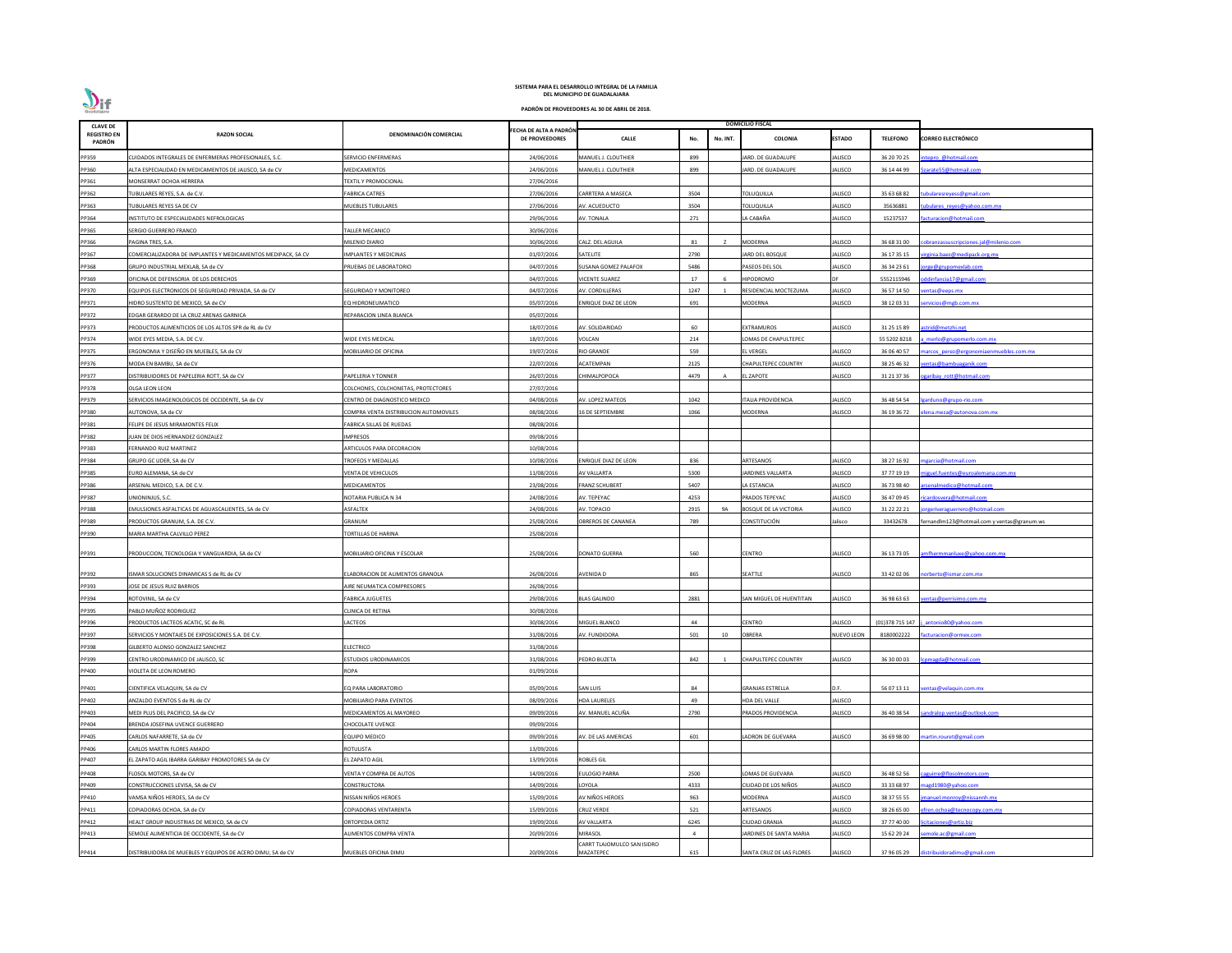| <b>CLAVE DE</b>              |                                                       |                                            |                                                |                                       |      |          | <b>DOMICILIO FISCAL</b>                    |                  |                 |                                              |
|------------------------------|-------------------------------------------------------|--------------------------------------------|------------------------------------------------|---------------------------------------|------|----------|--------------------------------------------|------------------|-----------------|----------------------------------------------|
| <b>REGISTRO EN</b><br>PADRÓN | <b>RAZON SOCIAL</b>                                   | DENOMINACIÓN COMERCIAL                     | ECHA DE ALTA A PADRÓN<br><b>DE PROVEEDORES</b> | <b>CALLE</b>                          | No.  | No. INT. | <b>COLONIA</b>                             | <b>ESTADO</b>    | <b>TELEFONO</b> | <b>CORREO ELECTRÓNICO</b>                    |
| PP415                        | MAYORISTA DE MUEBLES Y EQUIPOS, SA de CV              | MUEBLES OFICINA                            | 20/09/2016                                     | AGUSTIN YAÑEZ                         | 2360 |          | <b>ARCOS VALLARTA</b>                      | ALISCO           | 36 15 93 57     | ayoris tas@yahoo.com.mx                      |
| PP416                        | GRUPO ONITMEX, SA de CV                               | ARTICULOS PARA LIMPIEZA                    | 20/09/2016                                     | <b>CARRET EL VERDE</b>                | 2320 |          | <b>EL VERDE</b>                            | <b>JALISCO</b>   | 36 89 33 43     | allesca@onit.mx                              |
| PP417                        | GRUPO MIXZOC, SA de CV                                | LIMPIEZA INTEGRAL                          | 20/09/2016                                     | HIDALGO                               | 72   |          | SAN SEBASTIANITO                           | JALISCO          | 33 31 75 15     | ixzoc12@gmail.com                            |
| PP418                        | KAO ARRENDADORA, SA de CV                             | <b>BAÑOS PORTATILES</b>                    | 20/09/2016                                     | CIRC. AGUSTIN YAÑEZ                   | 2360 |          | <b>BARRERA</b>                             | JALISCO          | 36 15 75 81     | ao8114@gmail.com                             |
| PP420                        | ASESORES MEDICOS, SA de CV                            | SERVICIOS MEDICOS AMBULATORIOS             | 21/09/2016                                     | AV. RIO NILO                          | 7324 |          | OMAS DEL CAMICHIN                          | JALISCO          | 36 15 50 29     | parboza@asesoresmedicos.com.mx               |
| PP421                        | ALFREDO GUERRERO ZORRILLA                             | FOTOS PANORAMICAS                          | 22/09/2016                                     |                                       |      |          |                                            |                  |                 |                                              |
| PP422                        | DYTSA, SA de CV                                       | SERVICIOS DE HEMODIALISIS                  | 23/09/2016                                     | <b>NV. GOLFO DE CORTEZ</b>            | 2974 |          | Vallarta Norte                             | Jalisco          | 3615 64 87 y 88 | lytsa@dytsa.com                              |
| PP423                        | SALVADOR CAMARENA MEDINA                              | CONSTRUCTOR                                | 26/09/2016                                     |                                       |      |          |                                            |                  |                 |                                              |
| PP424                        | HORACIO GARCÍA SERVIN                                 |                                            | 29/09/2016                                     |                                       |      |          |                                            |                  |                 |                                              |
| PP425                        | CARLOS CUELLAR HERNANDEZ                              | IMPLANTES COMPRA VENTA                     | 06/10/2016                                     |                                       |      |          |                                            |                  |                 |                                              |
| PP426                        | DIANA KAREN JIMÉNEZ DÁVILA                            | <b>TACOS MAYOREO</b>                       | 10/10/2016                                     |                                       |      |          |                                            |                  |                 |                                              |
| PP427                        | ALBERTO PEREZ SANCHEZ                                 | RENTA DE AUDIO Y ESCENARIO                 | 10/10/2016                                     |                                       |      |          |                                            |                  |                 |                                              |
| PP428                        | ALEJANDRO CAMACHO OROZCO                              | ABORATORIO DENTAL                          | 10/10/2016                                     |                                       |      |          |                                            |                  |                 |                                              |
| PP429                        | EXHIBE TUS IDEAS, Sde RL de CV                        | TOLDOS VENTA                               | 10/10/2016                                     | AV. ALEMANIA                          | 1216 |          | <b>MODERNA</b>                             | <b>JALISCO</b>   | 36 20 14 49     | exhideas@gmail.com                           |
| PP430                        | MATEDIC, SA de CV                                     | <b>FABRICA PROD ORGANICOS</b>              | 11/10/2016                                     |                                       | 2175 | 169      | <b>FRACC. SOLARES</b>                      | JALISCO          | 36 13 66 90     |                                              |
|                              |                                                       |                                            |                                                | AV. PASEO SOLARES (COTO VALERIA)      |      |          |                                            |                  |                 | franciscogas@citripower.com.mx               |
| PP431                        | MARIO RIOS CASILLAS                                   | <b>IMPRENTA</b>                            | 13/10/2016                                     |                                       |      |          |                                            |                  |                 |                                              |
| PP432                        | JLISES NAHLE BADILLO                                  | MODULOS DE HULE ESPUMA                     | 13/10/2016                                     |                                       |      |          |                                            |                  |                 |                                              |
| PP433                        | ESTRUCTUS, S.A. DE C.V.                               | CONSTRUCCION                               | 14/10/2016                                     | <b>TURIN</b>                          | 2796 | 202      | <b>ITALIA PROVIDENCIA</b>                  | ALISCO           | 33 65 11 11     | estructus@gmail.com                          |
| PP434                        | CORPORATIVO COMERCIAL NOVAS, S.A. DE C.V.             | HIGIENIZANTE PARA HOSPITALES               | 14/10/2016                                     | SAN ANTONIO                           |      |          | LA FUENTES                                 | JALISCO          | 31 33 99 59     | aldo@novas-soluciones.mx                     |
| PP435                        | PINTURAS COLORED, SA DE CV                            | PINTURA                                    | 17/10/2016                                     | CALLE 14                              | 2674 |          | ZONA INDUSTRIAL                            | <b>JALISCO</b>   |                 | entas@pinturascolored.com.mx                 |
| PP436                        | LOVIMEDIC, SA DE CV                                   | MATERIAL QUIRURGICO                        | 17/10/2016                                     | <b>UAN MANUEL</b>                     | 401  |          | ADRON DE GUEVARA                           | JALISCO          | 38 26 82 54     | obranza@lovimedic.com.mx                     |
| PP437                        | ECHERA GUADALAJARA S.A. DE C.V.                       |                                            | 19/10/2016                                     | RIO ALAMO                             | 2381 |          |                                            | <b>JALISCO</b>   |                 |                                              |
| PP438                        | <b>MARIA GUADALUPE ANDRADE LARES</b>                  | FERRETERIA Y HERRAJES                      | 20/10/2016                                     |                                       |      |          |                                            |                  |                 |                                              |
| PP439                        | SANDRA MELISA MELCHOR CURIEL                          | COMERCIO DE TECNOLOGIAS                    | 21/10/2016                                     |                                       |      |          |                                            |                  |                 |                                              |
| PP440                        | SARA ELIZABETH PEREZ LOPEZ                            | ORTOPEDIA ORTIZ                            | 21/10/2016                                     |                                       |      |          | ARCOS DE ZAPOPAN 1a y 2da                  |                  |                 |                                              |
| PP441                        | VALLARTA INTERNACIONAL S.A. DE C.V.                   |                                            | 25/10/2016                                     | ARCO ALEJANDRO                        | 455  |          | <b>SECCION</b><br>MIGUEL HIDALGO, LOMAS DE | JALISCO          |                 |                                              |
| PP442                        | FAMILIA DIGITAL S DE RL DE CV                         |                                            | 25/10/2016                                     | <b>MONTES URALES</b>                  | 445  |          | CHAPULTEPEC                                | D.F.             |                 |                                              |
| PP443                        | <b>GRUPO DAHIVON SC</b>                               |                                            | 26/10/2016                                     | <b>TECOLOTE</b>                       |      | 45580    | JARDINES DE SANTA MARIA                    | JALISCO          |                 |                                              |
| PP444                        | HECTOR MANUEL PEREZ ESPINOZA                          | <b>DEPORTES SOTO</b>                       | 28/10/2016                                     |                                       |      |          |                                            |                  |                 |                                              |
| PP445                        | ROBERTO FERNANDEZ GALINDO                             |                                            | 28/10/2016                                     |                                       |      |          |                                            |                  |                 |                                              |
| PP446                        | PUBLIVILVA SOLUCIONES INTEGRALES, SA DE CV            | PUBLICIDAD E IMPRESOS                      | 28/10/2016                                     | ASESORES                              | 5880 |          | ARCOS DE GUADALUPE                         | ALISCO           | 38 55 82 13     | verardo@publivilva.com                       |
| PP447                        | AMILIA DIGITAL, S. DE R.L. DE C.V.                    | SEMINARIOS, TALLERES Y CONFERENCIAS        | 31/10/2016                                     | <b>JOSE MARIA CASTORENA</b>           | 324  | 109      | CUAJIMALPA                                 | <b>JALISCO</b>   | (55) 5812 1130  | omina.riviello@digitalfamily.mx              |
| PP448                        | ROBERTO CARLOS PEREZ GARCIA                           | UNIFORMES ESCOLARES                        | 31/10/2016                                     |                                       |      |          |                                            |                  |                 |                                              |
| PP449                        | MARIO LOPEZ MESTAS                                    | <b>FAMUSA MUEBLES</b>                      | 01/11/2016                                     |                                       |      |          |                                            |                  |                 |                                              |
| PP450                        | CUATROMEDIOS, S.C.                                    | <b>MEDIOS DIGITALES</b>                    | 03/11/2016                                     | TOMAS V. GOMEZ                        |      |          | ADRON DE GUEVARA                           | ALISCO           | 36 16 83 46     | :ontabilidad@cuatromedios.com                |
| PP451                        | EURO ALEMANA CAMIONES, S.A. DE C.V.                   | CAMIONES VOLKSWAGEN                        | 07/11/2016                                     | PERIFERICO SUR                        | 396  |          | OMAS DEL CUATRO                            | <b>JALISCO</b>   | 36 68 57 30     | alejandro.bravo@euroalemanacamiones.com.mx   |
| PP452                        | MIGUEL RUIZ TORRES                                    | <b>PERSIANAS Y CORTINAS GENESIS</b>        | 07/11/2016                                     |                                       |      |          |                                            |                  |                 |                                              |
|                              |                                                       |                                            | 08/11/2016                                     |                                       |      |          |                                            |                  |                 |                                              |
| PP453                        | GRAN CLASE EN OFICINAS, S.A. de C.V.                  | OFIPLAN VELASCO                            |                                                | AV DEL BOSQUE                         | 1300 |          | PARQUE INDUSTRIAL BOSQUES II               | <b>JALISCO</b>   | 31 25 02 62     | bgarcia@ofiplan.com.mx                       |
| PP454                        | JOSE LUIS GARCIA AVILA                                | SERVICIO ALBAÑILERIA                       | 09/11/2016                                     |                                       |      |          |                                            |                  |                 |                                              |
| PP455                        | ION OSTEOSINTESIS, SA de CV                           | EQUIPO E INSTRUMENTAL MEDICO Y LABORATORIO | 11/11/2016                                     | AV. PATRIA                            | .150 | 13 F     | MIRADOR DEL SOL                            | JALISCO          | 31 25 02 62     | implantesortopedicosnacionales@gmail.com     |
|                              |                                                       |                                            |                                                | AV. SANTA FE PISO 2, OF 202-203, PISO |      |          |                                            | <b>CIUDAD DE</b> |                 |                                              |
| PP456                        | BEST BUY STORES, S. DE R.L. DE C.V.                   | <b>EQUIPO DE TECNOLOGIA</b>                | 11/11/2016                                     | 3 Y 4                                 | 140  |          | SANTA FE CUAJIMALPA                        | MEXICO           | CEL 331991 5151 | jose.vega4@bestbuy.com                       |
| PP457                        | DISEÑO PERIMETRAL, SA de CV                           | CERCASEL                                   | 14/11/2016                                     | CARR. SAN ISIDRO MAZATEPEC            | 1850 |          | STA CRUZ DE LAS FLORES                     | JALISCO          | 12 04 27 08     | entas@cercasel.com                           |
| PP458                        | JOSE DE JESUS DIAZ CORTES                             | CERCAS PROFESIONALES                       | 14/11/2016                                     |                                       |      |          |                                            |                  |                 |                                              |
| PP459                        | FERROCONSTRUCCIONES IND. TOLAR, SA de CV              | YM INMOBILIARIA                            | 14/11/2016                                     | FRANCISCO ROJAS GONZALEZ              | 339  |          | LADRON DE GUEVARA                          | JALISCO          | 36 15 01 57     | indtolarsadecv@gmail.com                     |
| PP460                        | CMERCIALIZADORA ARCOS DE OCCIDENTE, S de R.L. de C.V. | <b>JNDERBOX CONTENEDORES</b>               | 14/11/2016                                     | AV. OBSIDIANA                         | 2825 |          | RESIDENCIAL VICTORIA                       | JALISCO          | 31 25 20 81     | nfo@underbox.mx                              |
| PP461                        | BOMBAS Y EQUIPOS INTEGRADOS, SA de CV                 |                                            | 14/11/2016                                     | MIGUEL BLANCO                         | 180  |          | CENTRO                                     | ALISCO           | 36 14 01 93     | eipumps@prodigy.net.mx                       |
| PP462                        | MTQ DE MEXICO, SA de CV                               | CONSTRUCCION, PROYECTOS Y SUOERVISION      | 15/11/2016                                     | <b>JOSE MARIA HEREDIA</b>             | 2405 |          | OMAS DE GUEVARA                            | <b>JALISCO</b>   | 36 30 60 28     | nagy@mtqmexico.com                           |
| PP463                        | SUPER DE GDL, S de R.L. de C.V.                       | <b>GAS ROSA</b>                            | 15/11/2016                                     | CARRETERA A EL SALTO                  | 285  |          | ALAMEDA                                    | <b>JALISCO</b>   | 31 64 72 11     | mfsantillan@supergdl.com.mx                  |
| PP464                        | UNIDAD DE PATOLOGIA CLINICA E IMAGENOLOGIA, S.C.      | UN DE PATOLOGIA CLINICA                    | 15/11/2016                                     | AV. MEXICO                            | 2341 |          | LADRON DE GUEVARA                          | JALISCO          | 36 69 03 32     | ab@upc.com.mx                                |
| PP465                        | MARCOS VIELMA SANDOVAL                                | CONSULTORIA, ASESORIA SEGURIDAD LABORAL    | 15/11/2016                                     |                                       |      |          |                                            |                  |                 |                                              |
| PP466                        | MARIA ELENA MONJARAS CURIEL                           | EQ ELECTRONICO                             | 17/11/2016                                     |                                       |      |          |                                            |                  |                 |                                              |
| PP467                        | SKY TONER ENTERPRISE S.A. DE C.V.                     | STARTONER                                  | 17/11/2016                                     | ESTUDIANTES                           | 1735 |          | <b>JARDINES DE GUADALUPE</b>               | ALISCO           | 38844718        | entas@startonermexico.com                    |
| PP468                        | OSCAR ISRAEL RODRIGUEZ MENDEZ                         | CLINICA DE HEMODIALISIS                    | 22/11/2016                                     |                                       |      |          |                                            |                  |                 |                                              |
|                              |                                                       |                                            | 25/11/2016                                     |                                       |      |          |                                            |                  |                 |                                              |
| PP469                        | NUEVA KRISTALUM LOMELI, SA de CV                      | <b>IDRIO Y ALUMINIO</b>                    | 28/11/2016                                     | PROL. ALCALDE                         | 418  |          | <b>JARDINES ALCALDE</b>                    | ALISCO           | 38 53 75 83     | nkristalumlomeli@gmail.com                   |
| PP470                        | BLAUTON MEXICO, S.A. DE C.V.                          | <b>APARATOS AUDITIVOS</b>                  |                                                | <b>OTTAWA</b>                         | 196  |          | PROVIDENCIA                                | ALISCO           | 36 42 36 01     | estrategiaproyectosespeciales@blauton.com.mx |

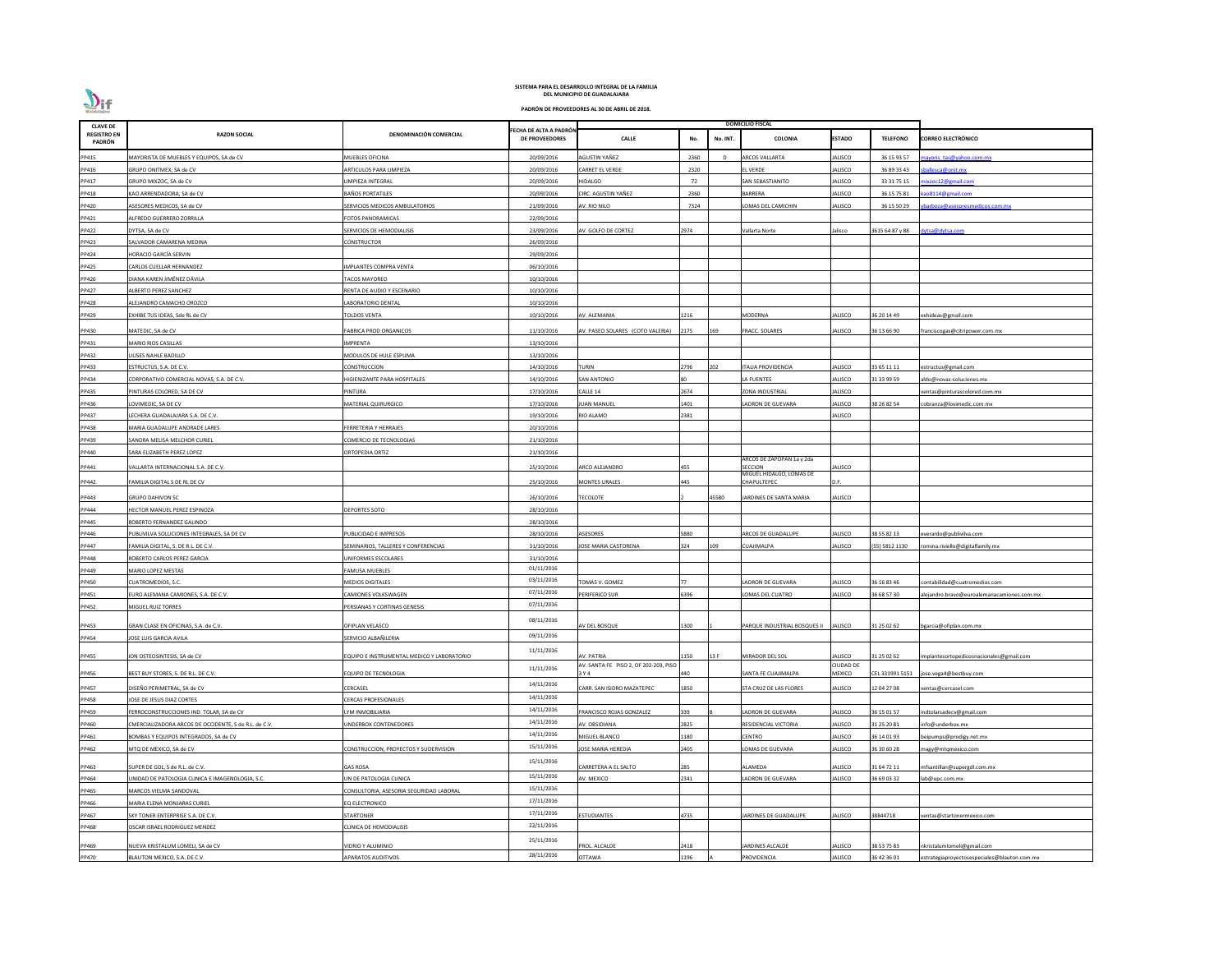| <b>CLAVE DE</b>              |                                                                                       |                                                                                 |                                                |                                                |              |             | <b>DOMICILIO FISCAL</b>                         |                           |                            |                                                                  |
|------------------------------|---------------------------------------------------------------------------------------|---------------------------------------------------------------------------------|------------------------------------------------|------------------------------------------------|--------------|-------------|-------------------------------------------------|---------------------------|----------------------------|------------------------------------------------------------------|
| <b>REGISTRO EN</b><br>PADRÓN | <b>RAZON SOCIAL</b>                                                                   | DENOMINACIÓN COMERCIAL                                                          | ECHA DE ALTA A PADRÓN<br><b>DE PROVEEDORES</b> | <b>CALLE</b>                                   | No.          | No. INT.    | COLONIA                                         | <b>ESTADO</b>             | <b>TELEFONO</b>            | <b>CORREO ELECTRÓNICO</b>                                        |
| PP471                        | COMERCIALIZADORA DE CARTON Y DISEÑO, SA de CV                                         | <b>CAJAS Y CARTON</b>                                                           | 30/11/2016                                     | <b>ROBLE</b>                                   | 1297         |             | EL FRESNO                                       | ALISCO                    | 31 62 14 01                | acturacion1@diseñosdecarton.com.mx                               |
| PP472                        | <b>ELIPE BECERRA FLORES</b>                                                           | COLCHONES Y CAMAS                                                               | 30/11/2016                                     |                                                |              |             |                                                 |                           |                            |                                                                  |
| PP473                        |                                                                                       | <b>JNIFORMES BIG BANG</b>                                                       | 30/11/2016                                     |                                                | 1539         |             | CIUDAD GRANJA                                   |                           |                            |                                                                  |
|                              | <b>ILTA IMAGEN TEXTIL, S de RL de CV</b>                                              |                                                                                 | 30/11/2016                                     | <b>CIRCUNVALACION PONIENTE</b>                 |              |             |                                                 | ALISCO                    | 15 62 03 27                | flores@uniformart.com.mx                                         |
| PP474<br>PP475               | MEX TOP, SA de CV<br>EKAR DE GAS, SA de CV                                            | CALENTADORES INSTANTANEOS<br>ARTICULOS PARA EL HOGAR                            | 02/12/2016                                     | AV. LAZARO CARDENAS<br><b>GONZALEZ GALLO</b>   | 2305<br>496  | <b>B7B8</b> | LAS TORRES<br><b>SAN CARLOS</b>                 | ALISCO<br>JALISCO         | 36 71 12 75<br>33 45 60 61 | victordj 8@hotmail.com<br>gerencia@ekardegas.com.mx              |
| PP476                        | VISUAL 46 COMUNICACION S.C.                                                           |                                                                                 | 02/12/2016                                     | MONTE DE LAS ANIMAS                            | 1092         |             | INDEPENDENCIA                                   | <b>JALISCO</b>            |                            |                                                                  |
| PP477<br><b>PP478</b>        | VISUAL 46 COMUNICACION S.C.                                                           | PRODUCCION AUDIOVISUAL                                                          | 02/12/2016                                     | MONTE DE LAS ANIMAS                            | 1092         |             | INDEPENDENCIA                                   | JALISCO                   | 33 36 18 15                | visual46@hotmail.com                                             |
| PP479                        | <b>FABIOLA HUERTA SAINZ</b><br>COMERCIALIZADORA RAPIFRUIT. S.A. DE C.V.               | SERVICIO ENFERMERAS                                                             | 02/12/2016<br>05/12/2016                       | <b>FELIPE RUVALCABA</b>                        | 5162         |             | EL COLI URBANO                                  | <b>JALISCO</b>            |                            |                                                                  |
| PP480                        | <b>ENRIQUE MADRIGAL BARRIOS</b>                                                       | PAIDOPSIQUIATRA                                                                 | 05/12/2016                                     |                                                |              |             |                                                 |                           |                            |                                                                  |
| PP481<br><b>PP482</b>        | SERVICIOS Y ATENCION NUTRICIONAL TOTAL Y ESPECIALIZADA SC<br>VICTOR MEDINA MEDINA DR. | <b>ALIMENTACION ENTERAL</b><br>CIRUJANO OFTALMOLOGO                             | 06/12/2016<br>06/12/2016                       | <b>AZTECAS</b>                                 | 443          |             | <b>MONRAZ</b>                                   | <b>JALISCO</b>            | 35 63 30 02                | lauraramirez.sante@gmail.com                                     |
| PP483                        | JIMENA OROZCO LIRA                                                                    | <b>IMAGEN TEXTIL TENIS CONVERSE</b>                                             | 06/12/2016                                     |                                                |              |             |                                                 |                           |                            |                                                                  |
| PP484                        | CONSTRUCTORA FATIMA, SA de CV                                                         | CONSTRUCCION                                                                    | 06/12/2016                                     | <b>BELISARIO DOMINGUEZ</b>                     | 3007         |             | <b>JARD. STA ISABEL</b>                         | <b>JALISCO</b>            | 33 44 88 89                | cnstruye.fatima@yahoo.com.mx                                     |
| PP485                        | <b>TECNOCONSTRUCTORES, SA de CV</b>                                                   | CONSTRUCCION                                                                    | 07/12/2016                                     | LAGO CAMECUARO                                 | 2515         |             | LAGOS DEL COUNTRY                               | <b>ALISCO</b>             |                            | 044 333 4042274 tecnoconstructores2013@gmail.com                 |
| PP486                        | LAURA ELENA MEDINA VALLEJO                                                            |                                                                                 | 20/11/2015                                     |                                                |              |             |                                                 |                           |                            |                                                                  |
| <b>PP487</b><br>PP489        | MARTIN ALEJANDRO GONZALEZ NAVARRO<br>MARIA CRISTINA ROJAS JAIME                       | MUEBLES<br>PUBLICIDAD Y DISEÑO                                                  | 09/12/2016<br>09/12/2016                       |                                                |              |             |                                                 |                           |                            |                                                                  |
|                              |                                                                                       |                                                                                 |                                                |                                                |              |             |                                                 |                           |                            |                                                                  |
|                              |                                                                                       |                                                                                 |                                                |                                                |              |             | SAN JUAN DE OCOTAN ENTRE                        |                           |                            |                                                                  |
| PP490<br>PP491               | PROGYM S.DE.R.L.DEC.V.<br>LAURA ELENA MEDINA VALLEJO                                  | COMERCIALIZACION ARTICULOS DEPORTIVOS<br><b>TECNOSOL</b>                        | 13/12/2016<br>$\frac{14}{12}{2016}$            | <b>SAN EDUARDO</b>                             | 399          |             | <b>AVIACION Y AV. INGLATERRA</b>                | ALISCO                    | 36304216                   | /entas2@progym.com.mx                                            |
| PP492                        | CASTILLO GUZMAN JAVIER                                                                | VIVERO FORESTAL ENCANTO                                                         | 14/12/2016                                     |                                                |              |             |                                                 |                           |                            |                                                                  |
| PP493                        | RAMON ALBERTO GONZALEZ LEDESMA                                                        |                                                                                 | 14/12/2016                                     |                                                |              |             | AV. POLIDUCTO Y CALLE PALMA                     |                           |                            |                                                                  |
| PP494                        | PROYECTOS URBANISTICOS TMG SA DE CV                                                   | FABRICACION DE EQUIPO PARA ESTIMULACION TEMPRANA                                | 15/12/2016                                     | <b>CARRETERA SAN LUIS POTOSI</b>               | 728          |             | MEXICANA                                        | <b>AGUASCALIEN</b>        | 4499162626                 | ales@kidscolors.com                                              |
| PP495                        | LUIS HUMBERTO VAZQUEZ GUTIERREZ                                                       | PERITAJE Y CONSTRUCCION                                                         | 15/12/2016                                     |                                                |              |             |                                                 |                           |                            |                                                                  |
| PP496                        | REHABILITACION FISICA Y NEUROLOGICA SA DE CV                                          | <b>APARATOS ORTOPEDICOS</b>                                                     | 15/12/2016                                     | <b>MALINTZIN</b>                               | 48           |             | ARAGON LA VILLA                                 | CDMX                      | 5555472441                 | ventas@rehabimedic.com                                           |
|                              |                                                                                       |                                                                                 |                                                |                                                |              |             | ENTRE ANGELA PERALTA Y 16 DE                    |                           |                            |                                                                  |
| PP497<br>PP498               | <b>ILMACEN DIDACTICO SA DE CV</b><br><b>OSE NAZARIO MEDINA CERVANTES</b>              | COMERCIALIZADORA DE JUGUETES EDUCATIVOS<br>HERRERIA Y MAQUINADOS INDUSTRIALES   | 15/12/2016<br>20/12/2016                       | <b>CORREGIDORA NORTE</b>                       |              |             | SEPT. COLONIA CENTRO                            | QUERETARO                 | 4424131132                 | ventas@almacendidactico.com.mx                                   |
|                              |                                                                                       |                                                                                 |                                                |                                                |              |             |                                                 |                           |                            |                                                                  |
| PP499                        | ECNOINNOVATION IN LABS DE MEXICO S de RL de CV                                        | MOBILIARIO PARA LABORATORIO Y COCINAS INDUSTRIALES                              | 22/12/2016                                     | <b>BELISARIO DOMINGUEZ</b>                     |              |             | SAN GASPAR DE LAS FLORES                        | JALISCO                   | 36 07 69 99                | nobela@gmail.com                                                 |
| PP500                        | GRAN CLASE EN OFICINAS, SA de CV                                                      | MUEBLES DE OFICINA                                                              | 22/12/2016                                     | AV. DEL BOSQUE                                 | 1300         |             | PQ INDUSTRIAL EL BOSQUE II                      | <b>JALISCO</b>            | 36 16 19 19                | opezcotilla@ofiplan.com.mx                                       |
| PP501                        | CENTRO DE BELLEZA EL TAPATIO S.A DE C.V                                               |                                                                                 | 22/12/2016                                     | AV. HIDALGO                                    | 674          |             | CENTRO                                          | <b>JALISCO</b>            | 36137457                   |                                                                  |
| PP502<br>PP503               | <b>GILBERTO RODRIGUEZ FLORES</b><br>RAFIAS Y CABLES DE OCCIDENTE S.A. DE C.V.         |                                                                                 | 22/12/2016<br>22/12/2016                       | <b>MARIPOSA</b>                                | 1215         |             | <b>MERCADO DE ABASTOS</b>                       | <b>JALISCO</b>            | 36719023                   |                                                                  |
| PP504                        | <b>GRUPO EMPRESARIAL TICAF SA DE CV</b>                                               |                                                                                 | 22/12/2016                                     | <b>MISION DEL BOSQUE</b>                       | 371          |             |                                                 | <b>JALISCO</b>            |                            |                                                                  |
| <b>PP505</b>                 | THE WOOD CENTER OF MEXICO SA DE CV                                                    |                                                                                 | 22/12/2016                                     | <b>DIEGO RIVERA</b>                            | <b>60</b>    |             | LOMAS DE TLAQUEPAQUE                            | <b>JALISCO</b>            |                            |                                                                  |
| <b>PP506</b>                 | <b>GROVER LOMELI JORGE</b>                                                            |                                                                                 | 22/12/2016                                     |                                                |              |             |                                                 |                           |                            |                                                                  |
|                              |                                                                                       |                                                                                 |                                                |                                                |              |             |                                                 |                           |                            |                                                                  |
| PP507                        | <b>OSMAN MUEBLES</b><br>IFTAL S.A. DE C.V.                                            | MUEBLES PARA OFICINA. COMERCIO. ESCOLAR E INDUSTRI                              | 27/12/2016<br>27/12/2016                       | NICOLAS ROMERO<br>ARAUCARIA                    | 775<br>1406  |             | /ILLASEÑOR<br>PARAISO DEL COLLI                 | JALISCO<br><b>JALISCO</b> | 1377 4605<br>31801712      | ventas2@osmanmuebles.com<br>pympsi@megared.net.mx                |
| PP508<br>PP509               | OLGA CECILIA PEREZ VERDIA MARQUEZ                                                     | SILLONES Y MUEBLES                                                              | 28/12/2016                                     |                                                |              |             |                                                 |                           |                            |                                                                  |
| PP510<br>PP511               | EQUIPOS INTERFERENCIALES DE MEXICO SA de CV                                           | EQ MEDICO PARA REHABILITACION                                                   | 29/12/2016                                     | JUAN RUIZ DE ALARCON                           | 126          |             | <b>MERICANA</b>                                 | JALISCO                   | 36 16 68 26                | dbotello@interferenciales.com.mx                                 |
| PP512                        | ROGELIO SANCHEZ PARTIDA<br>JORGE PERALTA CASILLAS                                     | MOBILIARIO Y EQ OFICINA<br><b>ELECTRICA JADE</b>                                | 29/12/2016<br>29/12/2016                       |                                                |              |             |                                                 |                           |                            |                                                                  |
| PP513                        | NETZAHUALCOYOTL GOMEZ SANTANA                                                         | <b>IMPRENTA ISRAEL</b>                                                          | 09/12/2016                                     |                                                |              |             |                                                 |                           |                            |                                                                  |
| PP514                        | ILIANA RELLO VELAZQUEZ                                                                |                                                                                 | 19/12/2016                                     |                                                |              |             |                                                 |                           |                            |                                                                  |
| PP515                        | ROGELIO SANCHEZ PARTIDA                                                               | SILLAS Y MUEBLES                                                                | 20/12/2016                                     |                                                |              |             |                                                 |                           |                            |                                                                  |
| PP516                        | ELEAZAR FLORES BALCAZAR                                                               |                                                                                 | 21/12/2016                                     |                                                |              |             |                                                 |                           |                            |                                                                  |
| PP517                        | JORGE PERALTA CASILLAS                                                                |                                                                                 | 22/12/2016                                     |                                                |              |             |                                                 |                           |                            |                                                                  |
| PP518                        | ANDREA TERESITA AVILA CERVANTES                                                       |                                                                                 | 22/12/2016                                     |                                                |              |             |                                                 |                           |                            |                                                                  |
| PP519<br><b>PP520</b>        | COMPLEX ORTHOPEDIC. SA de CV                                                          | EQ MEDICO ORTOPEDIA Y TRAUMA<br>DISTRIBUIDORA DE LLLANTAS                       | 06/01/2017<br>06/01/2017                       | <b>JESUS GARCIA</b>                            | 2590         |             | OMAS DE GUEVARA                                 | <b>JALISCO</b>            | 36 40 34 30                | vianney.mayo@complex.mx                                          |
| PP521                        | ALDO ANTONIO DELGADO BALCAZAR<br>ERIKA ROBLES GONZALEZ                                | ART DECORACION, CORTINAS                                                        | 10/01/2017                                     |                                                |              |             |                                                 |                           |                            |                                                                  |
| <b>PP522</b>                 | GUANTES Y ACCESORIOS INDUSTRIALES REYCO, SA de CV                                     | MATRIAL DE LIMPIEZA                                                             | 10/01/2017                                     | <b>ACUARELAS</b>                               | 128          |             | EL MANANTIAL                                    | <b>JALISCO</b>            | 36 70 06 87                | emanuel.reynoso@reycoindustrial.com                              |
| PP523                        | NEAT IT, S. de R.L. de C.V.                                                           | EQ DE TELECOMUNICACIONES                                                        | 16/01/2017                                     | PEDRO VELEZ                                    | 1302         |             | BEATRIZ HERNANDEZ                               | JALISCO                   | 36 72 48 20                | admon@neatit.mx                                                  |
| PP524                        | CONSTRUCCIONES Y ESPACIOS INMOBILIARIOS AUGUSTA, SA de CV                             | CONSTRUCTORA                                                                    | 19/01/2017                                     | <b>HUAJES MANZANA 9</b>                        | <b>CASA</b>  |             | FRACC RESD STA MARIA ATZOMPA                    | <b>OAXACA</b>             | 951) 5684442               | nmobiliarios.augusta@gmail.com                                   |
|                              | RE-ESPALDA, A.C.                                                                      | ASISTENCIA SOCIAL TRATAMIENTO MEDICO COLUMNA VERTE                              | 20/01/2017                                     | TARASCOS                                       | 3469         | 507         | <b>FRACC MONRAZ</b>                             | JALISCO                   | 38 13 30 38                |                                                                  |
| <b>PP525</b><br>PP526        | RAUL COVARRUBIAS COVARRUBIAS                                                          | CARNICERIA                                                                      | 23/01/2017                                     |                                                |              |             |                                                 |                           |                            | larios.blanca@cdcolumna.com                                      |
| <b>PP527</b>                 | JOSE REYES FLORES CALDERON                                                            | <b>APARATOS ORTOPEDICOS</b>                                                     | 24/01/2017                                     |                                                |              |             |                                                 |                           |                            |                                                                  |
| <b>PP528</b><br>PP529        | DISTRIBUIDORA GOBI, SA de CV<br>ROLANDO RAMIREZ JIMENEZ                               | ARTICULOS DE LIMPIEZA<br>CARNICERIA                                             | 24/01/2017<br>24/01/2017                       | <b>ESTEBAN ALATORRE</b>                        | 970          |             | LA PERLA                                        | JALISCO                   | 36 58 20 22                | distgobi@hotmail.com                                             |
| PP530                        | JOSE MARTINEZ SAINZ                                                                   | <b>CARNES SELECTAS</b>                                                          | 25/01/2017                                     |                                                |              |             |                                                 |                           |                            |                                                                  |
| PP531                        | IMPULSORA CULTURAL Y TECNOLOGICA, SA de CV                                            | EQ. AULDIO E ILUMINACION                                                        | 26/01/2017                                     | <b>NAPOLEON</b>                                | 239          |             | <b>VALLARTA NORTE</b>                           | <b>JALISCO</b>            | 2001 45 45                 | larreguin@impulsoracultural.com                                  |
| PP532<br>PP533               | GUFE PROMOCION, ESTUDIOS Y CONSTRUCCION, SA de CV<br>ELECTROPURA, S de RL de CV       | EDIFICACION Y REMEODELACIONES<br>SANTORINI                                      | 26/01/2017<br>27/01/2017                       | <b>FUERTE VENTURA</b><br><b>MARIANO OTERO</b>  | 2454<br>911  |             | <b>JARDINES DE LA CRUZ</b><br><b>DEL FRESNO</b> | JALISCO<br><b>JALISCO</b> | 36 45 19 47<br>36 78 66 00 | gufepromocion@yahoo.com.mx<br>salvador.gonzalezsantiago@gepp.com |
| PP534                        | RAUL GUZMAN SANDOVAL                                                                  | FRUTAS Y VERDURAS                                                               | 30/01/2017                                     |                                                |              |             |                                                 |                           |                            |                                                                  |
| <b>PP535</b>                 | ENVASADORAS DE AGUAS EN MEXICO, S de RL de CV                                         | <b>AGUA BONAFONT</b>                                                            | 01/02/2017                                     | AV. CORDILLERAS                                | 1060         |             | <b>JARDINES DEL SOL</b>                         | <b>JALISCO</b>            | 36 28 19 75                | alejandro.hernandezh@envasadoras.com.mx                          |
| PP536<br><b>PP537</b>        | INDUSTRIA PUBLICITARIA DE JALISCO, SA de CV<br>CLODOALDO ISRAEL PEÑA PALACIOS         | IMPRESORA Y PROMOCIONALES<br><b>IMPRESOS Y ART PROMOCIONALES</b>                | 01/02/2017<br>03/02/2017                       | CALZ. DE LOS PIRULES                           | 113          |             | CIUDAD GRANJA                                   | JALISCO                   | 36 82 24 68                | maraboto@ipj.com.mx                                              |
| <b>PP538</b>                 | MARIA VERONICA MARTINEZ ROMERO                                                        | FERRETERIA                                                                      | 03/02/2017                                     |                                                |              |             |                                                 |                           |                            |                                                                  |
| PP539<br>PP540               | CARDIOPACE, S.A. de C.V<br>YAEL CID GUTIERREZ                                         | EQ. MEDICO Y DE LAB<br>SERVICIOS INTEGRALES Y ORGANZACION DE EVENTOS            | 08/02/2017<br>09/02/2017                       | RINCONADA DE LA AZALEA                         | 275          |             | MONRAZ                                          | JALISCO                   | 22 82 82 17                | info@cardiopace.com.mx                                           |
|                              |                                                                                       |                                                                                 |                                                |                                                |              |             |                                                 |                           |                            |                                                                  |
| PP541<br><b>PP542</b>        | EDGAR EUGENIO CESEÑA VALENZUELA<br>5M CONSTRUCCIONES, SA de CV                        | SERV DE DESARROLLO INTEGRAL<br>CONSTRUCCION                                     | 09/02/2017<br>09/02/2017                       | CAMINO A LA CALERILLA                          | 373          |             | LOMA VERDE                                      | JALISCO                   | 36 94 43 03                | cincomc@prodigy.net.mx                                           |
|                              |                                                                                       |                                                                                 |                                                |                                                |              |             |                                                 |                           |                            |                                                                  |
|                              |                                                                                       |                                                                                 |                                                |                                                |              |             |                                                 |                           |                            |                                                                  |
| PP543                        | PERFIL HUMANO SOLUTIONS, S.C.                                                         | SERVICIO EN RECURSOS HUMANOS Y CAPACITACION                                     | 09/02/2017                                     | <b>ISLOTE</b>                                  | 2425         |             | RINCONADA DE LA VICTORIA                        | JALISCO                   | 96 27 57 99                | terecardenas@tcconsultores.mx                                    |
| PP544<br><b>PP545</b>        | B&S TECHNOLOGY, S de RL de CV<br>RADIAL LLANTAS SA DE CV                              | MATERIAL QUIRURGICO PARA CRANEO Y COLUMNA<br>COMPRA VENTA DE LLANTAS Y SERVICIO | 10/02/2017<br>10/02/2017                       | <b>FELIX MENDELSON</b><br>AVE. LAZARO CARDENAS | 5580<br>2107 |             | RESIDENCIAL LA ESTANCIA<br>LAS TORRES           | <b>JALISCO</b><br>JALISCO | 31 21 06 75<br>38107676    | bstechcompras@gmail.com<br>lolivares@radialllantas.com           |
|                              |                                                                                       |                                                                                 |                                                |                                                |              |             |                                                 |                           |                            |                                                                  |
| PP546<br>PP547               | SEMSA INFRAESTRUCTURA. S.A. DE C.V.                                                   | CONSTRUCCION                                                                    | 10/02/2017                                     | <b>MARTILLO</b>                                | 2150         |             | PARQUE INDUSTRIAL EL ALAMO                      | JALISCO                   | 36 66 93 54                | morales@semsaco.com.mx                                           |
|                              | UIS ENRIQUE ALCAZAR PADILLA                                                           | EQ E INSTRIMENTAL MEDICO                                                        | 13/02/2017                                     |                                                |              |             |                                                 |                           |                            |                                                                  |
| PP548                        | JOSE FRANCISCO PORTILLO PABLOS                                                        | CONSTRUCCION                                                                    | 14/02/2017                                     |                                                |              |             |                                                 |                           |                            |                                                                  |

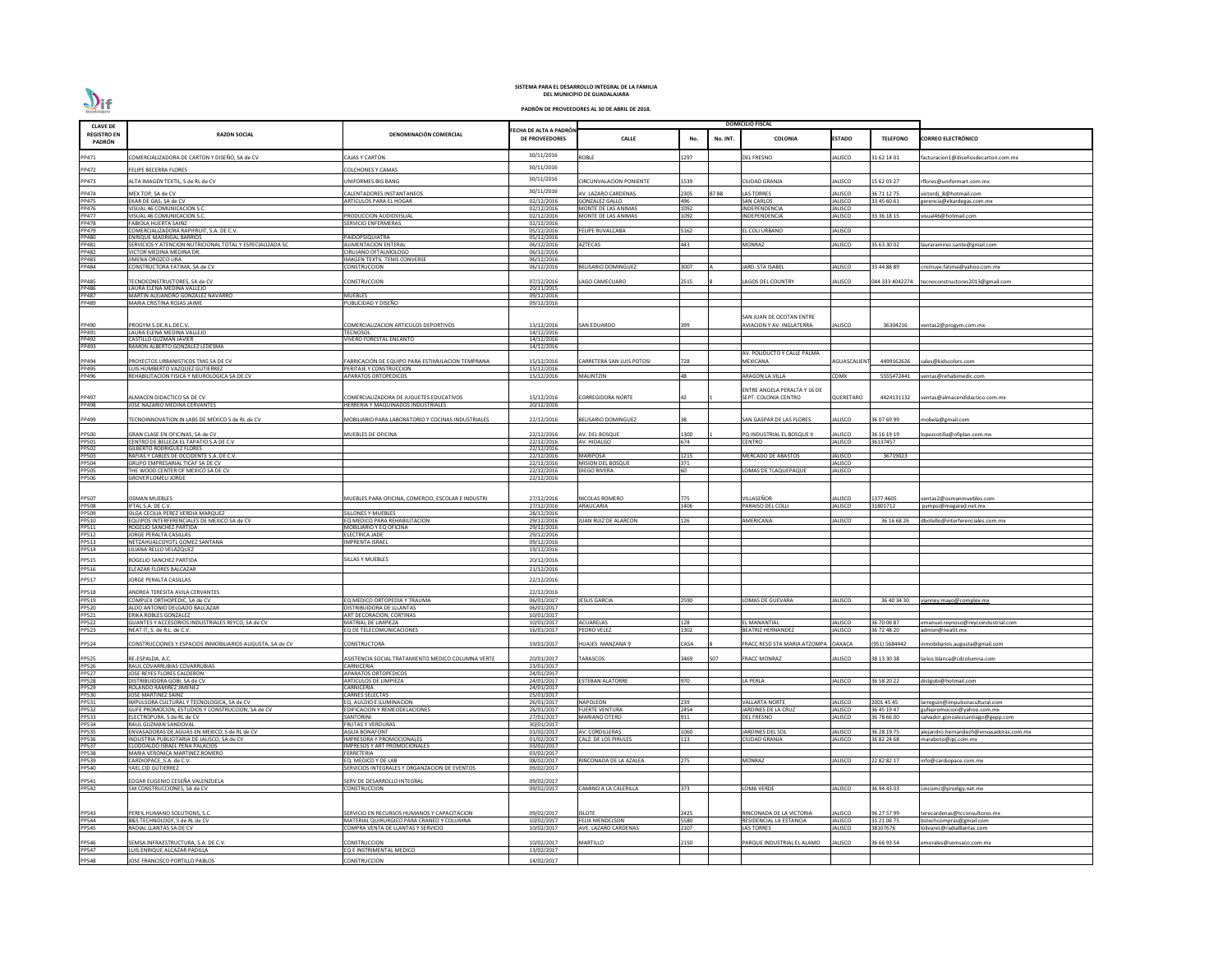| <b>CLAVE DE</b>              |                                                                                                        |                                                                                   |                                                |                                                      |                |          | <b>DOMICILIO FISCAL</b>                                    |                                      |                                |                                                                 |
|------------------------------|--------------------------------------------------------------------------------------------------------|-----------------------------------------------------------------------------------|------------------------------------------------|------------------------------------------------------|----------------|----------|------------------------------------------------------------|--------------------------------------|--------------------------------|-----------------------------------------------------------------|
| <b>REGISTRO EN</b>           | <b>RAZON SOCIAL</b>                                                                                    | DENOMINACIÓN COMERCIAL                                                            | ECHA DE ALTA A PADRÓN<br><b>DE PROVEEDORES</b> | <b>CALLE</b>                                         | No.            | No. INT. | <b>COLONIA</b>                                             | <b>ESTADO</b>                        | <b>TELEFONO</b>                | CORREO ELECTRÓNICO                                              |
| PADRÓN<br>PP549              | CONSTRUINGENIUM, SA de CV                                                                              | CONSTRUCCION                                                                      | 15/02/2017                                     | <b>HACIENDA CORRALEJO</b>                            | 1300           |          | <b>OBLATOS</b>                                             | JALISCO                              | 36 27 14 30                    | viviv25@hotmail.com                                             |
| PP550                        | CARLOS ALBERTO HERNANDEZ PORRAS                                                                        |                                                                                   | 20/02/2017                                     |                                                      |                |          |                                                            |                                      |                                |                                                                 |
| PP551                        | REPRESENTACIONES INDUSTRIALES DINAMINCAS, SA de CV                                                     | FERRETEROI Y HERRAMIENTAS                                                         | 21/02/2017                                     | AV. LAZARO CARDENAS                                  | 727            |          | DEL SUR                                                    | JALISCO                              | 38 11 02 15                    | entas.gob@ridsamexico.com                                       |
| PP552<br>PP553               | PROMEDICA GARCIA, SA de CV<br><b>MAXIMINO BARAJAS OROZCO</b>                                           | MOBILIARIO, EQUIPO Y MATERIAL MEDICO                                              | 28/02/2017                                     | <b>BELEN</b>                                         | 1026           |          | <b>ALCALDE BARRANQUITAS</b>                                | JALISCO                              | 36 13 13 99                    | mromero@promedica-garcia.com                                    |
| <b>PP554</b>                 | IQ MEDICAL, S de RL de CV                                                                              | <b>FUMIGACIONES</b><br>EQUIPO MEDICO                                              | 28/02/2017<br>06/03/2017                       | LIBERTAD                                             | 1911           |          | AMERICANA                                                  | JALISCO                              | 15 61 77 28                    | facturas@iqmedical.mx                                           |
| PP555<br>PP556               | NACURI, S de RL de CV                                                                                  | SERVICIOS PROFESIONALES DE INGENIERIA                                             | 06/03/2017                                     | INDEPENDENCIA                                        | 1018           | 203      | PARQUES DEL BOSQUE                                         | JALISCO                              | 36 69 34 34                    | edgard.palomera@nacuri.com                                      |
|                              | EPSIC, ESTUDIOS, PROYECTOS Y SERVICIOS INTEGRALES PARA LA C,                                           | CONSTRUCCION Y MANTENIMIENTO                                                      | 06/03/2017                                     | AV. VALLE DE AMECA                                   | 2531           |          | PARQUE REAL                                                | JALISCO                              | 6 51 38 80                     | epsicsa@gmail.com                                               |
| <b>PP557</b><br><b>PP558</b> | SILVA CONSTRUCCIONES Y SUPERVISION, SA de CV<br>DISTRIBUIDORA MEXICANA DE RECUBRIMIENTOS, S.A. de C.V. | CONSTRUCCION Y MANTENIMIENTO<br>COMERCIO Y FABRICACION DE PINTURA                 | 06/03/2017<br>09/03/2017                       | <b>JUAN TABLADA</b><br><b>MANUEL GOMEZ MORIN</b>     | 1320<br>773    |          | MIRAFLORES<br>JARD. DE SANTA ISABEL                        | JALISCO<br>JALISCO                   | 38 23 85 60<br>36 51 44 22     | ferr 9@hotmail.com<br>rosypinturasfmc@gmail.com                 |
| PP559                        | ABRAHAM BONIFACIO SANCHEZ ESPARZA                                                                      | <b>APARATOS ORTOPEDICOS</b>                                                       | 09/03/2017                                     |                                                      |                |          |                                                            |                                      |                                |                                                                 |
| PP560                        | PRODUCTOS INFANTILES SELECTOS SA DE CV                                                                 | PRINSEL                                                                           | 10/03/2017                                     | AV. VALLE DE LAS ALAMEDAS                            | I70            |          | FRACCIONAMIENTO IZCALLI DEL VALICDMX                       |                                      | 36594135                       | jgomez@prinsel.com                                              |
| PP561<br>PP562               | SJ MEDICAL MEXICO, S de RL de CV<br>REHABILITACION FISICA Y NEUROLOGICA, SA de CV                      | MATERIAL MEDICO CARDIOLOGIA<br>EQ DE REHAB Y ORTOPEDIA                            | 21/03/2017<br>22/03/2017                       | <b>AV. RUBEN DARIO</b><br><b>MALINTZIN</b>           | 945<br>48      |          | PRADOS PROVIDENCIA<br>ARAGON LA VILLA                      | JALISCO<br>CIUDAD DE MEJ 55 47 24 41 | 37 93 03 50                    | refineurologica@gmail.com                                       |
| PP563                        | ORTOPEDIA MOSTKOFF, SA de CV                                                                           | CALZADO ORTOPEDICO                                                                | 22/03/2017                                     | <b>MANUEL CARPIO</b>                                 | 253            |          | SANTA MARIA LA RIBERA                                      | <b>CIUDAD DE ME</b>                  | 155 47 18 40                   | lgarcia@ortopediamostkoff.com.mx                                |
| PP564                        | ODEPA, S.A. de C.V.                                                                                    | FRUTAS Y VERDURAS                                                                 | 24/03/2017                                     | ABEJA                                                | 1080           |          | COMERCIAL ABASTOS                                          | JALISCO                              | 18 16 44 08                    | monse@odepa.mx                                                  |
| PP565<br>PP566               | GAFCOM COMPANY, SA de CV<br>COMERCIALIZADORA DICLINSA, SA de CV                                        | PRODUCTOS FARMACEUTICOS<br><b>MATERIAL LABORATORIO</b>                            | 28/03/2017<br>28/03/2017                       | <b>ISLA MEZCALA</b><br>AV. SANTA FE PISO 4           | 5006<br>495    |          | MIRADOR DEL TESORO<br>CRUZ MANCA                           | JALISCO<br><b>DISTRITO FE</b>        | 31 35 22 47<br>044 331 2494104 | gafurlan@gafcom.com.mx                                          |
|                              | ACEROS Y COMPLEMENTOS CONSTRUCTIVOS, SA de CV                                                          | MATERIALES PARA CONSTRUCCION                                                      | 30/03/2017                                     | CARRETERA INDEPENDENCIA                              | 1175           |          | RIO BLANCO                                                 | JALISCO                              | 33 64 25 37                    | amelo@diclinsa.com<br>contacto@acerosycomplementos.com.mx       |
| PP567<br>PP568               | ANA MARIA CASTILLO CHAVARRIA                                                                           | COMPLEMENTOS QUIRURGICOS                                                          | 30/03/2017                                     |                                                      |                |          |                                                            |                                      |                                |                                                                 |
| PP569                        | DIAKO ABC. SA de CV                                                                                    | MATERIAL DIDACTICO Y MOBILIARIO INFANTIL<br><b>ASESOR CONTABLE</b>                | 31/03/2017                                     | AV. GUADALAJARA<br><b>OSCAR WILDE</b>                | 2389<br>5561   |          | <b>IOGARES DE NUEVO MEXICO</b><br><b>IARDINES VALLARTA</b> | JALISCO<br>JALISCO                   | 36 36 26 61                    | entas1@diako.com.mx                                             |
| PP570<br><b>PP572</b>        | COLEGIO DE CONTADORES PUBLICOS DE GUADALAJARA JALISCO A.C.<br>UN 24 DE DICIEMBRE, S de RL de CV        | SERVICIO PARA EVENTOS Y LICORES                                                   | 10/04/2017<br>24/04/2017                       | PROL. GONZÁLEZ GALLO                                 | 1897           |          | SAN SEBASTIANITO                                           | JALISCO                              | 36 29 74 45<br>36 10 14 10     | ccpg@ccpg.org.mx<br>administracion@veinticuatro.mx              |
| <b>PP573</b>                 | FERNANDO ATILANO ANZALDO                                                                               | TORTILLERIA                                                                       | 25/04/2017                                     |                                                      |                |          |                                                            |                                      |                                |                                                                 |
| PP574<br><b>PP575</b>        | FOTO REGIS COMPAÑIA IMPORTADORA FOTOGRAFICA S.A. DE C.V.                                               | VENTA DE EQUIPO FOTOGRAFICO                                                       | 26/04/2017                                     | AV. VALLARTA                                         | 1525           |          | AMERICANA                                                  | JALISCO                              | 38750454                       | guadalajara_ventas@fotoregis.com                                |
| <b>PP576</b>                 | TENT AND LOGISTIC MEXICO, SA de CV<br>FIRMITAS CONSTRUCTA, SA de CV                                    | <b>EQUIPO PARA EVENTOS</b><br>CONSTRUCCIÓN                                        | 07/03/2017<br>05/04/2017                       | TIZIANO<br>LÁZARO CÁRDENAS                           | 5133<br>435    |          | REAL VALLARTA<br>PARQUES DE TESISTAN                       | JALISCO<br>JALISCO                   | 20 03 20 20<br>1 65 87 60      | info@carpasylogistica.com<br>firmitasconstructa1@hotmail.com    |
| <b>PP577</b>                 | MEDICAMEX, SA de CV                                                                                    | MATERIAL MEDICO                                                                   | 12/05/2017                                     | AMADO NERVO                                          | 746            |          | LADRON DE GUEVARA                                          | JALISCO                              | 38 17 08 52                    |                                                                 |
| <b>PP578</b>                 | COMERCIALIZADORA MASTER EVENT, SA de CV                                                                | RODUCCION DE EVENTOS                                                              | 15/05/2017                                     | AV. MARIANO OTERO                                    | 3433           |          | 407 VERDE VALLE                                            | JALISCO                              | 5 25 29 12                     | mastereventgdl@gmail.com                                        |
| PP579<br><b>PP580</b>        | JOSE RAUL MERCADO GONZALEZ<br>MARIA EUGENIA CHAVEZ ALANIS                                              | SUMINISTROS DENTALES<br>EQUIPO MEDICO                                             | 19/05/2017<br>24/05/2017                       |                                                      |                |          |                                                            |                                      |                                |                                                                 |
| PP581                        | JESUS CRISTOBAL MARQUEZ BERNAL                                                                         | DEPOSITO DENTAL                                                                   | 24/05/2017                                     |                                                      |                |          |                                                            |                                      |                                |                                                                 |
| <b>PP582</b>                 | GRUPO ABASTECEDOR REYCO SA DE CV                                                                       | VENTA DE EQUIPO Y UTENSILIOS DE COCINA                                            | 25/05/2017                                     | <b>AVENIDA LA PAZ</b>                                | 919            |          | CENTRO                                                     | JALISCO                              | 16821070                       | jesus@reyco.com.mx                                              |
| PP583<br>PP584               | INFRA, SA de CV<br>SISTEMAS DE SEGURIDAD E HIGIENE DEL PACIFICO, SA de CV                              | EQUIPO MEDICO VENTARENTA<br>EQ DE SEGURIDAD INDUSTRIAI                            | 25/05/2017<br>26/05/2017                       | R. MICHEL<br><b>ENCINO</b>                           | 1709<br>1630   |          | ATLAS<br><b>DEL FRESNO</b>                                 | JALISCO<br>JALISCO                   | 36 68 20 34<br>38 12 92 80     | oxigmedgdl@infra.com.mx                                         |
| <b>PP585</b>                 | LISTEN UP DE MEXICO, SA de CV                                                                          | TELEMARKETING Y ASESORIA PUBLICITARIA                                             | 30/05/2017                                     | <b>MILAR</b>                                         | 2784           |          | PROVIDENCIA 4a SECCION                                     | JALISCO                              | 35 60 30 00                    | rarcos@seguridadpacifico.com<br>amurillo@listenuo.com.mx        |
| <b>PP586</b>                 | SISTEMAS OPERATIVOS DE OCCIDENTE, SA de CV                                                             | TELEFONIA Y REDES                                                                 | 31/05/2017                                     | <b>CUBILETE</b>                                      | 2953           |          | 101 JARD PLAZA DEL SOL                                     | JALISCO                              | 47 37 66 55                    | karina.lopez@sooc,mx                                            |
| PP587<br><b>PP588</b>        | ABEL ADRIAN GONZALEZ MARTIN                                                                            | <b>212 PRODUCTIONS</b>                                                            | 30/05/2017                                     |                                                      |                |          |                                                            |                                      |                                |                                                                 |
| PP589                        | PATRONATO DE APOYO DEL HOSPITAL GENERAL DE OCCIDENTE AC<br>GRUPO EMEQUR, SA de CV                      | FARMACIA DE INTERES SOCIAL<br>MATERIAL Y EQUIPO MEDICO                            | 31/05/2017<br>02/06/2017                       | AV. ZOQUIPAN<br>AV. LAZARO CARDENAS                  | 1050<br>2895   |          | ZOQUIPAN<br>IARD. DEL BOSQUE                               | JALISCO<br>JALISCO                   | 1110456<br>13 68 23 23         | patronatohgo@prodigy.net.mx<br>gerenciagdl@emequr.com.mx        |
| PP590                        | GDL ORTHOPEDIC, SA de CV                                                                               | <b>PROTESIS ORTOPEDICA</b>                                                        | 02/06/2017                                     | <b>VENUSTIANO CARRANZA</b>                           | 445            |          | E <b>L RETIRO</b>                                          | <b>JALISCO</b>                       | 36 13 79 39                    | entas@gdlorthopedic.com.mx                                      |
| PP591                        | ERGONOMIA PRODUCTIVIDAD S.A. DE C.V.                                                                   | COMERCIALIZACION DE MOBILIARIO DE OFICINA , ESCUEL                                | 06/06/2017                                     | <b>GOBERNADOR CURIEL</b>                             | 1672           |          | MORELOS                                                    | JALISCO                              | 315686382                      | ergonomia@tecnomueble.com                                       |
| PP592<br>PP593               | <b>VERONICA ISLAS GOMEZ</b><br>SARA PAULINA MARTINEZ NERI                                              | IMPRESORA<br>FERRETERIA Y MATERIALES PARA CONSTRUCCION                            | 07/06/2017<br>07/06/2017                       |                                                      |                |          |                                                            |                                      |                                |                                                                 |
| PP594                        | MANTENIMIENTO Y PROYECTOS EN EDIFICIO INTELIGENTE S.A DE C.V                                           | MANPIEI EQUIPOS DE SEGURIDAD                                                      | 14/06/2017                                     | AV. ARROYO SECO                                      | L400           |          | GEOVILLAS LOS OLIVOS II                                    | JALISCO                              | 1205158                        | eric.ramirez@manpei.com.mx                                      |
| <b>PP595</b>                 | CARLOS IBARRA MORENO                                                                                   | <b>HERRERIA IBARRA</b>                                                            | 14/06/2017                                     |                                                      |                |          |                                                            |                                      |                                |                                                                 |
| PP596                        | ARTURO MARGARITO LOPEZ GOMEZ<br>MARIA VERONICA MARTINEZ ROMERO                                         | A CREATIVE<br>FERRETERIA                                                          | 14/06/2017<br>14/06/2017                       |                                                      |                |          |                                                            |                                      |                                |                                                                 |
| PP597<br>PP598               | CESAR OMAR AGUILAR SANCHEZ                                                                             | LIBRERIA EL CRISOL DE LA PSICOLOGIA                                               | 06/04/2017                                     |                                                      |                |          |                                                            |                                      |                                |                                                                 |
|                              |                                                                                                        |                                                                                   |                                                |                                                      |                |          | ENTRE NUEVA GALICIA Y LIBERTAD,                            |                                      |                                |                                                                 |
| PP599                        | SOLUCIONES TECNOLOGICAS EN INFORMATICA SA DE CV                                                        | COMPRA Y VENTA DE EQUIPOS, REDES, CCTV Y TECNOLOGIA                               | 17/04/2017                                     | PAVO                                                 | 447            |          | COL CENTRO                                                 | JALISCO                              | 36141126                       | alberto@solutec.com.mx                                          |
| PP600                        | BELLTEC DE MEXICO SA DE CV                                                                             | COMPRA VENTA DE APARATOS PARA SORDERA                                             | 17/04/2017                                     | AVENIDA UNIÓN No.                                    | 489            |          | LAFAYETTE                                                  | <b>JALISCO</b>                       | 38103954                       | ceo@beltonemexico.com y adolfovillarrealramirez@gmai l.com      |
| PP601                        | XEROLOGIX, S.A. de C.V                                                                                 | COMERCIALIZADORA E IMPORTADOR                                                     | 16/06/2016                                     | AV. AMÉRICAS                                         | 1500           | 1700     | COUNTRY CLUB                                               | <b>JALISCO</b>                       | 41703600                       | ventas@xerologix.com                                            |
| PP602<br>PP603               | ROSH MEDICA, S.A. DE C.V.<br>SUPLEMENTOS ORTOBIOLOGICOS E IMPLANTES, S de RL de CV                     | VENTA Y RENTA DE ARTICULOS DE ORTOPEDIA<br>EQ MEDICO ORTOPEDICO                   | 17/04/2017<br>15/06/2017                       | JOSÉ BONIFACIO ANDRADE<br><b>REFORMA</b>             | 2670<br>3001   |          | LOMAS DE GUEVARA<br>RESID JUAN MANUEL                      | <b>JALISCO</b><br><b>JALISCO</b>     | 38131998<br>36 40 03 41        | info@roshmedica.com<br>suplementosortobiologicoseimpl@gmail.com |
| PP604                        | MILENIO MOTORS, SA de CV                                                                               | VENTA DE VEHICULOS                                                                | 16/06/2017                                     | PERIFERICO PONIENTE                                  | 2001           |          | SAN JUAN DE OCOTAN                                         | <b>JALISCO</b>                       | 38 32 28 00                    | ventasagobierno@mileniomotors.com                               |
| <b>PP605</b>                 | ADRIANA ORTIZ WALLS GARCIA                                                                             | <b>UMIGADORA</b>                                                                  | 16/06/2017                                     |                                                      |                |          |                                                            |                                      |                                |                                                                 |
| PP606                        | NUEVA AUTOMOTRIZ OCCIDENTAL. SA de CV                                                                  | COMERCIALIZADORA DE AUTOS                                                         | 16/06/2017                                     | <b>AV. LAZARO CARDENAS</b>                           | 2603           |          | COMERCIAL ABASTOS                                          | <b>JALISCO</b>                       | 31 34 44 24                    | rguardado@naosa.com.mx                                          |
| PP607<br>PP608               | SOLUCION INTEGRAL EN MUEBLES SA DE CV<br>CORP.ESPECIALIZADA EN MANT.Y SERVICIOS INDUSTRIALES SA DE CV  | COMPRA VENTA Y DISTRIBUCION DE MOBILIARIO<br>MANTENIMIENTO VEHICULAR E INDUSTRIAL | 16/06/2017<br>16/06/2017                       | AV. CRUZ DEL SUF<br><b>JOSE CARRILLO</b>             | 3213<br>3375   |          | LOMA BONITA EJIDAI<br>OMAS DE POLANCO                      | <b>JALISCO</b><br><b>JALISCO</b>     | 3335634730<br>38.10.93.34      | ventas02@ofispa2io.com<br>cpruiz@cemsimexico.com                |
| PP609                        | VAMSA LAS FUENTES, SA de CV                                                                            | VENTA DE VEHICULOS                                                                | 19/06/2017                                     | AV. LOPEZ MATEOS SUR                                 | 6001           |          | <b>GUSTAVO DIAZ ORDAZ</b>                                  | <b>JALISCO</b>                       | 044 333134313:                 | rodolfo.rivera@nissanlasfuentes.mx                              |
| PP610                        | CAMIONES SELECTOS S. DE R.L. DE C.V.                                                                   | CAMIONES DE CARGA                                                                 | 21/06/2017                                     | R. MICHEL                                            | 2580           |          | MIRADOR EL ALAMO                                           | <b>JALISCO</b>                       | 16240200                       | teresa.velazquez@camionesselectos.com                           |
| PP611<br>PP612               | CARD SYSTEMS DE MEXICO SA DE CV<br>IMPRE RAPID ARTE IMPRESA, SA de CV                                  | FABRICACION Y VENTA DE TARJETA E IDENTIFICACION IM<br><b>IMPRESORA</b>            | 22/06/2017<br>04/07/2017                       | CALZ. JESUS GONZALEZ GALLO<br><b>GREGORIO DAVILA</b> | 2770<br>- 21   |          | <b>MIRADOR EL ALAMO</b><br><b>DEL REFUGIO</b>              | <b>JALISCO</b><br><b>JALISCO</b>     | 6358508<br>38 26 85 80         | cardsystems.pimentel@gmail.com<br>javiermanon66@hotmail.com     |
| PP613                        | MACRO FARMACIAS, SA de CV                                                                              | MEDICAMENTO ESPECIALIZADO                                                         | 04/07/2017                                     | <b>CINTRA</b>                                        | 899            |          | AUTOCINEMA                                                 | <b>JALISCO</b>                       | 36 40 42 52                    | macrofarmacias@hotmail.com                                      |
| PP614                        | ESTRATEGIA HOSPITALARIA, SA de CV                                                                      | <b>INSUMOS MEDICOS Y MEDICAMENTOS</b>                                             | 05/07/2017                                     | AV. INGLATERRA                                       | 2684           |          | ARCOS SUR                                                  | <b>JALISCO</b>                       | 36 30 62 14                    | marcela.padilla@ehospitalaria.com                               |
| PP615<br>PP616               | <b>JOSE CORTES MANUEL</b><br>ARMY UNIFORMES SA DE CV                                                   | UNIFORMES Y EQUIPO INDUSTRIAL<br>FRBICACION Y VENTA DE UNIFORMES Y CALZADO        | 11/07/2017<br>11/07/2017                       | <b>GRECIA</b>                                        | 14             |          | CENTRO                                                     | <b>JALISCO</b>                       | 3338119930<br>3336582295       | segfacil@prodigy.net.mx<br>armyuniformes@hotmail.com            |
| PP617                        | ORTOGAR, SA de CV                                                                                      | EQ. ORTOPEDICO                                                                    | 14/07/2017                                     | YOLANDA DEL CARMEN CARDENAS                          | 5438           |          | PASEOS DEL SOL                                             | <b>JALISCO</b>                       | 6 34 46 34                     | lgortogar@hotmail.com                                           |
| PP618                        | CORPORATIVA MEXDAR SA DE CV                                                                            | CONSULTORIA EN SISTEMAS                                                           | 18/07/2017                                     | VALLARTA                                             | 3040           | 302      | <b>VALLARTA PONIENTE</b>                                   | <b>JALISCO</b>                       | 318111324                      | drivera.cne@hotmail.com                                         |
| PP619<br>PP620               | <b>GRUPO DAHIVON S.C</b><br><b>ISAIAS RODRIGUEZ GOMEZ</b>                                              | <b>CONSULTORIA EN SISTEMAS</b><br>ARQUITECTURA Y CONSTRUCCION                     | 18/07/2017<br>19/07/2017                       | <b>TECOLOTE</b>                                      | $\overline{2}$ |          | <b>ARDINES DE SANTA MARIA</b>                              | JALISCO                              |                                |                                                                 |
| PP621                        | CONSTRUCTORA ANGUIBARA N.G., SA de CV                                                                  | CONSTRUCTORA                                                                      | 20/07/2017                                     | ANALCO                                               | 342            |          | ANALCO                                                     | <b>JALISCO</b>                       | 12 03 17 51                    | anguibarang@hotmail.com                                         |
| PP622                        | FARMATORBA ESPECIALIZADA SA DE CV                                                                      | ARMACIA SIN MINISUPER                                                             | 21/07/2017                                     | AV. PASEO DE LOS LEONES                              | 1684           | 20 A     | LAS CUMBRES SECTOR 1                                       | <b>NUEVO LEON</b>                    | 332017794                      | admon.farmatobagmail.com                                        |
| PP623<br>PP624               | EDC EDIFICACIONES, SA de CV<br>MARK DISEÑO INTEGRAL SA DE CV                                           | CONSTRUCCION<br>DISEÑO INDUSTRIAL                                                 | 26/07/2017<br>27/07/2017                       | <b>HDA. JARAMILLC</b><br><b>CAYENA</b>               | 3208<br>2558   |          | <b>BALCONES DE OBLATOS</b><br>PROVIDENCIA                  | JALISCO<br><b>JALISCO</b>            | 36 65 20 44<br>38175431        | albino@terra.com.mx<br>:ontacto@markintegral.com                |
| <b>PP625</b>                 | INGENIEROS ELECTRICOS MEDINA SA DE CV                                                                  | <b>PANELES SOLARES</b>                                                            | 08/08/2017                                     | <b>FELIX MENDLSSON</b>                               | 5512           |          | LA ESTANCIA                                                | <b>JALISCO</b>                       | 36-29-1229                     | ing medinav30@hotmail.com                                       |
| PP626                        | INNOVACION Y DESARROLLO EN SISTEMAS DE VANGUARDIA SA DE CV                                             | SISTEMA DE ELECTRONICA Y SOLAR                                                    | 10/08/2017                                     | ANTONIO MEDINA                                       | 4518           |          | EL CARMEN                                                  | <b>JALISCO</b>                       | 16465230                       | julio@emcom.com.mx                                              |
|                              |                                                                                                        |                                                                                   |                                                |                                                      |                |          |                                                            |                                      |                                |                                                                 |
| PP627<br>PP628               | JOSE NIEVES GARCIA PONCE<br>VICTOR ALONSO MUÑOZ LEDEZMA                                                | INSTALACION DE SISTEMAS SOLARES<br>REFACCIONARIA AUTOMOTRIZ                       | 10/08/2017<br>10/08/2017                       | APOLO                                                | 1086           |          | OBRERA                                                     | <b>JALISCO</b><br><b>JALISCO</b>     | 36177068                       | alon.18@hotmail.com                                             |
| PP629                        | PROMOTORA DE SERVICIO GC, SA de CV                                                                     | SERVICIOS DE LIMPIEZA                                                             | 10/08/2017                                     | PASEO LOMAS ALTAS                                    | 570            |          | PATRIA UNIVERSIDAD                                         | <b>JALISCO</b>                       | 36 40 19 99                    | ventas@goclean.com.mx                                           |
| PP630                        | MARIA ALEJANDRA TABAREZ DELGADILLO                                                                     | <b>IMPRESIONES</b>                                                                | 14/08/2017                                     |                                                      |                |          |                                                            | JALISCO                              |                                |                                                                 |
| PP631                        | MARIO ALBERTO MAGAÑA AGUILAR                                                                           | HERRERIA                                                                          | 14/08/2017                                     |                                                      |                |          |                                                            | <b>JALISCO</b>                       |                                |                                                                 |
| PP632                        | MARGARITA HERNANDEZ HERNANDEZ                                                                          | FABRICA PRODUCTOS METALICOS                                                       | 15/08/2017                                     | RIO DE JANEIRO                                       | 10             |          | <b>EL VERGEL</b>                                           | <b>JALISCO</b>                       | 36 92 81 95                    | administracion@crumar.com.mx                                    |
| PP633                        | CONSTRUCTORA ANGUIBARAN.G., SA de CV                                                                   | CONSTRUCTORA                                                                      | 15/08/2017                                     | ANALCO                                               | 342            |          | ANALCO                                                     | <b>JALISCO</b>                       | 2 03 17 51                     | anguibarang@hotmail.com                                         |
| PP634<br>PP635               | ALBERTO ISMAEL CORTES BANDERAS<br><b>EDGAR COUTTOLENC RODRIGUEZ</b>                                    | AUDIO. ILUMINACION Y VIDEO<br>ACONDICIONAMIENTO Y AISLAMIENTO ACUSTICO            | 21/08/2017<br>23/08/2017                       |                                                      |                |          |                                                            | JALISCO<br><b>JALISCO</b>            |                                |                                                                 |
| PP636                        | DEBRA YOMAIRA JIMENEZ GONZALEZ                                                                         | <b>JUEGOS INFANTILES</b>                                                          | 29/08/2017                                     |                                                      |                |          |                                                            | <b>JALISCO</b>                       |                                |                                                                 |
| PP637                        | QVIC CORPORATION, S de RL de CV                                                                        | <b>JUEGOS INFANTILES</b>                                                          | 30/08/2017                                     | <b>LOPEZ MATEOS SUR</b>                              | 4550           |          | <b>FRANCISCO SARABIA</b>                                   | <b>JALISCO</b>                       | 36 31 66 86                    | susy@qvic.mx                                                    |
| PP638<br>PP639               | <b>OPERADORA MRVS</b><br>FIDEL OSVALDO GONZALEZ CALDERON                                               | EVENTOS MASIVOS Y BANQUETES<br>FERIAS, EXPOS, STANDS                              | 31/08/2017<br>31/08/2017                       | <b>DIAMANTE</b>                                      | 2626           |          | BOSQUES DE LA VICTORIA                                     | <b>JALISCO</b><br><b>JALISCO</b>     | 3331567386                     |                                                                 |
| PP640                        | COMERCIALIZADORA PROMO LINE, SA DE CV                                                                  | <b>ARTICULOS PROMOCIONALES</b>                                                    | 31/08/2017                                     | CALZ. DE LOS FRESNOS                                 | 66             |          | CD. GRANJA                                                 | <b>JALISCO</b>                       | 86 31 81 85                    | entas@promolinegdl.com                                          |
| PP641                        | COMERCIALIZADORA INDUSTRIAL DE ZAPOPAN SA DE CV                                                        | PROD. DE LIMPIEZA FABRICAN                                                        | 31/08/2017                                     | PRIV. ABEL SALGADO VELASCO                           | 35             |          | ARROYO HONDO                                               | JALISCO                              | 333-189-0156                   |                                                                 |
|                              |                                                                                                        |                                                                                   |                                                |                                                      |                |          |                                                            |                                      |                                |                                                                 |

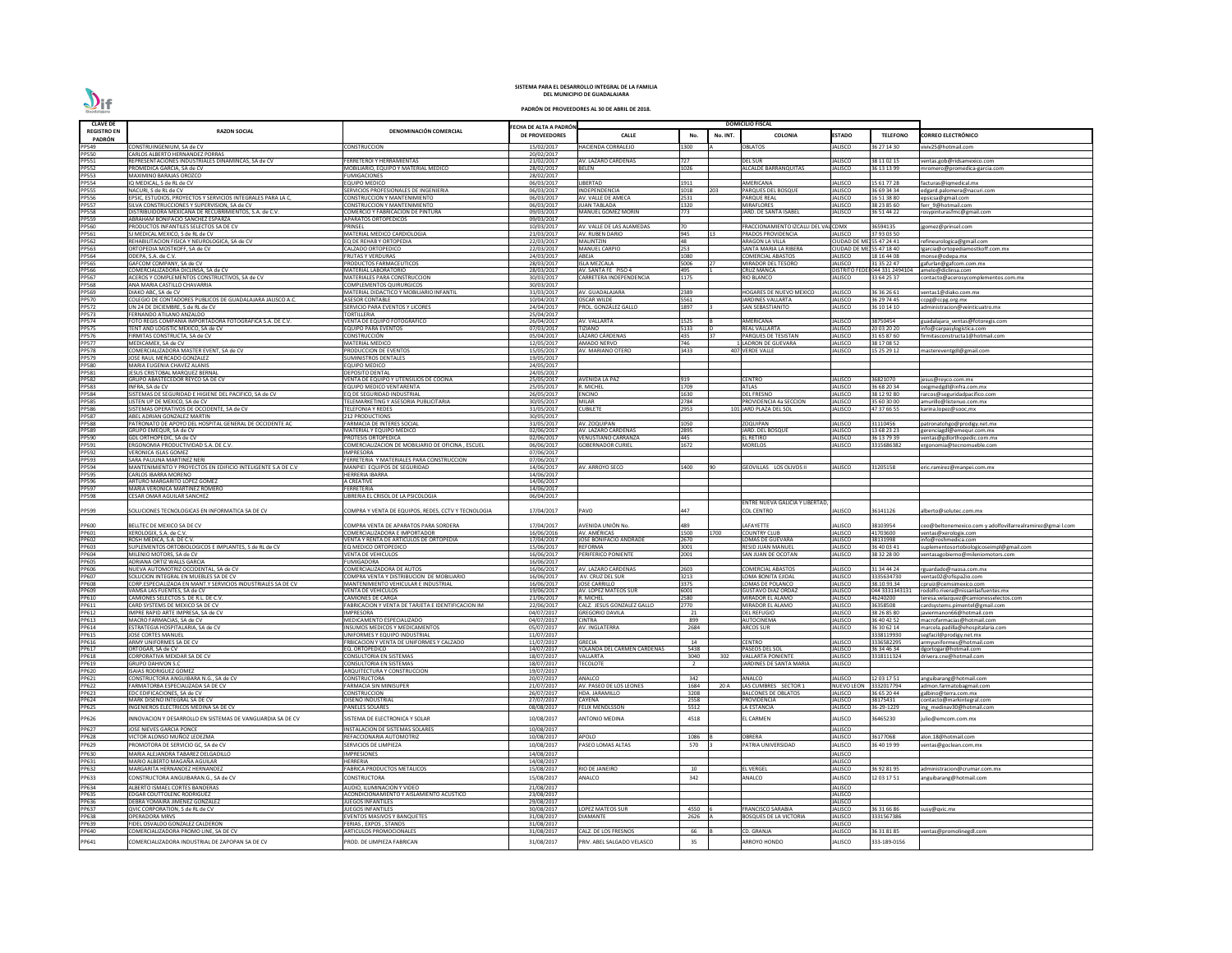| <b>CLAVE DE</b>       |                                                                                               |                                                                           |                                          |                                                   |               |                | <b>DOMICILIO FISCAL</b>                        |                           |                            |                                                                     |
|-----------------------|-----------------------------------------------------------------------------------------------|---------------------------------------------------------------------------|------------------------------------------|---------------------------------------------------|---------------|----------------|------------------------------------------------|---------------------------|----------------------------|---------------------------------------------------------------------|
| REGISTRO EN           | <b>RAZON SOCIAL</b>                                                                           | DENOMINACIÓN COMERCIAL                                                    | FECHA DE ALTA A PADRÓN<br>DE PROVEEDORES | <b>CALLE</b>                                      | No.           | No. INT.       | <b>COLONIA</b>                                 | <b>ESTADO</b>             | <b>TELEFONO</b>            | <b>CORREO ELECTRÓNICO</b>                                           |
| PADRÓN                |                                                                                               |                                                                           |                                          |                                                   |               |                |                                                |                           |                            |                                                                     |
| PP642                 | SANDRA BALLESTEROS SALIDO                                                                     | ORGANIZACION DE EVENTOS, FERIAS                                           | 05/09/2017                               |                                                   |               |                |                                                |                           |                            |                                                                     |
| PP643                 | ROBERTO DE JESUS GARCIA MARTIN                                                                | SERVICIOS DE ARQUITECTURA                                                 | 06/09/2017                               |                                                   |               |                |                                                |                           |                            |                                                                     |
| PP644                 | CORPORATIVO EMPRESARIAL NOSOLON SA DE CV                                                      | RESTAURACION JUEGOS INFANTILES                                            | 07/09/2017                               | AV. LUDWIN VAN BETETHOVEN                         | 5042          |                | LA ESTANCIA                                    | JALISCO                   |                            |                                                                     |
| PP645                 | SERVICIOS COMERCIALES DE LIMPIEZA, S de RL de CV                                              | PRODUCTOS DE LIMPIEZA Y ABARROTE                                          | 08/09/2017                               | <b>HIDALGO</b>                                    | 100           |                | INDIGENA SAN JUAN DE OCOTAN                    | ALISCO                    | 14 04 66 66                | /emtas@romsa.com.mx                                                 |
| PP646                 | RAUL ANGEL NAVARRO ZATARAIN                                                                   | JUEGOS INFANTILES Y ESTRUCTURAS METALICAS                                 | 13/09/2017                               |                                                   |               |                |                                                |                           |                            |                                                                     |
| PP647                 | <b>ACRYMAQUETAS S.A</b>                                                                       | CORTE Y VENTA DE ACRILICO                                                 | 13/09/2017                               | <b>JUAN MANUEL</b>                                | 1401          |                | ADRON DE GUEVARA                               | <b>ALISCO</b>             | 36324225                   | lydia@acrymaquetas.com                                              |
| PP648                 | MEDICAL RECOVERY, SA de CV                                                                    | <b>MATERIAL DE CURACION</b>                                               | 13/09/2017                               | CALZ. DEL AGUILA                                  | 30            |                | <b>MODERNA</b>                                 | <b>JALISCO</b>            | 33 36 62 74                |                                                                     |
| PP649                 | GRUPO IDEENT, SA de CV                                                                        | MATERIAL DENTAL, PODOLOGIA                                                | 14/09/2017                               | FEDERALISMO NORTE                                 | 621           |                | SAGRADA FAMILIA                                | JALISCO                   | 38 27 30 11                | gaby@dentalramos.com                                                |
| PP650                 | GASTRONOMICA ALPHA SA DE CV                                                                   | SERVICIO DE ALIMENTOS, COFFE BREACK, LUNCH, EVENTS                        | 14/09/2017                               | VALLE DE LOS ROBLES                               | 308           |                | VALLE DORADO                                   | ALISCO                    | 31100047                   | omedores.alpha@gmail.com                                            |
| PP651                 | GUILLERMO WOLFRANG PARRA RESENDIZ                                                             | PRODUCE Y COMUNICA                                                        | 18/09/2017                               |                                                   |               |                |                                                |                           |                            |                                                                     |
| PP652                 | TRAUMASERVICE INTERNACIONAL, SA de CV                                                         | IMPLANTES PARA COLUMNA VERTEBRAL                                          | 18/09/2017                               | COLOMOS                                           | 3048          |                | LOMAS PROVIDENCIA                              | JALISCO                   | 36 42 75 01                | j.perez@tsi.mx                                                      |
| PP653                 | ANAIS ARELANO LOZANO                                                                          | RENTA DE MOBILIARIO                                                       | 19/09/2017                               |                                                   |               |                |                                                |                           |                            |                                                                     |
| PP654                 | <b>IRMA OROZCO RUIZ</b>                                                                       | EQ DE AUDIO, VIDEO E ILUMINACION                                          | 19/09/2017                               |                                                   |               |                |                                                |                           |                            |                                                                     |
| PP655                 | PROYECTOS DE LA CONSTRUCCION METRAN, SA de CV                                                 | CONSTRUCTORA                                                              | 19/09/2017                               | JOSE GUADALUPE MONTENEGRO                         | 1886          | 102            | AMERICANA                                      | ALISCO                    |                            |                                                                     |
| PP656                 | PLAN Y ACCION EN CONSTRUCCION, SA de CV                                                       | CONSTRUCTORA                                                              | 19/09/2017                               | ANTONIO VALERIANO                                 | 3280          |                | CAMPO POLO CHAPALITA                           | JALISCO                   |                            |                                                                     |
| PP657                 | ACTIVA ZONE S.A. DE C.V.                                                                      | FABRICACION Y COMERCIALIZACION DE MOBILIARIO URBAN                        | 20/09/2017                               | JOSE GUADALUPE ZUNO                               | 2179          |                | LAPAYETTE                                      | JALISCO                   | 38131879                   | activazone@gmail.com                                                |
|                       |                                                                                               |                                                                           |                                          |                                                   |               |                |                                                |                           |                            |                                                                     |
| <b>PP658</b><br>PP659 | OLIVER MACEDO MENDEZ                                                                          | COMERCIO DE ALIMENTOS                                                     | 20/09/2017<br>22/09/2017                 |                                                   |               |                |                                                |                           |                            |                                                                     |
|                       | SILVIA YOLANDA SANTIAGO GALLARDO                                                              | CARNES Y PESCADO                                                          |                                          |                                                   |               |                |                                                |                           |                            |                                                                     |
| PP660                 | ALAMBRADOS GUADALAJARA SA DE CV                                                               | INSTALACION DE MALLA CICLONICA, REJA DE ACERO, CER                        | 26/09/2017                               | TABASCO                                           | 1478          |                | LA NORMAL                                      | ALISCO                    | 3338233131                 | alambrados@alambradosguadalajara.com.mx                             |
| PP661                 | UNIQUE ART DE MEXICO, SA de CV                                                                | MOBILIARIO                                                                | 26/09/2017                               | AV. VALLARTA LOCAL R14                            | 3959          |                | DON BOSCO VALLARTA                             | <b>JALISCO</b>            |                            |                                                                     |
| PP662                 | PROVEEDORA DE MATERIAL QUIRURGICO SA DE CV                                                    | APARATOS ORTOPEDICOS MARCA ZIMMER, ALPHATEC                               | 27/09/2017                               | <b>AV PATRIA</b>                                  | 2591          |                | RESIDENCIAL PATRIA                             | JALISCO                   | 36-56-95-15                | creditocobranza@pmq.com.mx                                          |
|                       |                                                                                               |                                                                           |                                          |                                                   |               |                |                                                |                           |                            |                                                                     |
| PP663<br>PP664        | <b>RENSEN SA DE CV</b><br>LOSEDECK SA DE CV                                                   | SERVICIO DE CONTABILIDAD Y AUDITORIA<br><b>DESPACHO CONTABLE</b>          | 02/10/2017<br>02/10/2017                 | <b>CUAHUTEMOC</b><br><b>CUAHUTEMOC</b>            | 421<br>421    |                | CIUDAD DEL SOL<br>CUIDAD DEL SOL               | <b>JALISCO</b><br>JALISCO | 33315796                   | corporativo1969@hotmail.com                                         |
| <b>PP665</b>          | JENNIFER CARRILLO GARCIA                                                                      | LABORATORIO DENTAL                                                        | 03/10/2017                               |                                                   |               |                |                                                |                           |                            |                                                                     |
| PP666                 | ABASTECEDORA DE SERVICIOS MEDICOS DE MEXICO, SA de CV                                         | PRODUCTOS FARMACEUTICOS                                                   | 03/10/2017                               | PLATON                                            | 1491          |                | <b>FOVISTE ESTADIO</b>                         | ALISCO                    |                            | 044 331 4705919 sierrabarocio@yahoo.com.mx                          |
| PP667                 | HECTOR FERNANDO MARTINEZ ALVAREZ                                                              | INSTRUMENTAL DE CIRUGIA                                                   | 03/10/2017                               |                                                   |               |                |                                                |                           |                            |                                                                     |
| PP668                 | DREIM ORTHO KIDS S DE R.L DE C.V                                                              | DISTRIBUCION,COMPRA,VENTA Y RENTA DE EQUIPO MEDICO                        | 03/10/2017                               | MARSELLA                                          | 510           |                | BARRERA                                        | ALISCO                    | 33150254416                | orthokids@hotmail.com                                               |
| PP669                 | FRANCISCO JAVIER FRIAS RIVERA                                                                 | CAPACITACION                                                              | 03/10/2017                               |                                                   |               |                |                                                |                           |                            |                                                                     |
| PP670                 | MARIO ANTONIO ANAYA GUTIERREZ                                                                 | TALLER DE CARROCERIA                                                      | 09/10/2017                               |                                                   |               |                |                                                |                           |                            |                                                                     |
| PP671                 | MEJORAMIENTO TECNOLOGICO DE OCCIDENTE, SA de CV                                               | <b>TECNOLOGIAS</b>                                                        | 10/10/2017                               | PRIMO FELICIANO VELAZQUEZ                         | 3266          |                | <b>VALLARTA SUR</b>                            | ALISCO                    | 44 44 95 62                | jcgutierrez@technozone.mx                                           |
| PP672                 | MIGUEL LAURE RUIZ                                                                             | EVENTOS Y SONIDO                                                          | 10/10/2017                               |                                                   |               |                |                                                |                           |                            |                                                                     |
| PP673                 | SERVICIOSFIMEP, SAS de CV                                                                     | APOYO A EMPRESAS                                                          | 11/10/2017                               | OLIVO                                             | 1607          |                | <b>DEL FRESNO</b>                              | <b>JALISCO</b>            | 23 01 56 28                |                                                                     |
| PP674<br><b>PP675</b> | EARTHBOX MEXICO S.A.P.I. DE C.V.<br>DAKACE CONSTRUCTORA SA DE CV                              | AGRICULTURA URBANA<br>CONSTRUCCION Y OBRA PUBLICA                         | 11/10/2017<br>18/10/2017                 | <b>CALLE CUATRO</b><br><b>EL ROSARIO</b>          | 96<br>611 203 |                | SEATTLE<br><b>ARDINES DEL BOSQUE</b>           | JALISCO<br>JALISCO        | 31 65 53 61<br>18146037    | contacto@ecohuerto.mx<br>dakace2000@yahoo.com.mx                    |
| PP676                 | CARMEN GABRIELA DEL POZO RODRIGUEZ                                                            | RECOLECION DE RESIDUOS NO PELIGROSOS                                      | 26/10/2017                               |                                                   |               |                |                                                |                           |                            |                                                                     |
| PP677                 | JAVIER CASTILLO GUZMAN                                                                        | <b>IARDINERIA, SEMILLAS, PASTO Y PLANTAS</b>                              | 26/10/2017                               |                                                   |               |                |                                                |                           |                            |                                                                     |
| <b>PP678</b>          | DANIEL ALEJANDRO HERRERA RAMIREZ                                                              | VENTAS DE TARJETA RELOG CHECADOR Y REPARACION                             | 26/10/2017                               |                                                   |               |                |                                                |                           |                            |                                                                     |
|                       |                                                                                               |                                                                           |                                          |                                                   |               |                |                                                |                           |                            |                                                                     |
| PP679                 | DESARROLLOS VISUALES DE MEXICO SA DE CV                                                       | IMPRENTA Y AGENCIA DE PUBLICIDAD EQUILATERO                               | 26/10/2017                               | MONTEMORELOS                                      | 129           |                | LOMA BONITA                                    | ALISCO                    | 3314797601                 | egomez@equilatero.com.mx                                            |
| PP680<br>PP681        | ALCUME SALUD INTEGRAL S.P.A.S DE C.V<br>THERESA SUPERVISION Y CONSTRUCCION SA DE CV           | SERVICIOS DE ENFERMERIA A DOMICILIO<br>CONSTRUCCION Y PROYECTOS           | 30/10/2017<br>31/10/2017                 | <b>BELISARIO DOMINGUEZ</b><br>PEDRO PARRA CENTENO | 20<br>2100    |                | <b>INSURGENTES SUR</b><br>CENTRO               | JALISCO<br><b>ALISCO</b>  | 16749879<br>3121985355     | alcume.saludintegral@gmail.com<br>theresasupervision@gmail.com      |
| PP681                 | THERESA SUPERVISION Y CONSTRUCCION SA DE CV                                                   | <b>CONSTRUCCION Y PROYECTOS</b>                                           | 31/10/2017                               | PEDRO PARRA CENTENO                               | 2100          |                | <b>CENTRO</b>                                  | <b>JALISCO</b>            | 3121985355                 | theresasupervision@gmail.com                                        |
| PP682                 | <b>RAFAEL ALVAREZ MORA</b>                                                                    | <b>CERCAS PERIMETRALES</b>                                                | 08/11/2017                               |                                                   |               |                |                                                |                           |                            |                                                                     |
| PP683                 | ROGELIO TORRES GODINEZ                                                                        | CONSTRUCCIONES Y ACABADOS GENERALES                                       | 08/11/2017                               |                                                   |               |                |                                                |                           |                            |                                                                     |
| PP684                 | CONTROL TECNICO Y REPRESENTACIONES, S.A. DE C.V.                                              | DISTRIBUCION Y VENTA DE EQUIPO PARA LABORATORIO                           | 09/11/2017                               | AV. JUAN PABLO SEGUNDO                            | 784           |                | <b>BELENES</b>                                 | ALISCO                    | 33 547377047               | orge.ortega@ctr.com.mx                                              |
| <b>PP685</b>          | MARIA ELIDE RODRIGUEZ RODRIGUEZ                                                               | RENTA Y VENTA DE PANTALLAS DE LED                                         | 09/11/2017                               |                                                   |               |                |                                                |                           |                            |                                                                     |
| PP686                 | OBELEC CONSTRUCCIONES SA DE CV                                                                | CONSTRUCCION EN GENERAL                                                   | 13/11/2017                               | AV. MOCTEZUMA                                     | 5148          |                | <b>SANTA CATALINA</b>                          | JALISCO                   | 36204548                   | obeleconstrucciones1@hotmail.com                                    |
| PP687                 | JORGE IVAN CARRRANZA TORRES                                                                   | SISTEMA DE SEGURIDAD TEGNOLOGICA Y EQUIPO DE COMPU                        | 13/11/2017                               |                                                   |               |                |                                                |                           |                            |                                                                     |
|                       |                                                                                               |                                                                           |                                          |                                                   |               |                |                                                |                           |                            |                                                                     |
| PP688                 | DANIEL OMAR GARCIA ESPARZA<br>SONISTER SA DE CV                                               | PISOS LAMINADOS Y PERSIANAS<br>SERV DE INGENIERIA Y CONSTRUCCION DE OBRAS | 13/11/2017                               | AV LAZARO CARDENAS                                |               | A              |                                                |                           |                            |                                                                     |
| PP689<br>PP690        | JORGE FAJARDO RAMIREZ                                                                         | CONSTRUCCION                                                              | 14/11/2017<br>14/11/2017                 |                                                   | 3708          |                | JARDINES DE SAN IGNACIO                        | <b>JALISCO</b>            |                            |                                                                     |
| PP691                 | <b>GRUPO CONSTRUCCIONES Y CONTROL SA DE CV</b>                                                | <b>GRUPO COCONSA</b>                                                      | 15/11/2017                               | <b>CONTRERAS MEDELLIN</b>                         | 192           | 201            | <b>CENTRO BARRANQUITAS</b>                     | <b>ALISCO</b>             | 33429591                   | gcoconsa@hotmail.com                                                |
| PP692                 | BLANCA ESTHELA PEREZ REYNA                                                                    | PRODUCTOS FARMACEUTICOS                                                   | 15/11/2017                               |                                                   |               |                |                                                |                           |                            |                                                                     |
| PP693                 | MGB COMUNICACIONES, SA de CV                                                                  | TELECOMUNICACIONES Y OBRA                                                 | 15/11/2017                               | <b>FRAY LUIS DE LEON</b>                          | 730           |                | UNIVERSITARIA                                  | JALISCO                   | 36 70 54 62                | jc.ordonez@mgbservicom.com.mx                                       |
| PP695<br>PP696        | CALIDAD Y SERVICIO QUIRURGICO, SA de CV<br>DECYPRO, SA de CV                                  | <b>MATERIAL QUIRURGICO</b><br>PINTURAS Y RECUBRIMIENTOS                   | 23/11/2017<br>24/11/2017                 | VERGEL<br>CALZADA DEL EJERCITO                    | 786<br>1261   | 1              | <b>SAN ISIDRO</b><br><b>QUINTA VELARDE</b>     | JALISCO<br>JALISCO        | 31 21 11 24<br>36 19 70 17 | alberto.calidad@yahoo.com.mx                                        |
| PP697                 | INMOBILIARIA EN HOTELERIA VALLARTA SANTA FE S DE RL DE CV                                     | HILTON RESORT PUERTO VALLARTA                                             | 27/11/2017                               | AV. LAS GARZAS                                    | 136           |                | <b>HOTELERA NORT</b>                           | <b>ALISCO</b>             | 3221761176                 | ventasdecypro@prodigy.net.mx<br>cxc.hpvt@gsf-hotels.com             |
| PP698                 | BUCOJAL, SA de CV                                                                             | <b>CONSTRUCCION</b>                                                       | 01/12/2017                               | DANIEL LARIOS CARDENAS                            | 872           |                | RANCHO NUEVO                                   | ALISCO                    | 33 30 82 98                | bucojal@hotmail.com                                                 |
| PP699                 | <b>ANTONIO CASILLAS MARTIN</b>                                                                | MEDICAMENTOS, MATERIAL CURACION                                           | 01/12/2017                               |                                                   |               |                |                                                |                           |                            |                                                                     |
| PP700                 | NAUKA COMUNICACION ESTRATEGICA, S de RL de CV                                                 | AGENCIA DE COMUNICACION Y PUBLICIDAD                                      | 07/12/2017                               | <b>SAN DIONISIO</b>                               | 51            |                | JARDINES DE SAN IGNACIO                        | <b>JALISCO</b>            | 23 04 37 34                | hola@uzu.digital                                                    |
| PP701<br>PP702        | FERNANDO FERNANDEZ ROSILLO<br>ARMANDO RAMIREZ ROBLEDO                                         | COMPRA Y VENTA DE MATERIAL ORTOPEDICO<br><b>CONTROL DE PLAGAS</b>         | 10/01/2018<br>10/01/2018                 |                                                   |               |                |                                                |                           |                            |                                                                     |
|                       |                                                                                               |                                                                           |                                          |                                                   |               |                |                                                | EDO.DE                    |                            |                                                                     |
| PP703                 | GENETICS & HEALTH, SA de CV                                                                   | EQUIPO MEDICO Y PRUEBAS GENETICAS                                         | 10/01/2018                               | LA PAZ                                            |               |                | LAS AMERICAS                                   | <b>MEXICO</b>             | 55 62 97 14                | moran@geneticsandhealth.com.mx                                      |
| PP704                 | CENTRAL EDIFICACIONES, SA de CV                                                               | CONSTRUCCION                                                              | 11/01/2018                               | <b>JUAN ALVAREZ</b>                               | 2312          |                | LADRON DE GUEVARA                              | ALISCO                    | 36 30 36 12                | ricardoharo@cedifica.com                                            |
| <b>PP705</b>          | MARTIN Y NOVELO ARQUITECTOS, SA de CV                                                         | <b>CONSTRUCCION</b>                                                       | 11/01/2018                               | AV. FELIPE ZETTER                                 | 5911          |                | PASEOS DEL SOL 1ª SECCION                      | <b>JALISCO</b>            | 36322094                   | danielmartin68@yahoo.com.mx                                         |
| PP706<br>PP707        | GRUPO CONSTRUCTOR OBINARQ S.A. DE C.V.<br>SOFIA CONSTRUCCIONES, PROYECTOSY ASESORIA, SA de CV | <b>CONSTRUCCION</b><br>CONSTRUCCION Y COMERCIALIZACION                    | 11/01/2018<br>15/01/2018                 | SAN MATEO EVANGELISTA<br>AV. PEDRO PARRA CENTENO  | 4203<br>100   |                | LOMAS DE SAN MIGUEL<br>ZONA CENTRO             | <b>JALISCO</b><br>ALISCO  | 36668201<br>3121 98 5355   | gco obinarg@hotmail.com<br>sofiaconstruccion@gmail.com              |
| <b>PP708</b>          | NORMA ALICIA AGUILAR MACIAS                                                                   | VENTA SEMILLA ALIMENTO DESHIDRATADO                                       | 16/01/2018                               |                                                   |               |                |                                                |                           |                            |                                                                     |
| PP709                 | MARIA DEL SOCORRO SANCHEZ ALVAREZ                                                             | SERVICIO DE ENFERMERIA                                                    | 16/01/2018                               |                                                   |               |                |                                                |                           |                            |                                                                     |
| PP710                 | SALAMANCA AUDIFONOS PARA SORDERA, SA de CV                                                    | <b>AUXILIARES AUDITIVOS</b>                                               | 19/01/2018                               | <b>MORELOS</b>                                    | 1687          |                | AMERICANA                                      | <b>ALISCO</b>             | 36 16 31 32                | contacto@audifonosalamanca.mx                                       |
| PP711                 | SISTECP DE MEXICO S.A. DE C.V.                                                                | CONTROL DE PLAGA, FUMIGACION                                              | 19/01/2018                               | <b>MEZQUITE</b>                                   | 1417          |                | <b>FRESNO</b>                                  | <b>JALISCO</b>            | 36.71.48.47                |                                                                     |
| PP712<br>PP713        | COMPUTER LAND DE OCCIDENTE, SA de CV<br>URBANIZACIONES Y EDIFICACIONES LORO SA DE CV          | EQUIPO DE COMPUTO<br><b>CONSTRUCTORA</b>                                  | 22/01/2018<br>29/01/2018                 | <b>GABRIEL CASTAÑOS</b><br>ORGANIZACION           | - 9<br>1068   |                | <b>ARCOS VALLARTA</b><br>TEPEYAC CASINO        | <b>JALISCO</b><br>JALISCO | 39 15 99 99<br>38230852    | gustavocampa@computerland.com.mx<br>urbanizacionesloro@yahoo.com.mx |
| PP714                 | <b>GUSTAVO AMANDO GILES BARBOSA</b>                                                           | CONSTRUCCION ING. CIVIL                                                   | 29/01/2018                               |                                                   |               |                |                                                |                           |                            |                                                                     |
| PP715                 | AGUA ROCA AZUL SA DE CV                                                                       | COMERCIALIZACION DE AGUA PURIFICADA                                       | 02/02/2018                               | <b>DR.R MICHEL</b>                                | 1172          |                | <b>SAN CARLOS</b>                              | ALISCO                    | 36199767                   | chalita@gmail.com                                                   |
| PP716                 | FUNDACION BERTHA O. DE OSETE I.A.P.                                                           | NOVI                                                                      | 06/02/2018                               | TLAXCALA                                          | 47            | $\overline{2}$ | <b>ROMA SUR</b>                                | CIUDAD DE                 | 427) 2742270               | undacionbertha@hotmail.com                                          |
|                       |                                                                                               |                                                                           |                                          |                                                   |               |                |                                                | <b>MEXICO</b>             |                            |                                                                     |
| PP717                 | CONSTRUCTORA PASEO DE LOS COCOTEROS, S. DE R.L. DE C.V.                                       | HOTEL DREAMS VILLAMAGNA RESORTS & SPA                                     | 06/02/2018                               | BLVD. PASEO DE LOS COCOTEROS                      | 32, 33        |                | FRACCIONAMIENTO NAUTICO                        | <b>NAYARIT</b>            | 013222268700               |                                                                     |
| PP718                 | PVD INVESTMENT, S. DE R.L. DE C.V.                                                            | <b>HOTEL SECRETS &amp; NEW AMBER</b>                                      | 06/02/2018                               | <b>DAVID ALFARO SIQUEIROS</b>                     | 164           |                | LAS GLORIAS                                    | JALISCO                   | 322) 2262900               | groups1.sevpv@secretsresorts.com                                    |
| PP719                 | <b>ERIKA JEANETTE RAMIREZ MARES</b>                                                           | <b>EVENTOS</b>                                                            | 06/02/2018                               |                                                   |               |                |                                                |                           |                            |                                                                     |
| PP720                 | GR + A, S.A. DE C.V.                                                                          | INSTALADOR ALFOMBRAS                                                      | 09/02/2018                               | <b>FRESNO</b>                                     | 257           |                | <b>BOSQUES DEL CENTINELA II</b>                | <b>ALISCO</b>             |                            |                                                                     |
| PP721                 | EDGAR MIRALRIO JUAREZ                                                                         | DISEÑO GRAFICO E IMPRESOS                                                 | 09/02/2018                               |                                                   |               |                |                                                |                           |                            |                                                                     |
| <b>PP722</b><br>PP723 | $GR + A$ , SA DE CV<br>HIR COMPAÑIA DE SEGUROS SA DE CV                                       | CONSTRUCCION DE OBRA CIVIL<br>SEGUROS DE VIDA Y ACCIDENTES PERSONALES     | 12/02/2018<br>14/02/2018                 | FRESNO<br>AVENIDA INSURGENTES SUR                 | 257<br>617    | PISO 4         | <b>BOSQUES DEL CENTINELA</b><br><b>NAPOLES</b> | JALISCO<br><b>CDMX</b>    | 38051806<br>5552621780     | gonzalezrubioa@outlook.com<br>sergio.rodriguez@hirseguros.com.mx    |
| PP724                 | CHUBB SEGUROS MEXICO, SA                                                                      | ASEGURADORA                                                               | 15/02/2018                               | AV. LOPEZ COTILLA                                 | 1889          |                | AMERICANA                                      | <b>ALISCO</b>             | 36 79 93 02                | maria.anguiano@chubb.com                                            |
| <b>PP725</b>          | <b>MATILDE GOMEZ GONZALEZ</b>                                                                 | CONFECCIONES                                                              | 16/02/2018                               |                                                   |               |                |                                                |                           |                            |                                                                     |
| PP726                 | DISTRIBUIDORA DE LLANTAS GONZALEZ SA DE CV                                                    | COMPRA Y VENTA DE LLANTAS Y SERVICIO AUTOMOTRIZ                           | 16/02/2018                               | AV. WASHINTONG                                    | 1170          |                | MODERNA                                        | ALISCO                    | 36190412                   | dillago@dillago.com.mx                                              |
|                       |                                                                                               |                                                                           |                                          |                                                   |               |                |                                                |                           |                            |                                                                     |